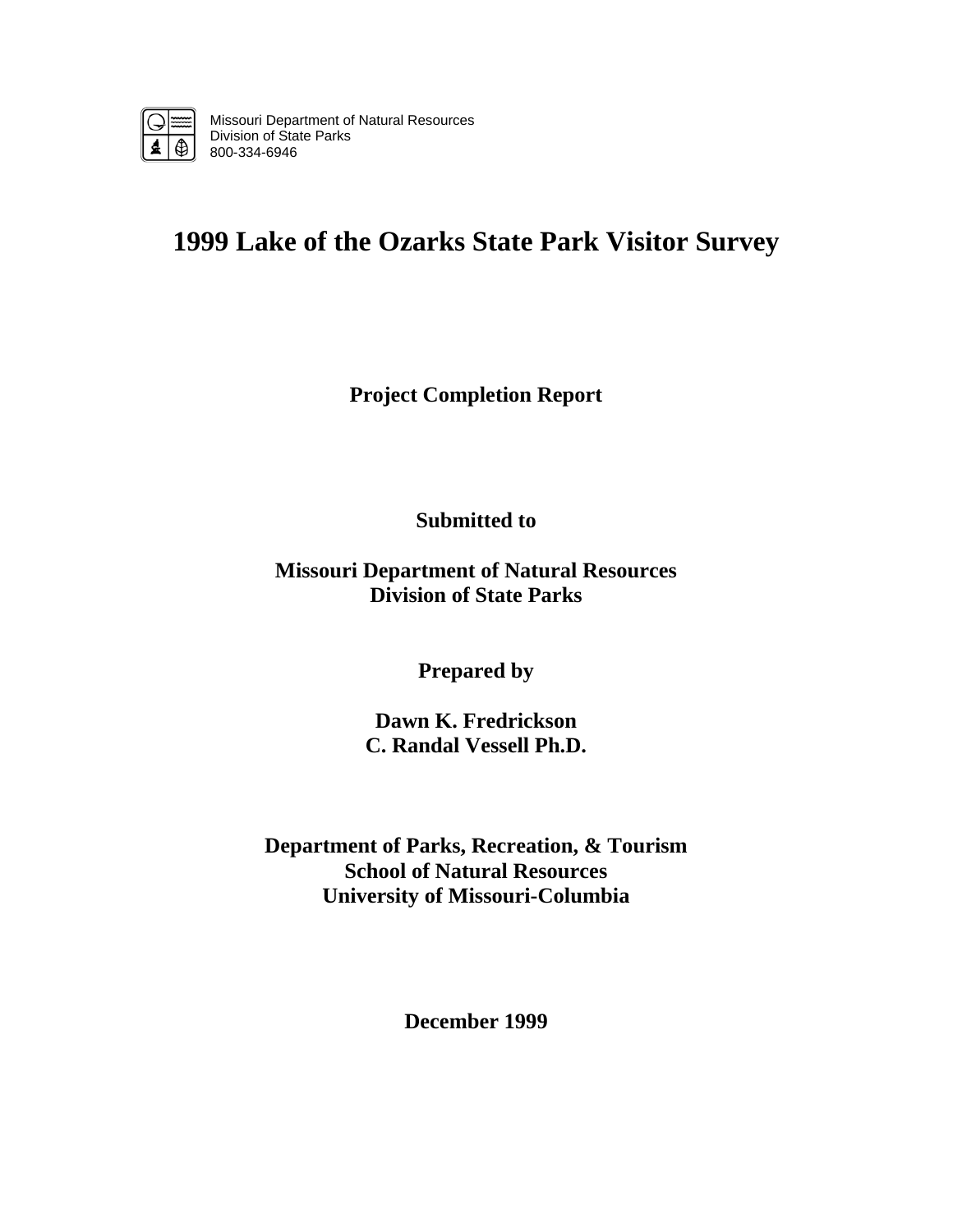# **Executive Summary**

The purpose of this study was to describe visitors' socio-demographic characteristics, patterns of use, and satisfaction with park facilities, programs and services at Lake of the Ozarks State Park (LOSP).

An on-site survey of adult visitors to LOSP was conducted from June through October 1999. Two hundred (200) surveys were collected, with an overall response rate of 94%. Results of the survey have a margin of error of plus or minus 7%. The following information summarizes the results of the study.

### **Socio-demographic Characteristics**

- LOSP visitors were comprised of more males (60%) than females (40%), and the average age of the adult visitor to LOSP was 45.
- Noteworthy is the percentage of visitors who reported incomes higher than \$50,000. Although the income category of between \$25,000 and \$50,000 accounted for the largest percentage (34%) of visitors, half (50%) of visitors reported annual incomes of either between \$50,001 and \$75,000 or over \$75,000.
- The majority (96%) of visitors were Caucasian, 2% were Asian, 1% were Native American, and 0.5% were Hispanic. There were no visitors reporting an ethnic background of African American heritage.
- Seven percent (7%) of the visitors reported having a disability.
- One-third (33%) of the visitors to LOSP were from out of state, with 12% from Illinois and 7% from Iowa.
- Most of the Missouri visitors came from either the St. Louis region (35%), or within 50 miles of LOSP (27%) with the remainder spread throughout the state.

# **Use-Patterns**

- Most (77%) visitors drove less than a day's drive (less than 150 miles) to visit LOSP. Of those driving 150 miles or less, 13% live within 25 miles of LOSP.
- Sixty-two percent (62%) of LOSP visitors had visited the park before.
- LOSP visitors had visited the park an average of 3.5 times in the past year.
- Over three-fourths of the visitors were staying overnight.
- Of the visitors staying overnight, 79% stayed in the campgrounds at LOSP. The average number of nights visitors stayed was 3.7.
- The majority of LOSP visitors visited the park with family and/or friends.
- The majority (71%) of LOSP campers were aware of the reservation system, but only 42% used the system. Of those campers using the reservation system, 81% were satisfied with it.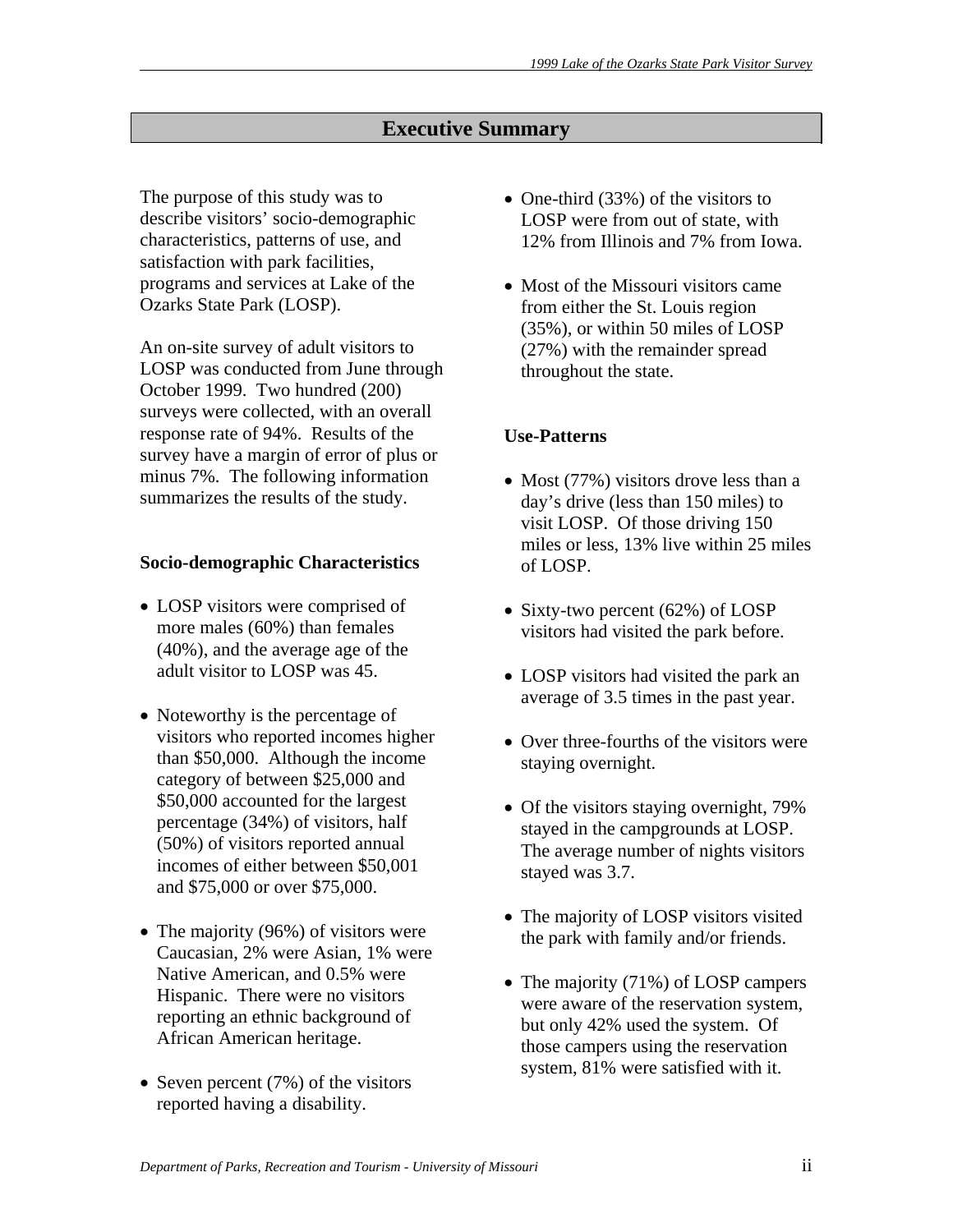• The most frequent recreation activities in which visitors participated were walking, camping, viewing wildlife, hiking, picnicking, fishing, swimming, and boating.

### **Satisfaction and Other Measures**

- Ninety-nine percent (99%) of LOSP visitors were either satisfied or very satisfied overall.
- First-time visitors were significantly more satisfied than repeat visitors.
- Of the 12 park features, the campgrounds were given the highest satisfaction rating and the camp store was given the lowest satisfaction rating.
- Visitors gave higher performance ratings to the following park attributes: being free of litter and trash, care of natural resources, and disabled accessibility.
- Visitors gave lower performance ratings to the following park attributes: clean restrooms, being safe, and upkeep of park facilities.
- Half (50%) of visitors to LOSP felt some degree of crowding during their visit. The campgrounds were where the majority of visitors felt crowded.
- Visitors who did not feel crowded had a significantly higher overall satisfaction compared to visitors who did feel crowded.
- Half (51%) of the visitors at LOSP did not give park safety an excellent rating.
- Of those visitors responding to the open-ended opportunity to express their safety concerns, the largest percentage commented on what they perceived as a need for increased enforcement of speed limits.
- Although 24% of visitors felt that nothing specific could increase their feeling of safety at LOSP, 29% of visitors did indicate that an increased visibility of park staff and increased law enforcement patrol at LOSP would increase their feeling of safety.
- Visitors who felt the park was safe were more satisfied overall, felt less crowded, gave higher satisfaction ratings to the 12 park features, and gave higher performance ratings to the eight park attributes as well.
- The majority (89%) of visitors reported not being affected by "Party Cove."
- A little more than half (56%) of visitors would not support a "carry in and carry out" trash system.
- Thirty-six percent (36%) of visitors provided additional comments and suggestions, the majority (23%) of which were positive comments about the park and staff.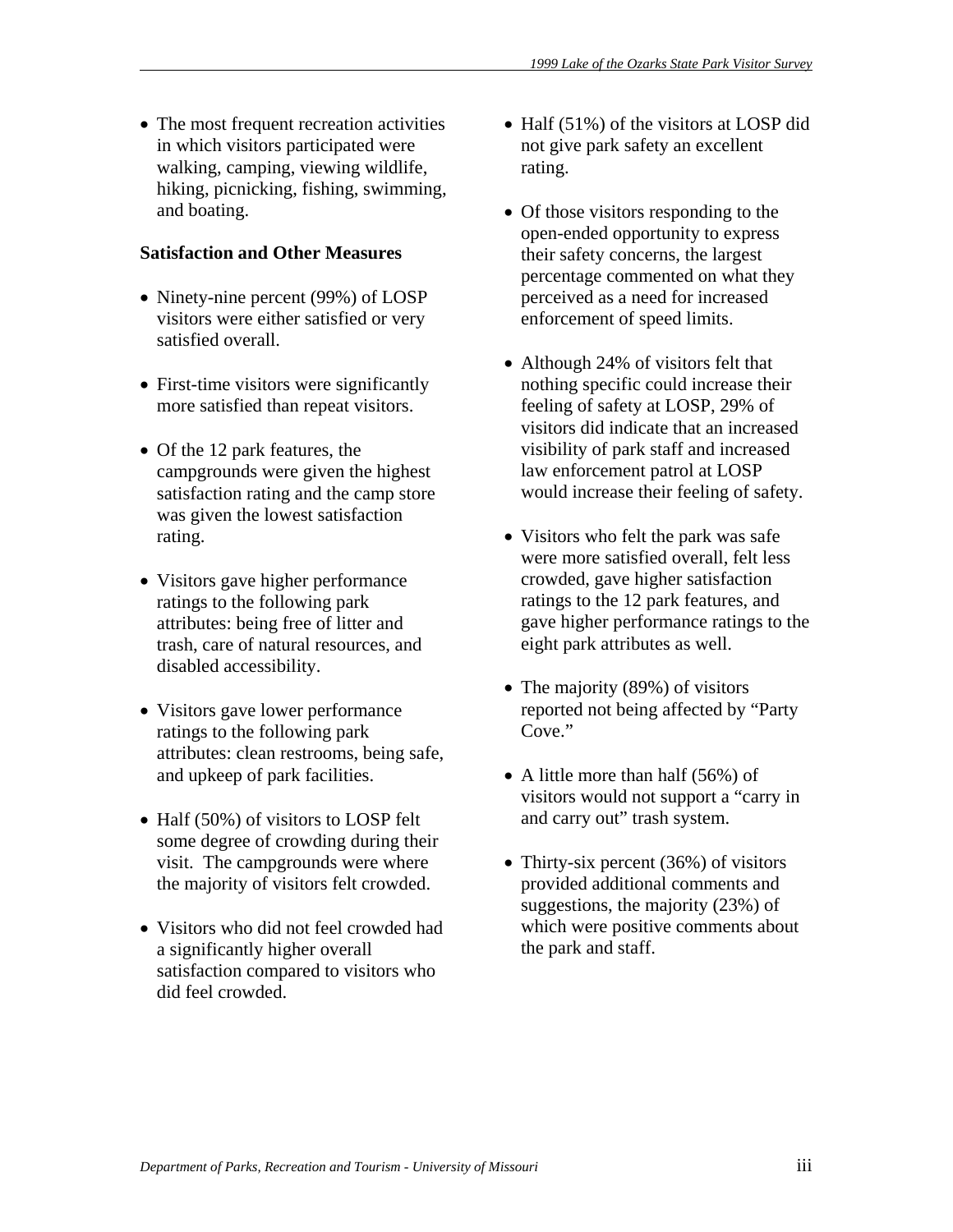## **Acknowledgements**

Conducting and successfully completing a study of this magnitude and complexity could not have been accomplished without the cooperation of many individuals. Almost 2,000 visitors to Missouri State Parks participated in the 1999 Missouri State Parks Visitor Survey. Two hundred visitors to Lake of the Ozarks State Park voluntarily agreed to provide the information upon which this report is based. It is clear from their input that these visitors care very much for the recreation resources in the Missouri State Park System. Their efforts will provide invaluable input into the planning process and providing for more effective and responsive management of these resources.

Many other individuals provided assistance during the 1999 Missouri State Parks Visitor Survey, without whom the study would not have been a success. The following expressions of gratitude are in acknowledgement of their contributions. Special acknowledgement goes to the staff at Lake of the Ozarks State Park for their willingness to accommodate the survey crew during the study period, and also for their assistance during sampling. Many thanks also go to the research assistants who assisted in data collection and the students at the University of Missouri who assisted in computer data entry of the questionnaires. They are: Tucker Fredrickson, Amy Mahon, Chis Thoele, and Laura Marsch. And finally, grateful recognition is given to David Vaught, Tony Spicci, and Jason Bradshaw for their GIS technical assistance.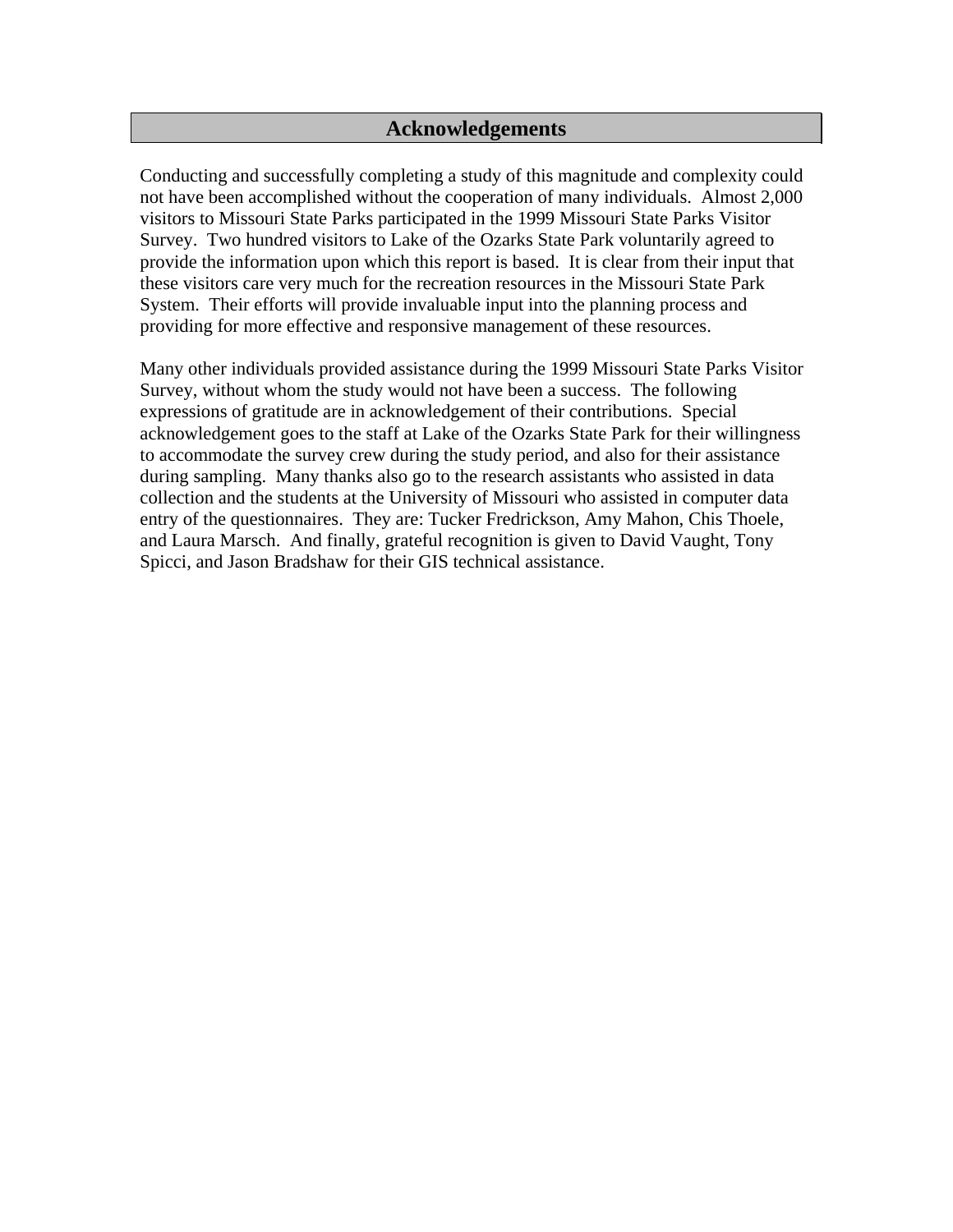# **Table of Contents**

| $Income \dots 17$ |  |
|-------------------|--|
|                   |  |
|                   |  |
|                   |  |
|                   |  |
|                   |  |
|                   |  |
|                   |  |
|                   |  |
|                   |  |
|                   |  |
|                   |  |
|                   |  |
|                   |  |
|                   |  |
|                   |  |
|                   |  |
|                   |  |
|                   |  |
|                   |  |
|                   |  |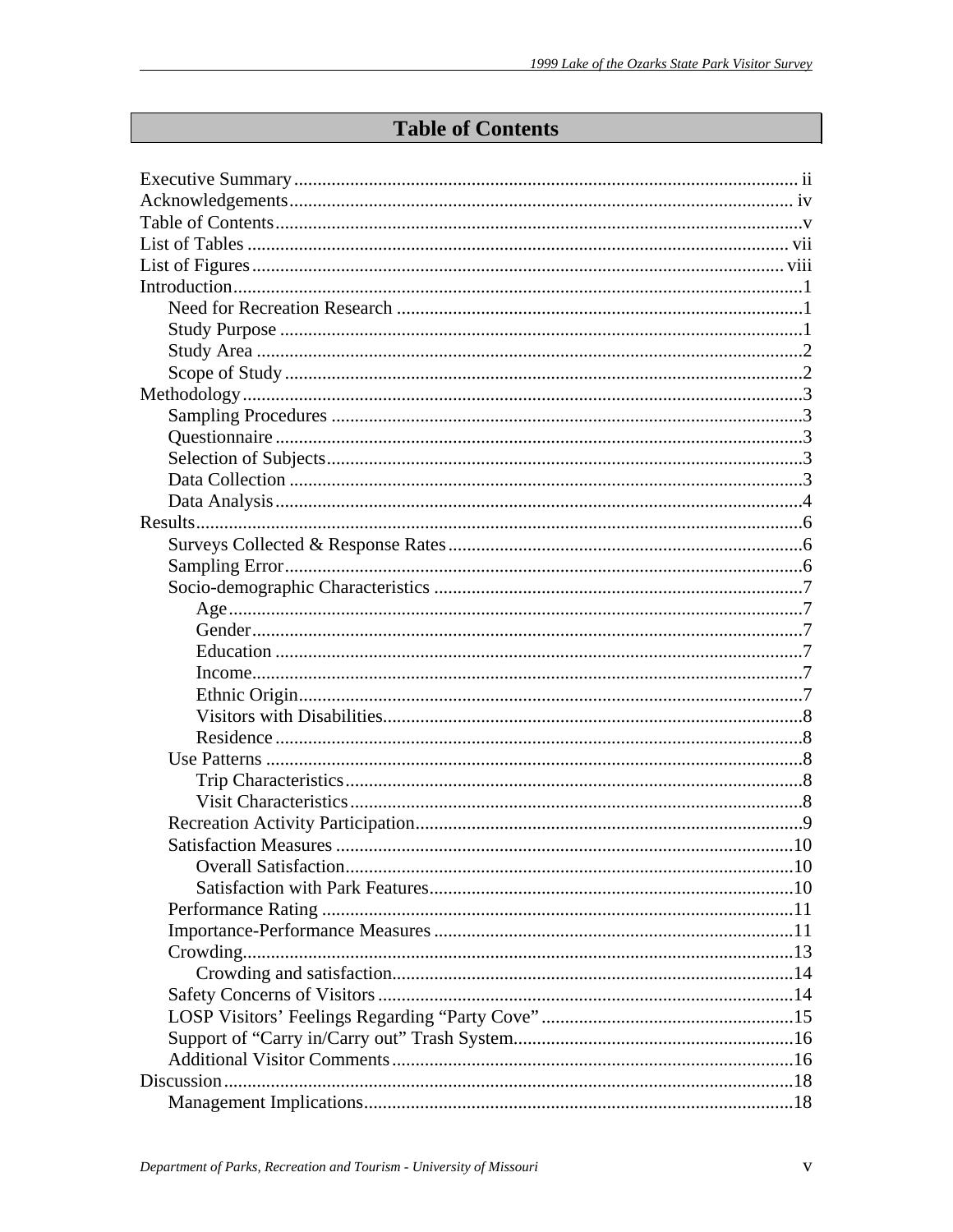| Methodology Recommendations and Considerations for LOSP and Other Parks21 |  |
|---------------------------------------------------------------------------|--|
|                                                                           |  |
|                                                                           |  |
|                                                                           |  |
|                                                                           |  |
|                                                                           |  |
|                                                                           |  |
|                                                                           |  |
|                                                                           |  |
|                                                                           |  |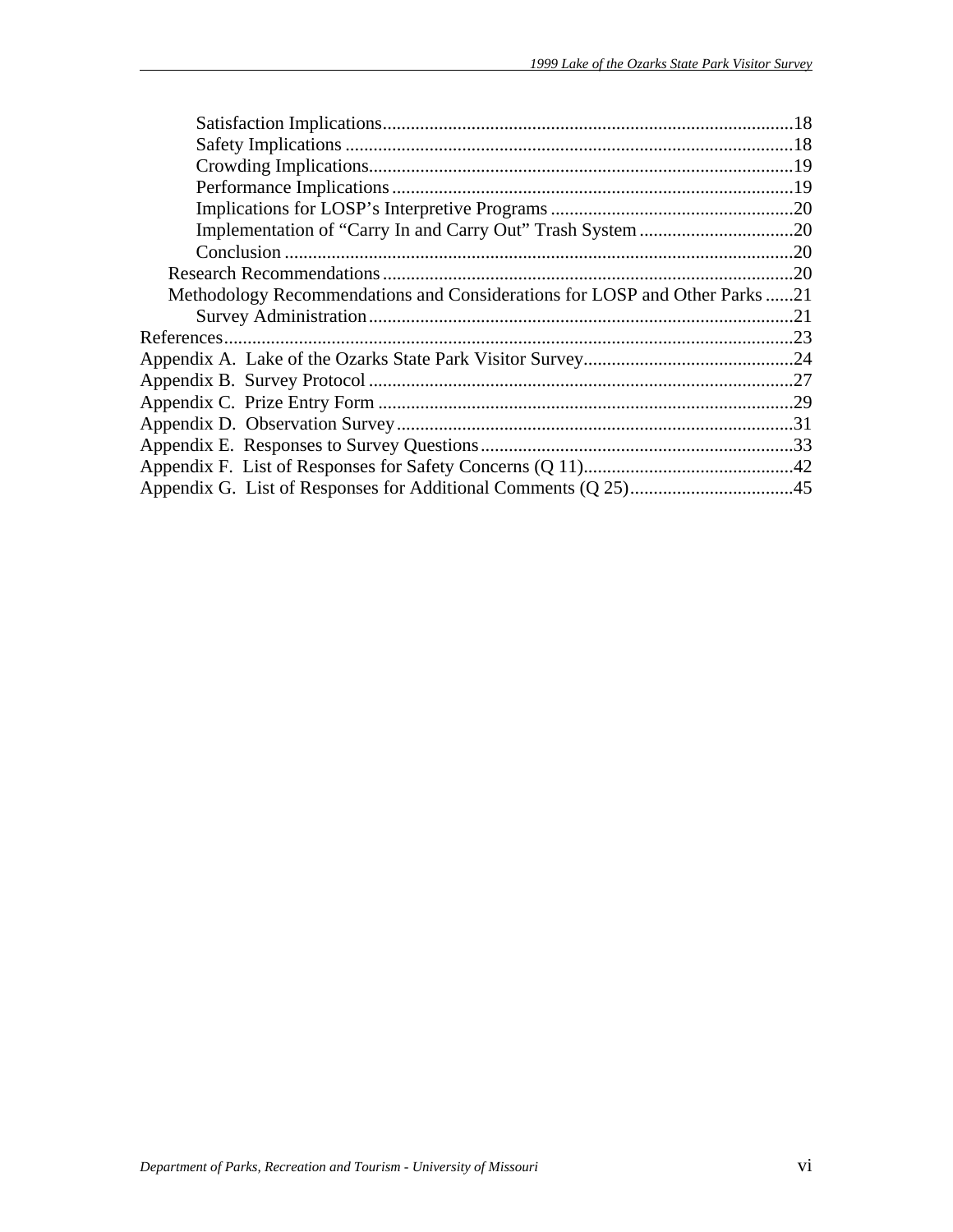# **List of Tables**

| Table 3. Mean Performance and Importance Scores for Park Attributes 12        |  |
|-------------------------------------------------------------------------------|--|
| Table 4. Locations Where LOSP Visitors Felt Crowded During Their Visit14      |  |
| Table 5. Locations Where Visitors Felt More Lighting Would Increase Safety 15 |  |
| Table 6. Frequency and Percentage of Comments and Suggestions from            |  |
|                                                                               |  |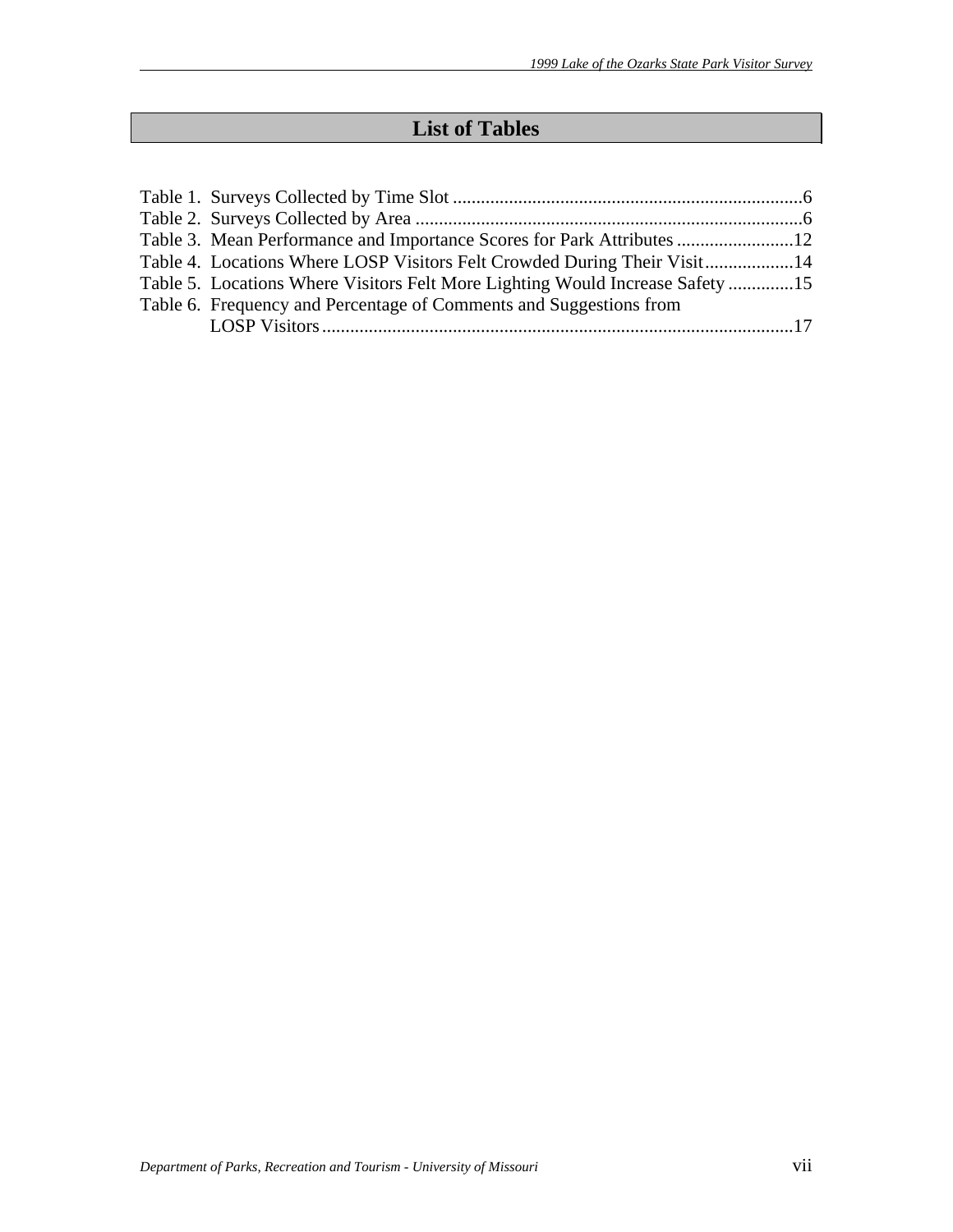# **List of Figures**

| Figure 9. Support for "Carry In/Carry Out" Trash System Between Groups16 |  |
|--------------------------------------------------------------------------|--|
|                                                                          |  |
|                                                                          |  |
|                                                                          |  |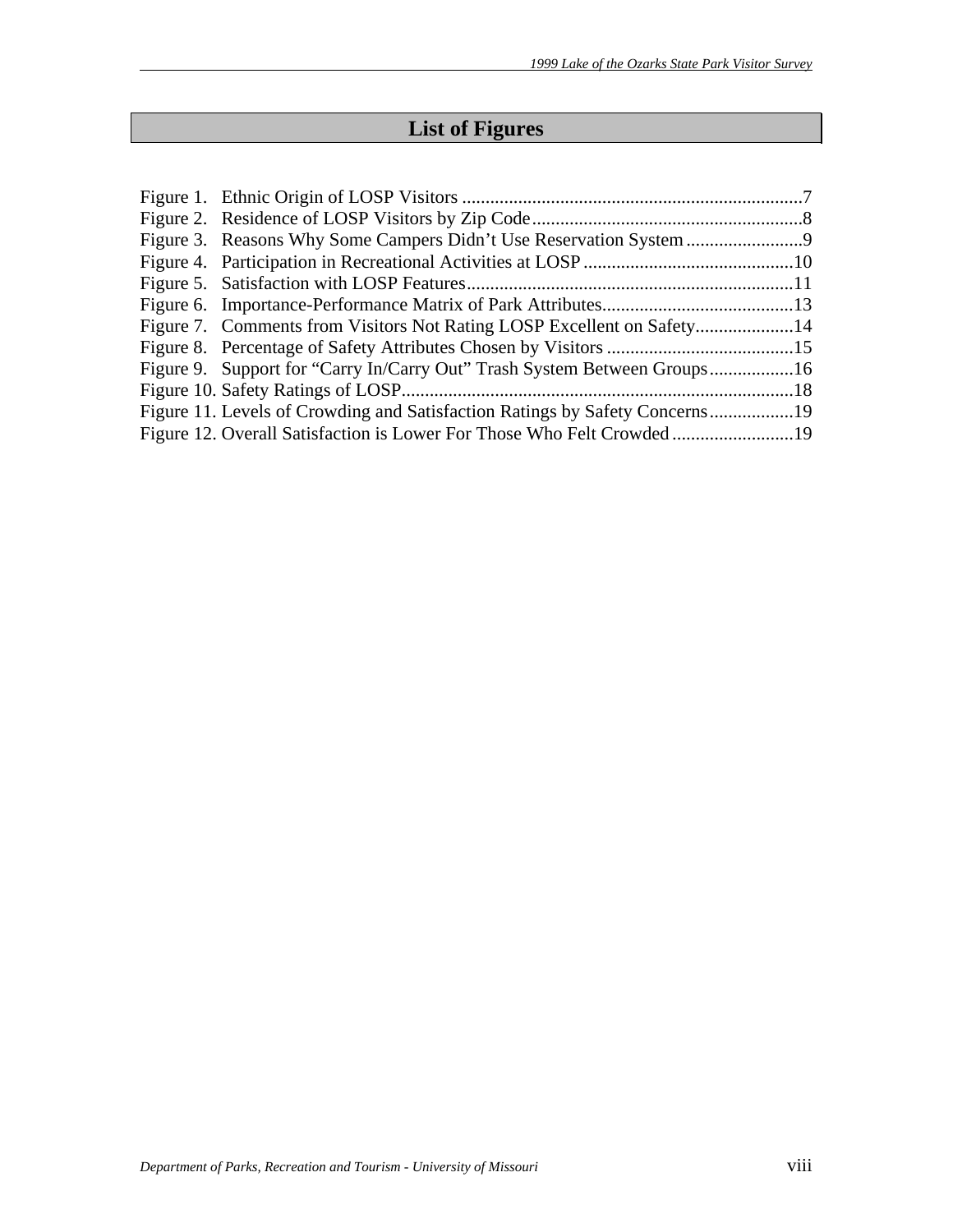# **Introduction**

### **NEED FOR RECREATION RESEARCH**

In 1939, 15 years after Missouri obtained its first state park, 70,000 visitors were recorded visiting Missouri's state parks (Masek, 1974). Today, the increase in demand for outdoor recreation experiences has given rise to over 16 million visitors who, each year, visit the 80 parks and historic sites in Missouri's state park system (Holst & Simms, 1996). Along with this increase in demand for outdoor recreation experiences are other highly significant changes in outdoor recreation. Some of these changes include a change in the nature of vacations with a trend toward shorter, more frequent excursions; an increasing diversity of participation patterns across groups; an increase in more passive activities appropriate for an aging population; an increased concern for the health of the environment; and a realization of the positive contributions the physical environment has on the quality of one's life (Driver, Dustin, Baltic, Elsner, & Peterson, 1996; Tarrant, Bright, Smith, & Cordell, 1999).

Societal factors responsible for these changes in the way Americans recreate in the outdoors include an aging population; a perceived decline in leisure time and a faster pace of life; geographically uneven population growth; increasing immigration; changes in family structures, particularly an increase in single-parent families; increasing levels of education; a growth in minority populations; and an increasing focus on quality "lifestyle management" (Driver et al., 1996;

Tarrant et al, 1999). These factors and their subsequent changes in outdoor recreation participation have important implications for recreation resource managers, who are now faced with recreation resource concerns that are "…people issues and not resource issues alone (McLellan & Siehl, 1988)." This growing social complexity combined with the changes it has created in outdoor recreation participation have given rise to the need for research exploring why and how people recreate in the outdoors as well as how these individuals evaluate the various aspects of their outdoor recreation experiences.

### **STUDY PURPOSE**

Visitor satisfaction tends to be a primary goal of natural resource recreation managers (Peine, Jones, English, & Wallace, 1999) and has been defined as the principal measure of quality in outdoor recreation (Manning, 1986). Visitor satisfaction, however, can be difficult to define because individual visitors are unique. Each visitor may have different characteristics, cultural values, preferences, attitudes, and experiences that influence their perceptions of quality and satisfaction (Manning, 1986).

Because of these differences in visitors, a general "overall satisfaction" question alone could not adequately evaluate the quality of visitors' experiences when they visit Missouri's state parks and historic sites. For this reason, it is necessary to gather additional information about visitor satisfaction through questions regarding: a) visitors'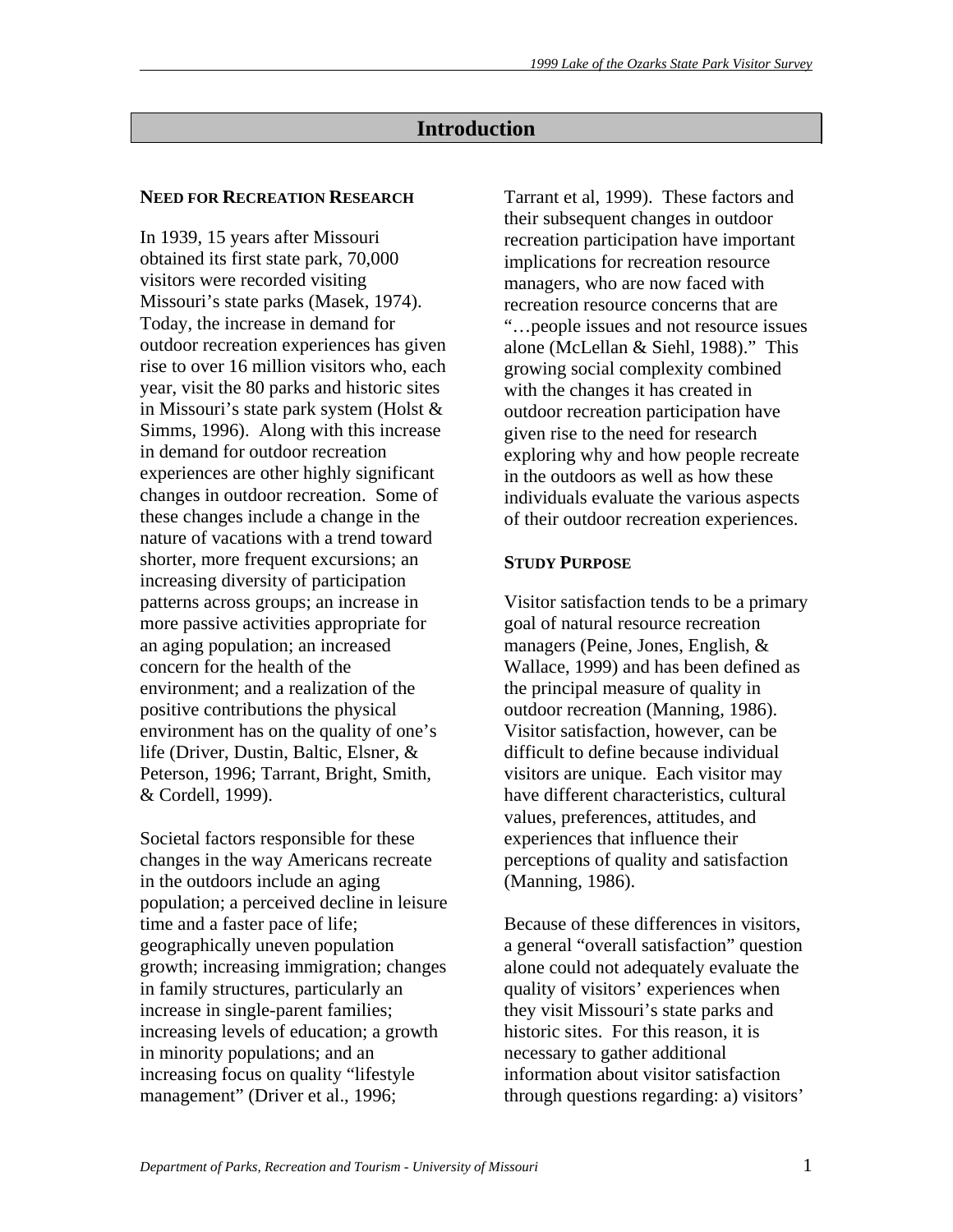socio-demographic characteristics; b) visitors' satisfaction with programs, services and facilities; c) visitors' perceptions of safety; and d) visitors' perceptions of crowding. Thus, the purpose of this study is to gain information, through these and other questions, about the use patterns, sociodemographic characteristics, and satisfaction with park programs, facilities, and services, of visitors to ten of Missouri's state parks.

This report examines the results of the visitor survey conducted at Lake of the Ozarks State Park (LOSP), one of the ten parks included in the 1999 Missouri State Parks Visitor Survey. Objectives specific to this report include:

- 1. Describing the use patterns of visitors to LOSP during the period between June and October 1999.
- 2. Describing the socio-demographic characteristics of visitors to LOSP.
- 3. Determining if there are differences in select groups' ratings of park attributes, satisfaction with park features, overall satisfaction, and perceptions of crowding.
- 4. Determining any differences in select characteristics of visitors who rated park safety high and those who did not.
- 5. Gaining information about selected park-specific issues.

# **STUDY AREA**

Located in the middle of perhaps one of the most intensively developed and most commercial of Missouri's tourism

landscapes, Lake of the Ozarks State Park remains true to its natural setting and provides an alternative to the visitor seeking to escape the surrounding tourist attractions. The largest park in the state park system with over 17,000 acres surrounding Lake of the Ozarks, LOSP offers many recreational facilities: picnic areas, swimming beaches, campgrounds, camp store, marina, boat launches, horseback riding stables, hiking and riding trails, and camper cabins. Nearby Ozark Caverns offers guided tours of the cave, a visitor center, and a self-guided nature trail through Coakley Hollow Natural Area.



*Lake of the Ozarks State Park*

## **SCOPE OF STUDY**

The population of the visitor study at LOSP consisted of LOSP visitors who were 18 years of age or older (adults), and who visited LOSP during the study period between June and October 1999.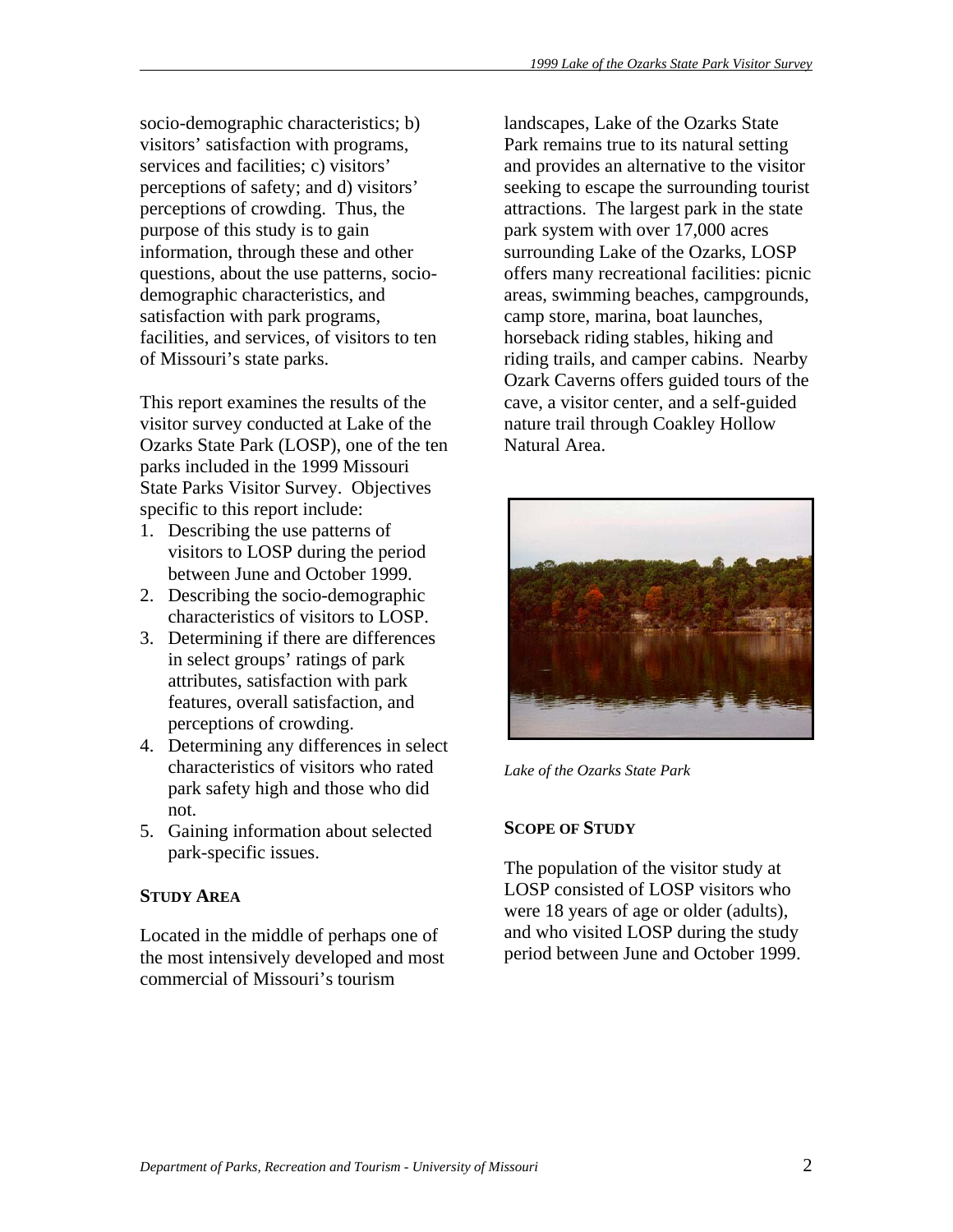# **Methodology**

## **SAMPLING PROCEDURES**

A 95% confidence interval was chosen with a plus or minus 5% margin of error. Based upon 1998 visitation data for June through October at LOSP, it was estimated that over 700,000 visitors would visit LOSP during the period between June 1 and October 31, 1999 (DNR, 1998). Therefore, with a 95% confidence interval and a plus or minus 5% margin of error, a sample size of 400 visitors was required (Folz, 1996). A random sample of adult visitors (18 years of age and older) who visited LOSP during the study period were the respondents for this study.

To ensure that visitors leaving LOSP during various times of the day would have equal opportunity for being surveyed, three time slots were chosen for surveying. The three time slots were as follows: Time Slot  $1 = 8:00$  a.m. -12:00 p.m., Time Slot  $2 = 12:00$  p.m. -4:00 p.m., and Time Slot  $3 = 4:00$  p.m. -8 p.m. A time slot was randomly chosen and assigned to the first of the scheduled survey dates. Thereafter, time slots were assigned in ranking order based upon the first time slot. Two time slots were surveyed during each survey day. Visitors were then surveyed during the assigned time slots of the assigned survey day.

## **QUESTIONNAIRE**

The questionnaire used in this study was based on the questionnaire developed by Fink (1997) for the Meramec State Park Visitor Survey. A copy of the

questionnaire for this study is provided in Appendix A.

### **SELECTION OF SUBJECTS**

The survey of visitors at LOSP was administered on-site, to eliminate the non-response bias of a mail-back survey. Because LOSP has two main entrances separated by an arm of the Lake of the Ozarks, and because both entrances are located on busy highways, an exit survey was not feasible. Therefore, four recreation areas within the park were identified in which to survey: Day Use Area 1 (the public beach, picnic areas, marina and boat launches at Grand Glaize Beach), Day Use Area 2 (the stables and picnic areas off of Highway 134), Day Use Area 3 (the beach, picnic areas, and boat launches of off Highway 134), and the campgrounds of off Highway 134.

To ensure that visitors at the four recreation areas would have an equal opportunity for being surveyed, surveying alternated between the areas. Only one area was surveyed during each time slot. All adults (18 years of age and older) in these areas were asked to participate in the survey.

## **DATA COLLECTION**

The surveyor wore a state park t-shirt and walked a roving route in each of the assigned recreation areas. During the selected time slot, the surveyor asked every visitor who was 18 years of age and older and in the assigned recreation area to voluntarily complete the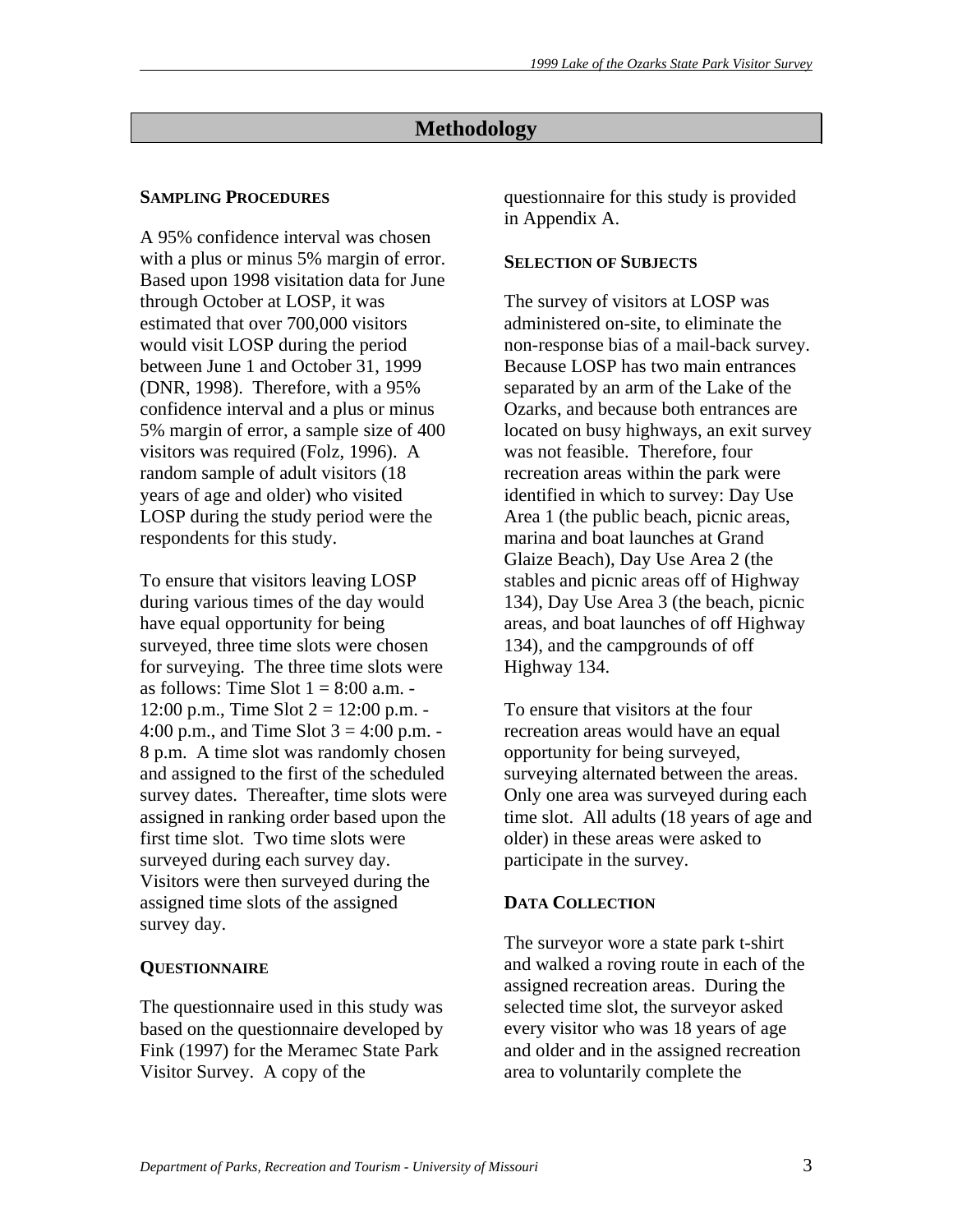questionnaire, unless he or she had previously filled one out.

To increase participation rates, respondents were given the opportunity to enter their name and address into a drawing for a prize package and were assured that their responses to the survey questions were anonymous and would not be attached to their prize entry form. Willing participants were then given a pencil and a clipboard with the questionnaire and prize entry form attached. Once respondents were finished, the surveyor collected the completed forms, clipboards, and pencils. Survey protocol is given in Appendix B and a copy of the prize entry form is provided in Appendix C.

An observation survey was also conducted to obtain additional information about: date, day, time slot, and weather conditions of the survey day; the number of adults and children in each group; and the number of individuals asked to fill out the questionnaire, whether they were respondents, non-respondents, or had already participated in the survey. This number was used to calculate response rate, by dividing the number of surveys collected by the number of adult visitors asked to complete a questionnaire. A copy of the observation survey form is provided in Appendix D.

## **DATA ANALYSIS**

The data obtained for the LOSP study was analyzed with the Statistical Packages for the Social Sciences (SPSS) (SPSS, 1996).

Frequency distributions and percentages of responses to the survey questions and the observation data were determined.

The responses to the open-ended questions were listed as well as grouped into categories for frequency and percentage calculations. The number of surveys completed by weekday versus weekend, by time slot, and by area was also determined.

Comparisons using independent sample t-tests for each group were also made to determine any statistically significant differences  $(p<.05)$  in the following selected groups' satisfaction with park features (question 8), ratings of park attributes (question 10), overall satisfaction (question 15), and perceptions of crowding (question 16). The selected groups include:

- 1. First-time visitors versus repeat visitors (question 1).
- 2. Campers versus non-campers (question 3). Non-campers include both day-users and the overnight visitors who did not camp in the LOSP campground or stay in the camper cabins.
- 3. Weekend visitors versus weekday visitors. Weekend visitors were surveyed on Saturday and Sunday, weekday visitors were surveyed Monday through Friday.

Other comparisons were made using independent sample t-tests to determine any statistically significant differences in visitors who rated the park as excellent on being safe versus visitors who rated the park as good, fair, or poor on being safe, for the following categories:

- 1. First-time versus repeat visitors.
- 2. Campers versus non-campers.
- 3. Weekend versus weekday visitors.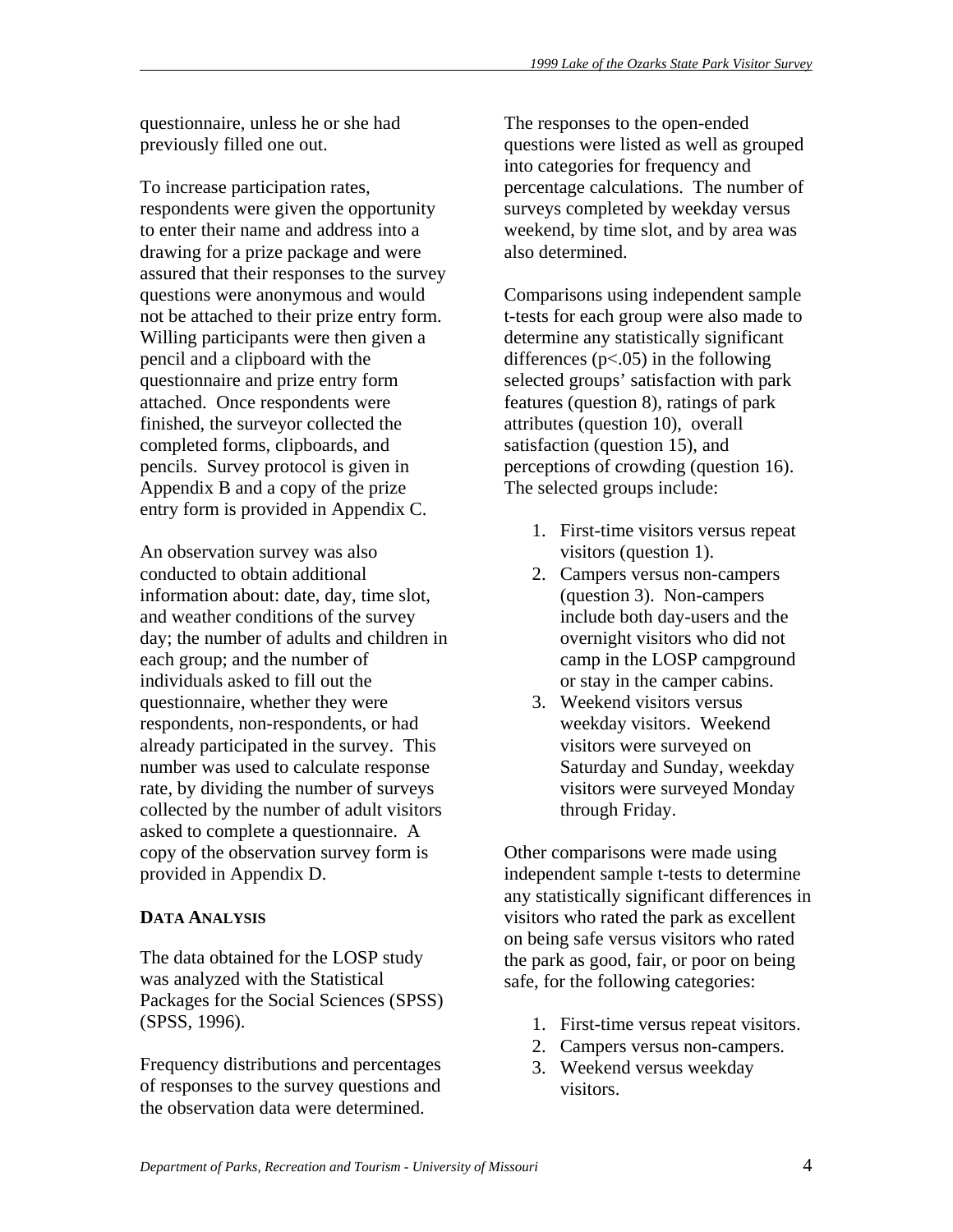Differences between visitors who rated the park as excellent on being safe versus those who did not were also compared on the following questions: differences in socio-demographic characteristics, perceptions of crowding, measures of satisfaction with park features, measures of performance of park attributes, and overall satisfaction.

Chi-square tests were conducted comparing responses between select groups regarding support for a "carry in and carry out" trash system. The selected groups include:

- 1. First time versus repeat visitors.
- 2. Campers versus non-campers.
- 3. Weekend versus weekday visitors.

Additional comparisons include:

- 1. Multiple linear regression analyses to determine which of the satisfaction variables and which of the performance variables most accounted for variation in overall satisfaction.
- 2. An independent sample t-test comparing overall satisfaction between visitors who felt some degree of crowding and those who were not at all crowded during their visit.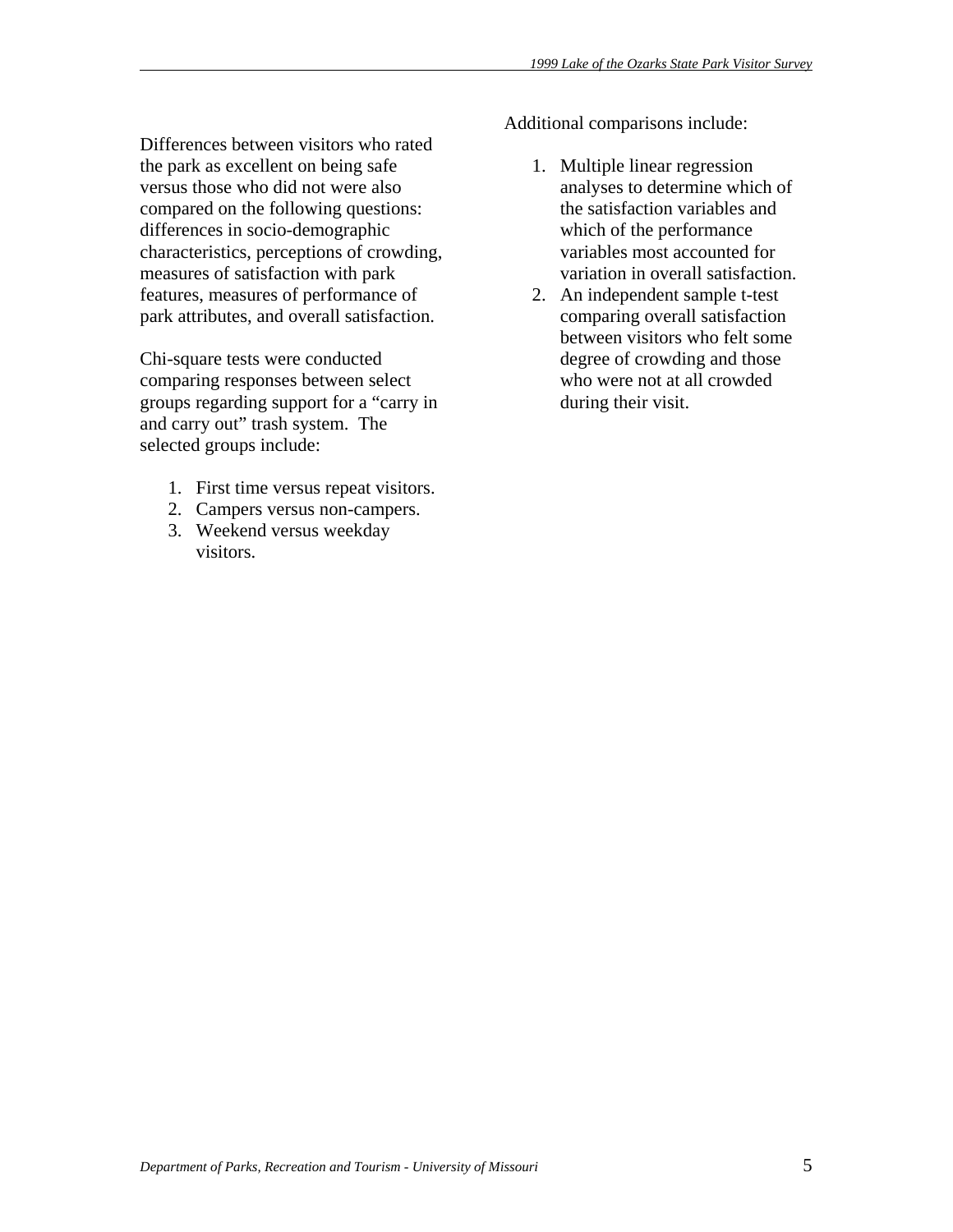# **Results**

This section describes the results of the Lake of the Ozarks State Park Visitor Survey. For the percentages of responses to each survey question, see Appendix E. The number of individuals responding to each question is represented as "n=."

### **SURVEYS COLLECTED & RESPONSE RATES**

A total of 200 surveys were collected at LOSP during the time period between June and October 1999. Tables 1 and 2 show surveys collected by time slot and recreation area, respectively. Of the 200 surveys collected, 157 (78.5%) were collected on weekends (Saturday and Sunday) and 43 (21.5%) were collected on weekdays (Monday through Friday). The overall response rate was 94% (only 13 visitors refused to participate in the survey).

### **SAMPLING ERROR**

With a sample size of 200 and a confidence interval of 95%, the margin of error increases from plus or minus 5% to plus or minus 7%. For this study, there is a 95% certainty that the true results of the study fall within plus or minus 7% of the findings. For example, from the results that 40.2% of the visitors to LOSP during the study period were female, it can be stated that between 33.2% and 47.2% of the LOSP visitors were female.

| <b>Time Slot</b>          | <b>Frequency</b> | <b>Percent</b> |
|---------------------------|------------------|----------------|
| 1. 8 a.m. $-12:00$ p.m.   | 110              | 55%            |
| 2. $12:00$ p.m. $-4$ p.m. | 68               | 34%            |
| 3. 4:00 p.m. $-8$ p.m.    | 22               | 11%            |
| Total                     | 200              | 100%           |

*Table 1. Surveys Collected by Time Slot* 

|  |  | Table 2. Surveys Collected by Area |  |
|--|--|------------------------------------|--|
|--|--|------------------------------------|--|

| <b>Recreation Area</b> | <b>Frequency</b> | <b>Percent</b> |
|------------------------|------------------|----------------|
| Day Use Area 1         |                  | 20.0%          |
| Day Use Area 2         | 17               | 8.5%           |
| Day Use Area 3         | 23               | 11.5%          |
| Campgrounds            |                  | 60.0%          |
| Total                  |                  | 100.0%         |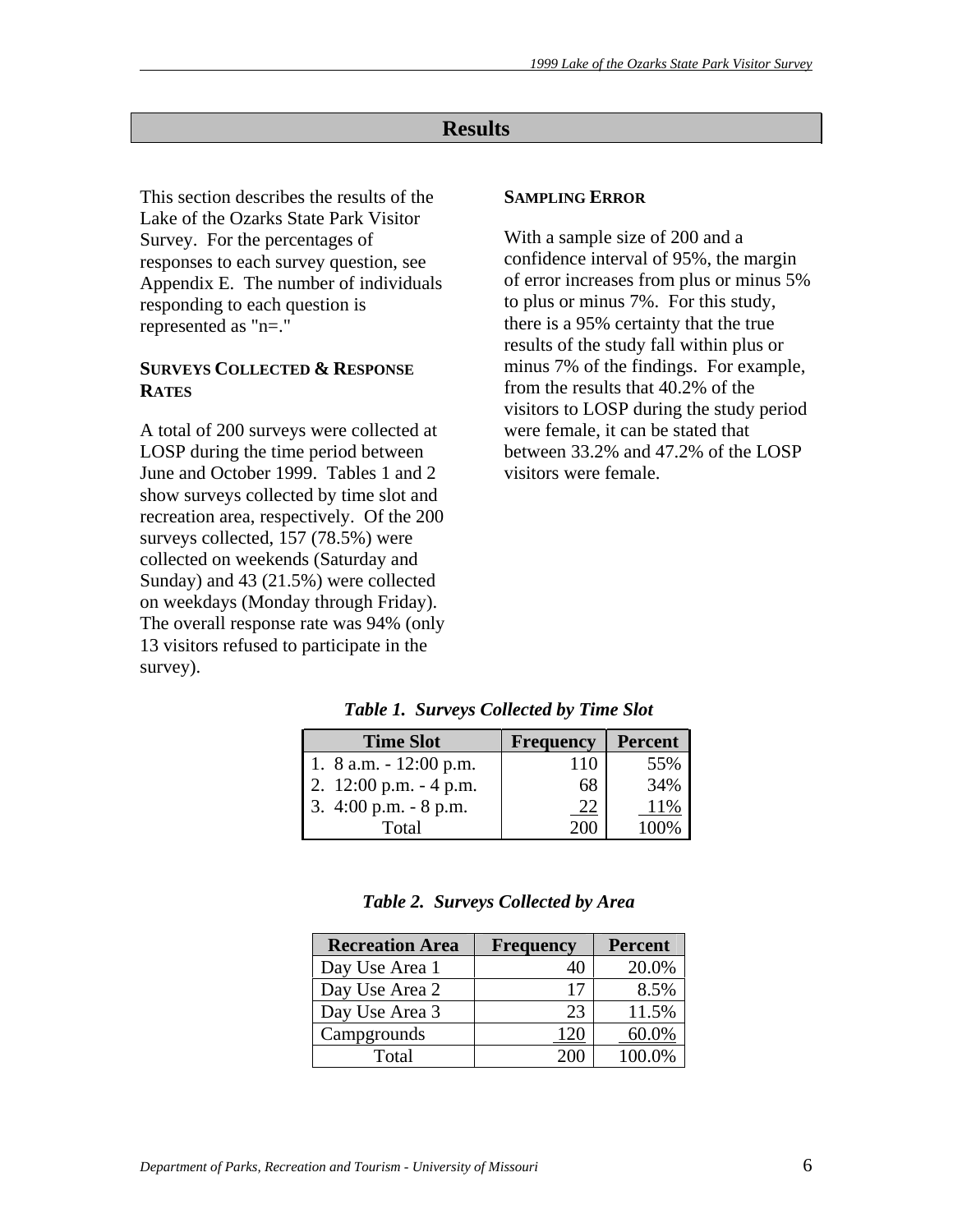### **SOCIO-DEMOGRAPHIC CHARACTERISTICS**

### *Age*

The average age of adult visitors to LOSP was 45.2. When grouped into four age categories, 22.4 % of the adult visitors were between the ages of 18-34, 53.1% were between the ages of 35-54, 14.1% were between the ages of 55-64, and 10.4% were 65 or over.

### *Gender*

Visitors to LOSP were more male than female. Male visitors comprised about 60% (59.8%) of all visitors, and female visitors comprised 40.2% of all visitors.

### *Education*

The majority (43.7%) of visitors to LOSP indicated they had completed vocational school or some college. Not quite one-third (29.9%) indicated they had completed grade or high school, and 26.4% indicated having completed a

four-year college degree or postgraduate education.

### *Income*

The largest percentage (33.9%) of visitors to LOSP reported they had an annual income of between \$25,000 and \$50,000. The second largest percentage (32.2%) of visitors had an income of between \$50,001 and \$75,000. Visitors falling into the "less than \$25,000" category and into the "more than \$75,000" category were 16.1% and 17.8% respectively.

### *Ethnic Origin*

Figure 1 indicates the ethnic origin of LOSP visitors. The vast majority (95.9%) of visitors was Caucasian. Less than one percent (0.5%) were Hispanic, 1.0% were Native American, and 2.1% were Asian. There were no visitors reporting an ethnic background of African American and less than one percent (0.5%) of visitors indicated being of an "other" ethnic background.



### *Figure 1. Ethnic Origin of LOSP visitors.*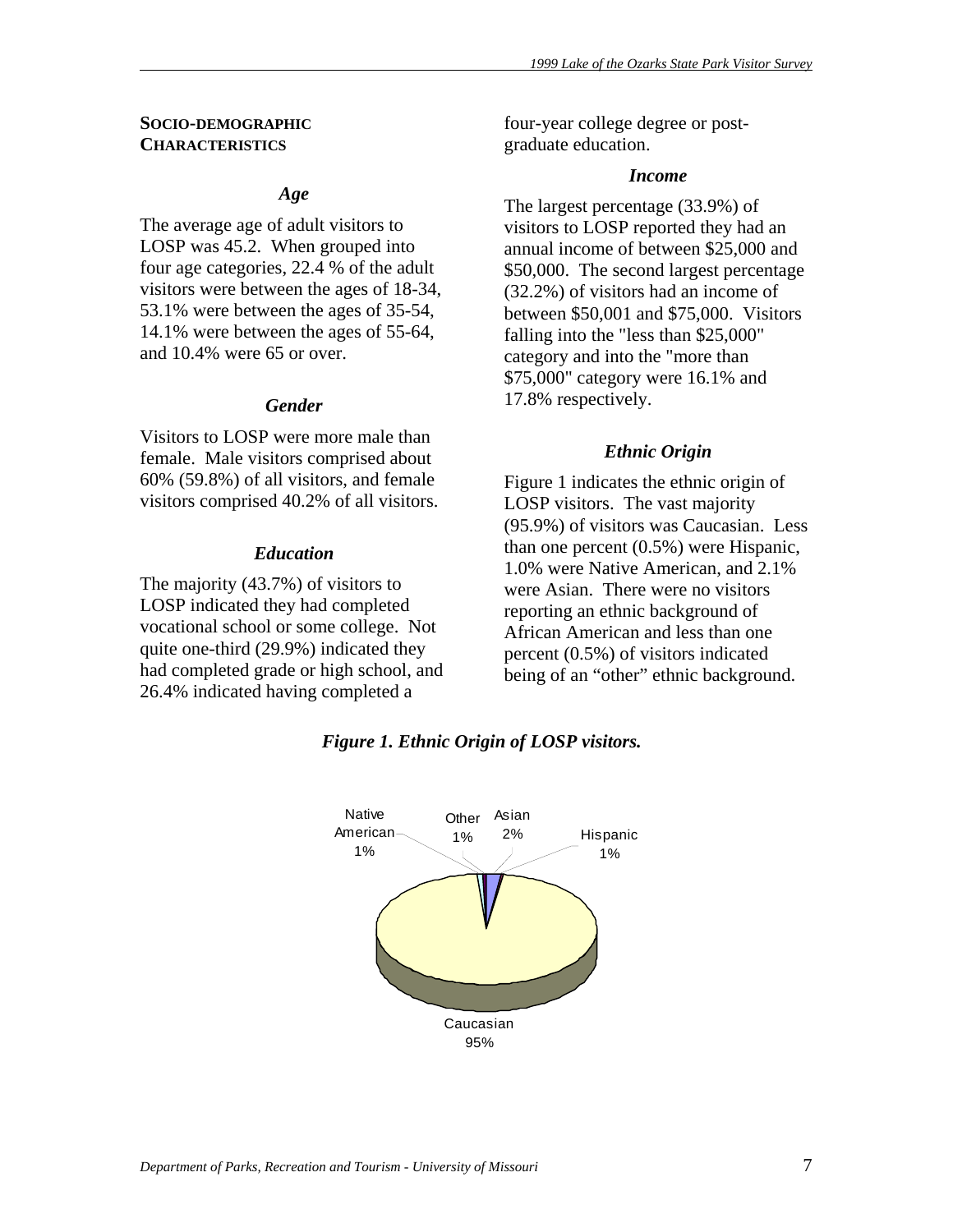## *Visitors with Disabilities*

Only 6.8% of the visitors to LOSP reported having some type of disability that substantially limited one or more life activities or that required special accommodations. Most of the disabilities reported were mobilityimpairing disabilities, but other disabilities included heart problems and visual impairments.

### *Residence*

Two-thirds of the visitors to LOSP were from Missouri (66.8%) with the rest (33.2%) coming from other states, including Illinois (12.4%) and Iowa (6.7%). One visitor was from Great Britain. Within Missouri, 34.8% of the visitors come from the St. Louis region, and 27.1% come from the within 50 miles of LOSP, with the rest of the visitors spread throughout the state. Figure 2 shows the residence of visitors by zip code.

## **USE PATTERNS**

### *Trip Characteristics*

The majority (72.1%) of visitors to LOSP traveled less than a day's drive to visit the park (a day's drive is defined as 150 miles or less, not exceeding 300 miles round trip). Of those traveling less than a day's drive, 12.9% lived within the immediate vicinity of LOSP (25 miles or less), including Brumley, Osage Beach, Linn Creek, and Montreal. An average group of visitors at LOSP consisted of 2.57 adults and 2.33 children.

### *Visit Characteristics*

Sixty-two percent (62%) of the visitors to LOSP were repeat visitors, with a third (38%) of the visitors being first time visitors. The average number of times all visitors reported visiting LOSP within the past year was 3.5 times.



*Figure 2. Residence of LOSP Visitors by Zip Code*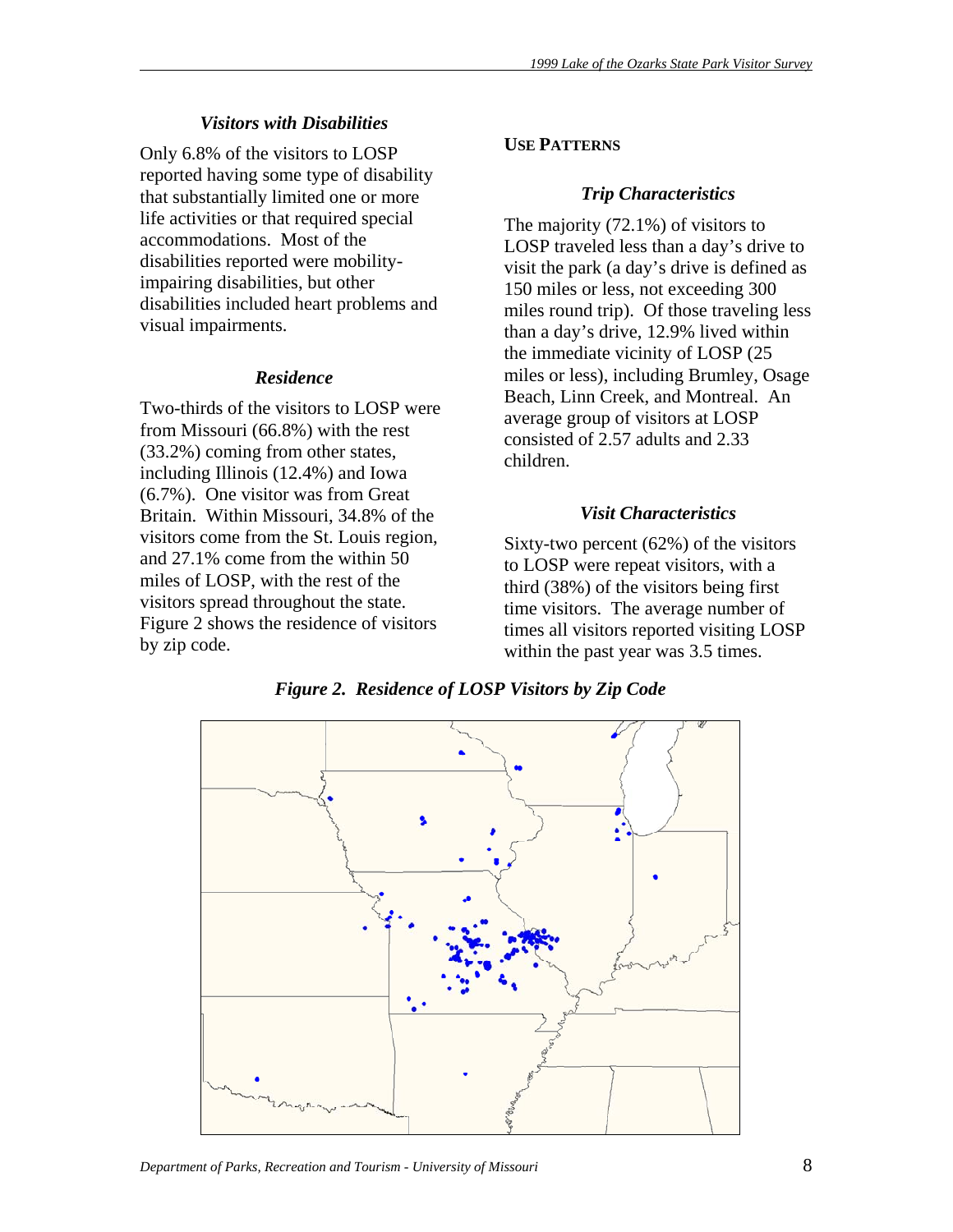Most of the visitors (78.3%) to LOSP during the study period indicated that they were staying overnight, with only 21.7% indicating that they were dayusers. Of those staying overnight during their visit, 78.7% stayed in the campgrounds at LOSP, 1.3% stayed in the camper cabins, 16.8% stayed in nearby lodging facilities, 1.9% stayed in nearby campgrounds, and 1.3% stayed with friends and relatives. Of those camping in a campground in LOSP, 79.6% reported camping in an RV, trailer, or van conversion, while 20.4% reported staying in a tent.

Of those reporting overnight stays, 13.5% stayed one night, 31.7% stayed two nights, 19.8% stayed three, 5.6% stayed four nights, 11.9% stayed five nights, and 17.6% stayed 6 or more nights. The average stay for overnight visitors was 3.7 nights. The median number of nights was 3.0, indicating that half of the overnight visitors stayed less than three nights and half of the overnight visitors stayed more than three nights. The highest percentage of visitors stayed two nights.

About 55% (54.6%) of the visitors to LOSP visited the park with family. Twenty-four percent (24.2%) visited with family and friends, while 10.8% visited with friends, and 8.2% visited the park alone.

Those visitors camping at LOSP were asked if they were aware of the reservation system and if they used the reservation system for their visit. The majority (71.1%) of campers were aware of the reservation system, but less than half (41.8%) of campers reported using the reservation system. When asked why they did not use the reservation

system, 41.9% of those answering the open-ended question reported that they didn't think it was necessary, 20.9% reported that their decision to camp was last minute, and 11.6% didn't like the reservation system or the reservation fee (Figure 3). For responses to this openended question, see Appendix E, question 5.

## *Figure 3. Reasons Why Some Campers Didn't Use Reservation System*



Of those campers who reported using the reservation system, 81% were satisfied with the system and 19% were not. Comments from visitors not satisfied with the system included complaints about the reservation fee, complaints about not being able to get a specific site, the feeling that "first-come, firstserve" was a better system, and other comments.

### **RECREATION ACTIVITY PARTICIPATION**

Respondents to the survey were asked what activities they participated in during their visit to LOSP. Figure 4 shows the percentage of visitor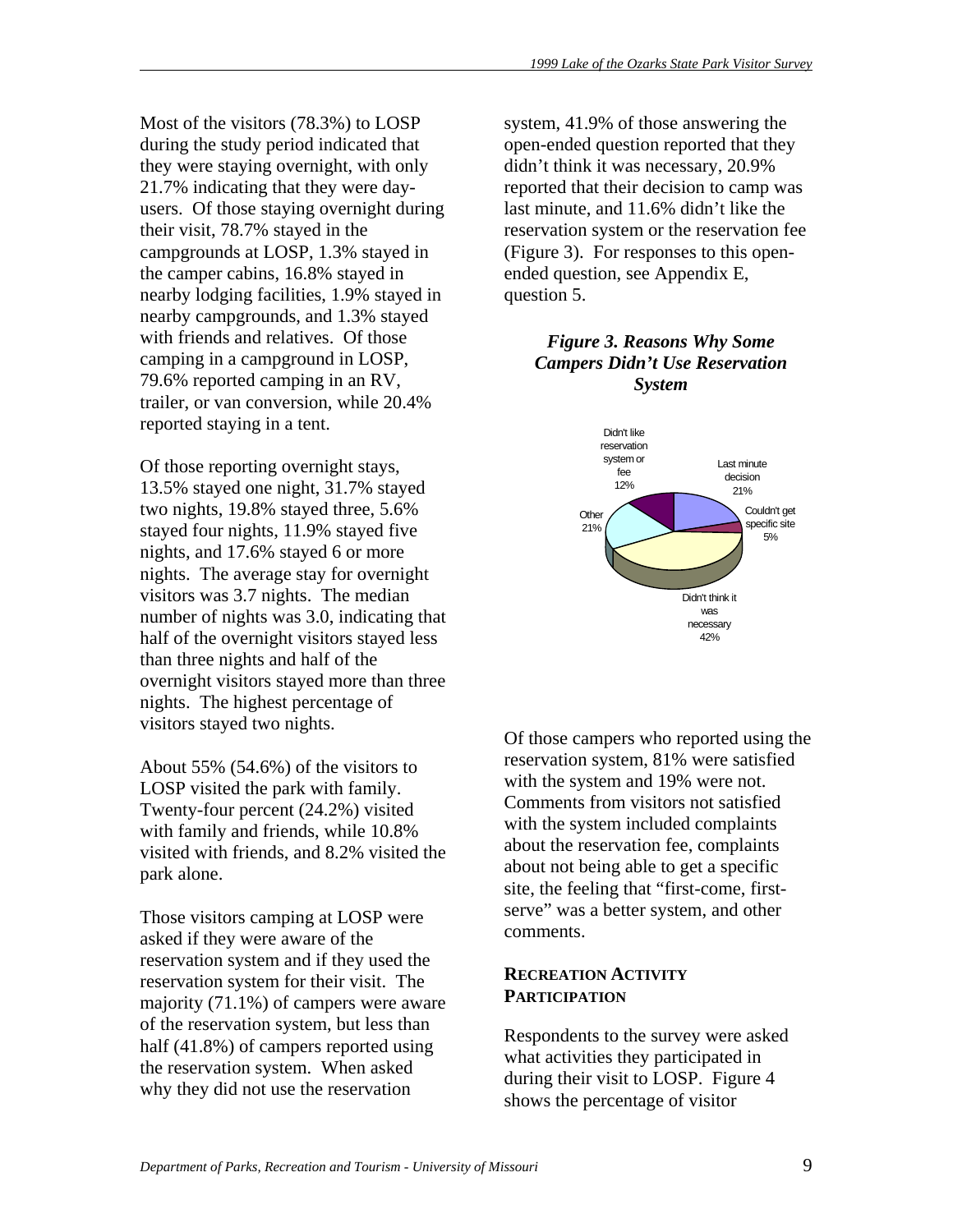participation in the eight highest activities. Walking was the highest reported (59.2%), camping was the second (54%), and viewing wildlife was the third (44.1%). Hiking (41.3%), picnicking (37.6%), fishing (37.1%), swimming (32.4%), and boating (23.9%) were next.

# *Figure 4. Participation in Recreational Activities at LOSP*



LOSP visitors reported engaging in other activities, including biking (17.4%), studying nature (14.6%), horseback riding (10.3%), attending an interpretive program (8.5%), horseback riding rental  $(6.6\%)$ , boat rental  $(6.1\%)$ , and attending a special event (5.6%). Only 5.6% of visitors reported engaging in an "other" activity, including shopping and playing at the playground.

### **SATISFACTION MEASURES**

### *Overall Satisfaction*

When asked about their overall satisfaction with their visit, only 1% of visitors was either dissatisfied or very dissatisfied with their visit, whereas 99% of visitors were either satisfied or very satisfied. Visitors' mean score for overall satisfaction was 3.62, based on a 4.0 scale with 4 being very satisfied and 1 being very dissatisfied.

No significant difference  $(p<.05)$  was found in overall satisfaction between campers and non-campers, with mean overall satisfaction scores of 3.64 and 3.60 respectively. Nor was there a significant difference in overall satisfaction between weekend (3.62) and weekday visitors (3.63). There was, however, a significant difference ( $p$ <.05) in overall satisfaction between first-time and repeat visitors. First-time visitors had a significantly higher overall satisfaction score (3.73) than repeat visitors (3.56).

## *Satisfaction with Park Features*

Respondents were also asked to express how satisfied they were with 12 park features. Figure 5 shows the mean scores for the 12 features and also for visitors' overall satisfaction. The satisfaction score for the campgrounds (3.61) was the highest, with the other scores ranging from 3.53 (boat launches) to the lowest of 2.91 (camp store). A multiple linear regression analysis  $(r<sup>2</sup>=.78)$  of the 12 park features showed that all the variables combined to account for three-fourths of the overall satisfaction rating.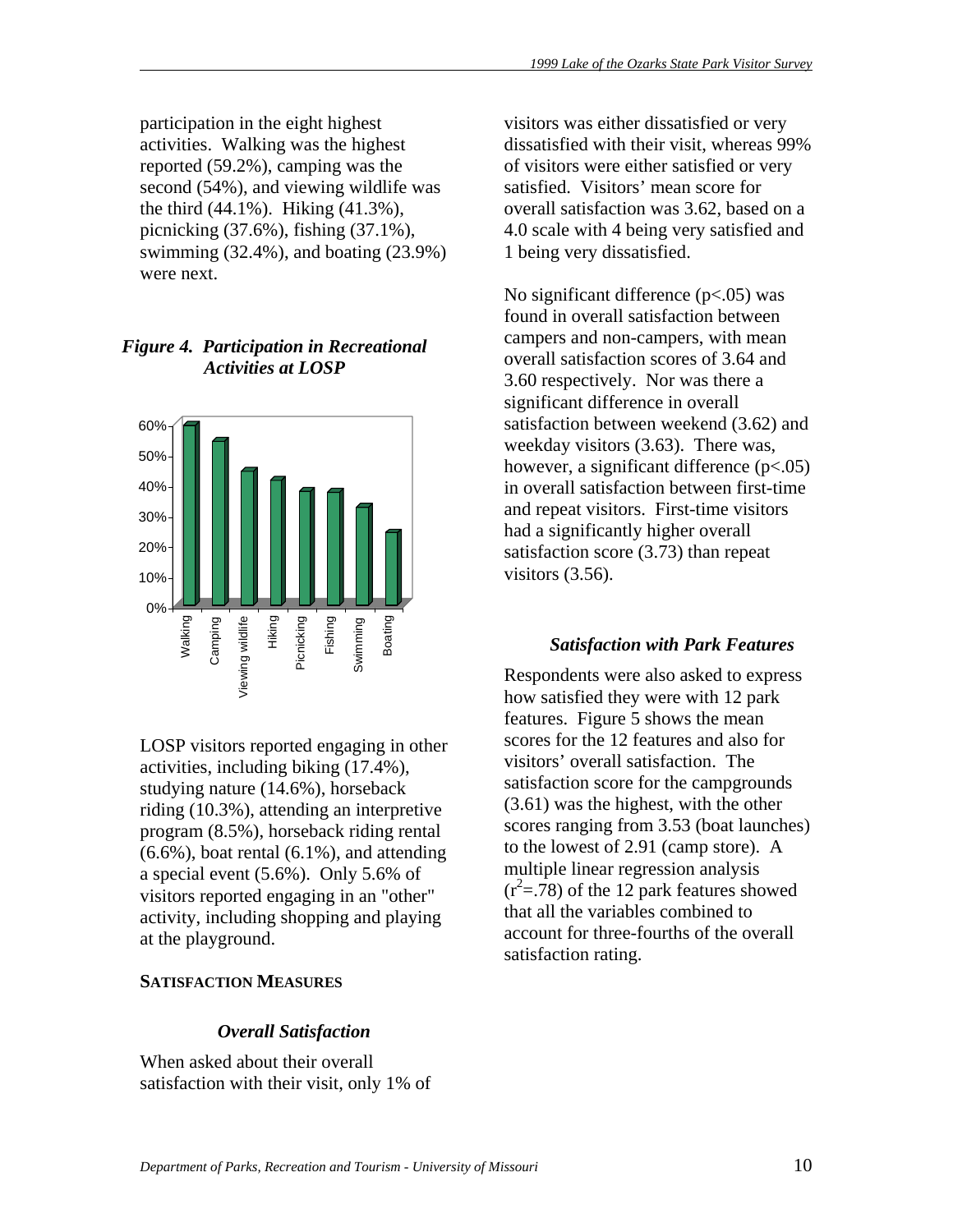

*Figure 5. Satisfaction with LOSP Features* 

No significant differences were found in mean satisfaction ratings of park features between first time and repeat visitors, or between weekend and weekday visitors. Non-campers (3.44) were significantly (p<.05) more satisfied with the camp store than campers (2.76).

### **PERFORMANCE RATING**

Visitors were asked to rate the park's performance of eight select park attributes (question 7): being free of litter and trash, having clean restrooms, upkeep of park facilities, having helpful and friendly staff, access for persons with disabilities, care of natural resources, interpretive programs, and being safe. Performance scores were based on a 4.0 scale, with 4 being excellent and 1 being poor.

No significant differences were found between weekend and weekday visitors and their performance ratings of the eight park attributes. First time visitors gave a significantly higher  $(p<.01)$ performance rating than repeat visitors regarding LOSP being free of litter and trash (3.74 and 3.50 respectively). Campers gave significantly higher performance ratings  $(p<.01)$  than noncampers regarding the park having clean restrooms (3.50 and 3.34 respectively) and disabled accessibility (3.57 and 3.13 respectively). A multiple linear regression analysis  $(r^2 = .37)$  showed that the eight performance attributes combined to moderately determine overall satisfaction.

### **IMPORTANCE-PERFORMANCE MEASURES**

The Importance-Performance (I-P) Analysis approach was used to analyze questions 10 and 14. Mean scores were calculated for the responses of the two questions regarding visitors' ratings of the performance and importance of the eight select park attributes. Table 3 lists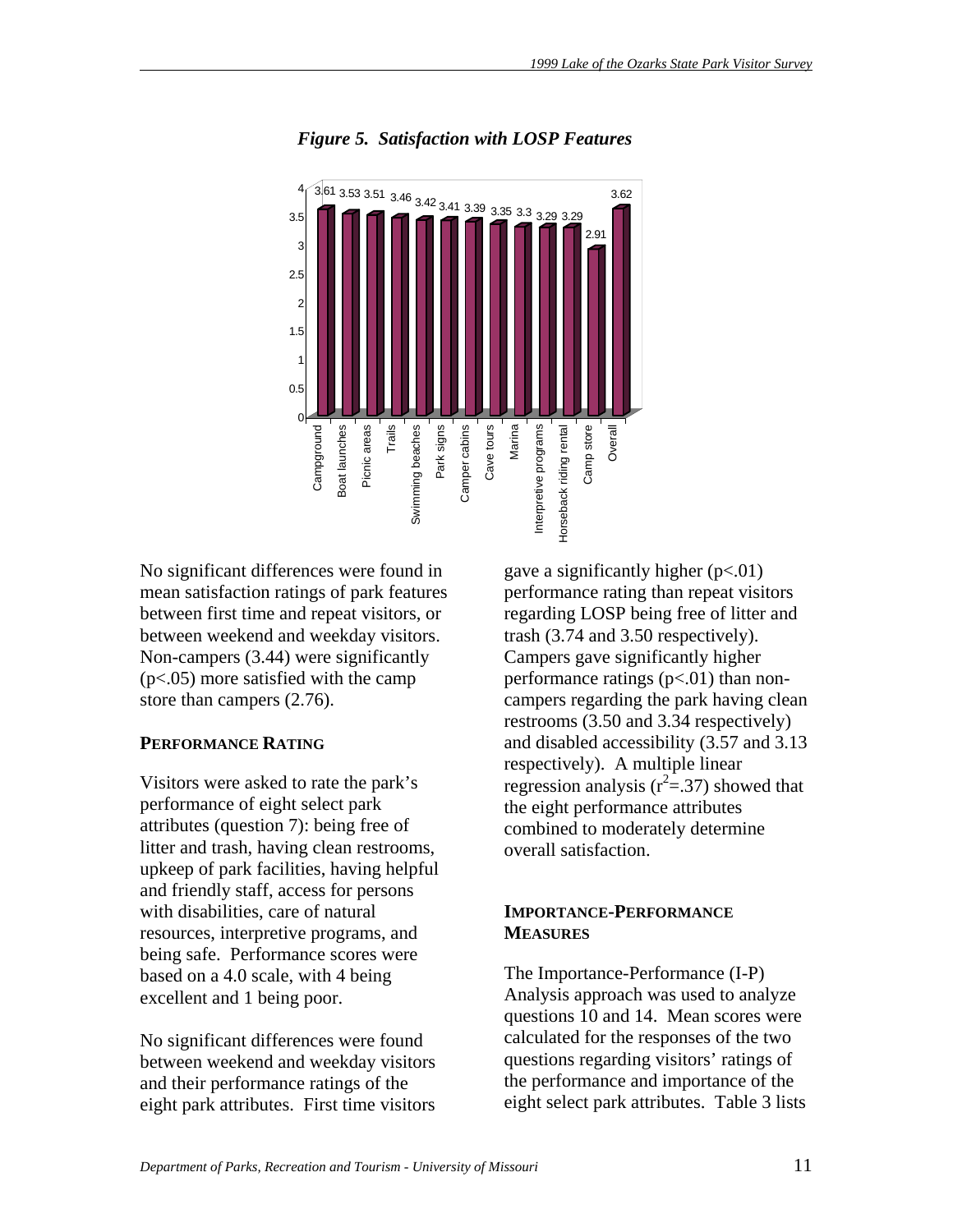|                                                               | <b>Mean Performance</b> | <b>Mean Importance</b> |
|---------------------------------------------------------------|-------------------------|------------------------|
| <b>Attribute</b>                                              | Score*                  | Score*                 |
| A. Being free of litter/trash                                 | 3.59                    | 3.82                   |
| B. Having clean restrooms                                     | 3.43                    | 3.84                   |
| C. Upkeep of park facilities                                  | 3.46                    | 3.80                   |
| D. Having helpful $&$ friendly staff                          | 3.49                    | 3.69                   |
| $E_1$ . Access for persons with disabilities                  | 3.48                    | 3.51                   |
| $E2$ . Access for persons with disabilities                   | 3.70                    | 3.77                   |
| F. Care of natural resources                                  | 3.51                    | 3.77                   |
| $G1$ . Interpretive programs                                  | 3.17                    | 3.65                   |
| $G2$ . Interpretive programs                                  | 3.27                    | 3.38                   |
| H. Being safe                                                 | 3.46                    | 3.84                   |
| $E = \Delta U$ vicitors<br>$G = \Lambda \mathbf{11}$ vicitors |                         |                        |

 $E_1$  = All visitors  $G_1$  = All visitors

 $E_2$  = Disabled visitors only  $G_2$  = Visitors attending interpretive programs

\* 1 = Poor performance or low importance rating, 4 = excellent performance or high importance rating

the scores of these attributes, which were based on a 4.0 scale of 4 being excellent and 1 being poor, and 4 being very important and 1 being very unimportant.

Figure 6 shows the Importance-Performance (I-P) Matrix. The mean scores were plotted on the I-P Matrix to illustrate the relative performance and importance rating of the attributes by park visitors.

The I-P Matrix is divided into four quadrants to provide a guide to aid in possible management decisions. For example, the upper right quadrant is labeled "high importance, high performance" and indicates the attributes in which visitors feel the park is doing a good job. The upper left quadrant indicates that management may need to focus on these attributes, because they

are important to visitors but were given a lower performance rating. The lower left and right quadrants are less of a concern for managers, because they exhibit attributes that are not as important to visitors.

LOSP was given high importance and performance ratings for being free of litter and trash. Visitors also gave high performance ratings to care of natural resources, but rated this attribute of average importance. Disabled visitors also gave LOSP a high performance rating in its providing disabled accessibility, but rated this attribute of average importance. Characteristics that visitors felt were important but rated LOSP low on performance were having clean restrooms, being safe, and upkeep of park facilities.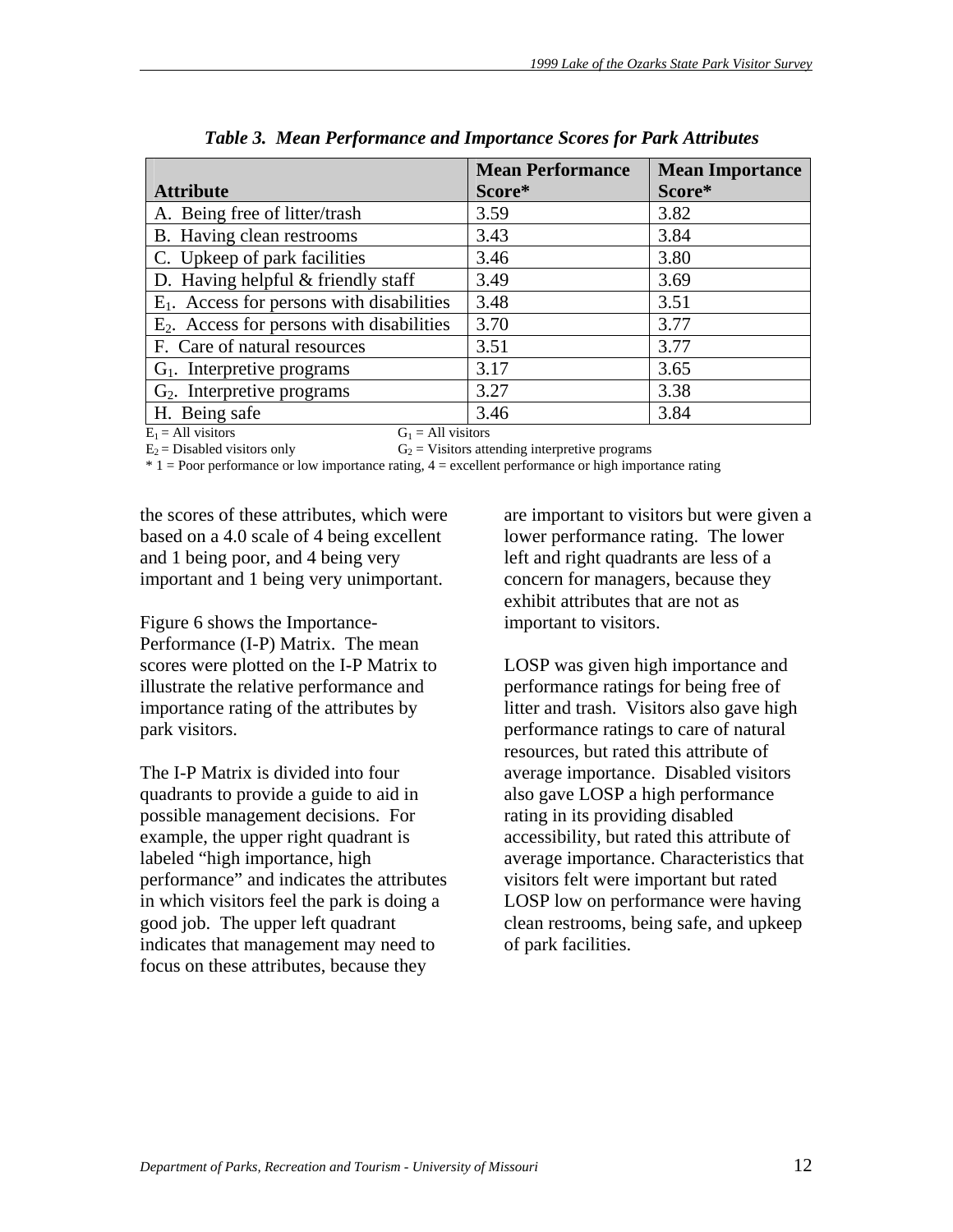

*Figure 6. Importance-Performance Matrix of Park Attributes* 

### **CROWDING**

Visitors to LOSP were asked how crowded they felt during their visit. The following nine-point scale was used to determine visitors' perceptions of crowding:

| Not at all | Slightly |  |         | Moderately | Extremely |
|------------|----------|--|---------|------------|-----------|
| Crowded    | Crowded  |  | Crowded |            | Crowded   |

Visitors' overall mean response to this question was 2.5. Half (50.5%) of the visitors to LOSP did not feel at all crowded (selected 1 on the scale) during their visit. The rest (49.5%) felt some degree of crowding (selected 2-9 on the scale) during their visit.

Visitors who indicated they felt crowded during their visit were also asked to specify where they felt crowded (question 17). One-third (32.7%) of the visitors who indicated some degree of

crowding answered this open-ended question. Table 4 lists the locations where visitors felt crowded at LOSP. Of those who answered the open-ended question, the majority (65.6%) felt crowded in the campgrounds.

Repeat visitors were significantly (p<.001) more crowded than first time visitors, with a mean crowded score of 2.9 compared to 1.8. Campers also had significantly  $(p<.05)$  higher perceptions of crowding when compared to noncampers. Campers had a mean crowded score of 2.8, while non-campers had a mean crowded score of 1.9. Weekend visitors were also significantly  $(p=.001)$ more crowded than weekday visitors, with a mean crowded score of 2.7 compared to that of weekday visitors, 1.6.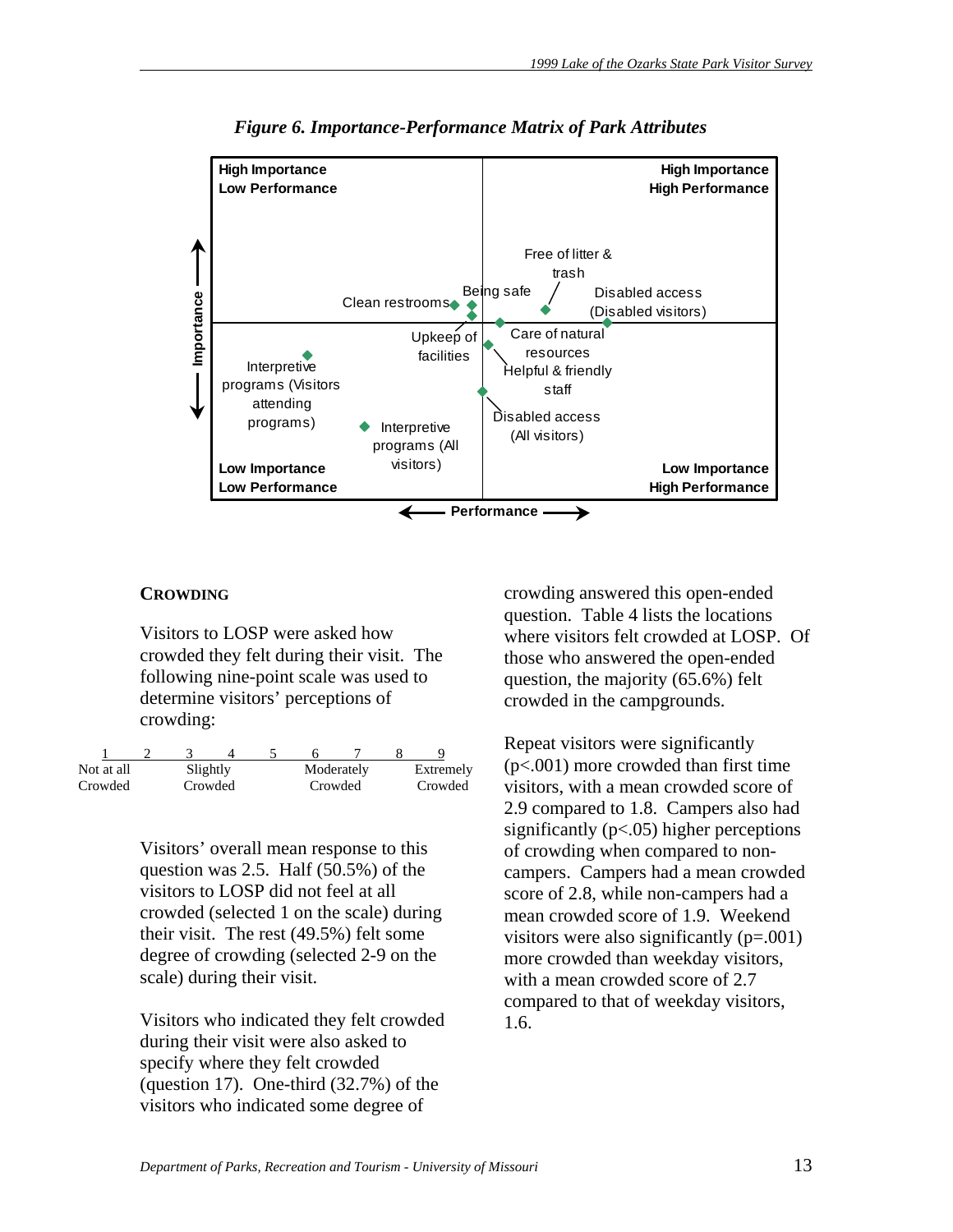| <b>Location</b>         | <b>Frequency</b> | <b>Percent</b> |
|-------------------------|------------------|----------------|
| Campgrounds/campsites   | 21               | 65.6%          |
| Restrooms/shower houses |                  | 12.5%          |
| Swimming beaches        |                  | 12.5%          |
| On the lake             |                  | 6.3%           |
| Everywhere              |                  | 3.1%           |
| Total                   | 32               | 100.0%         |

*Table 4. Locations Where LOSP Visitors Felt Crowded During Their Visit* 

# *Crowding and satisfaction*

A significant difference  $(p<.001)$  was found in visitors' mean overall satisfaction with their visit and whether they felt some degree of crowding or not. Visitors who did not feel crowded had a mean overall satisfaction score of 3.73, whereas visitors who felt some degree of crowding had a mean overall satisfaction score of 3.51.

## **SAFETY CONCERNS OF VISITORS**

Half (51%) of the visitors to LOSP did not rate the park as excellent for safety. Of those, 39.8% noted what influenced their rating. Their comments were grouped into categories and are shown in Figure 7. Appendix F provides a list of the comments.

# *Figure 7. Comments from Visitors Not Rating LOSP Excellent on Safety*



One-fourth (25.6%) of the open-ended responses were from visitors who either had no reason for not rating safety excellent, or who felt that no place was perfect and could always improve. A large percentage (36%) of the openended responses, however, were from visitors who commented on the need for enforcement of speed limits and the need for a more visible park staff.

Visitors were also given a list of nine attributes and were asked to indicate which of the nine would most increase their feeling of safety at LOSP. Although instructed to select only one attribute, many visitors selected more than one; consequently, 183 responses were given by 137 visitors. Figure 8 shows the percentage of responses given by visitors. Most (24%) felt that nothing specific would increase their feeling of safety, but 16.4% felt that increased visibility of park staff would increase safety.

Visitors who felt that more lighting in the park would most increase their feeling of safety were asked to indicate where they felt more lighting was necessary. Thirty-nine percent (38.9%) of those visitors answered this openended question. Table 5 shows the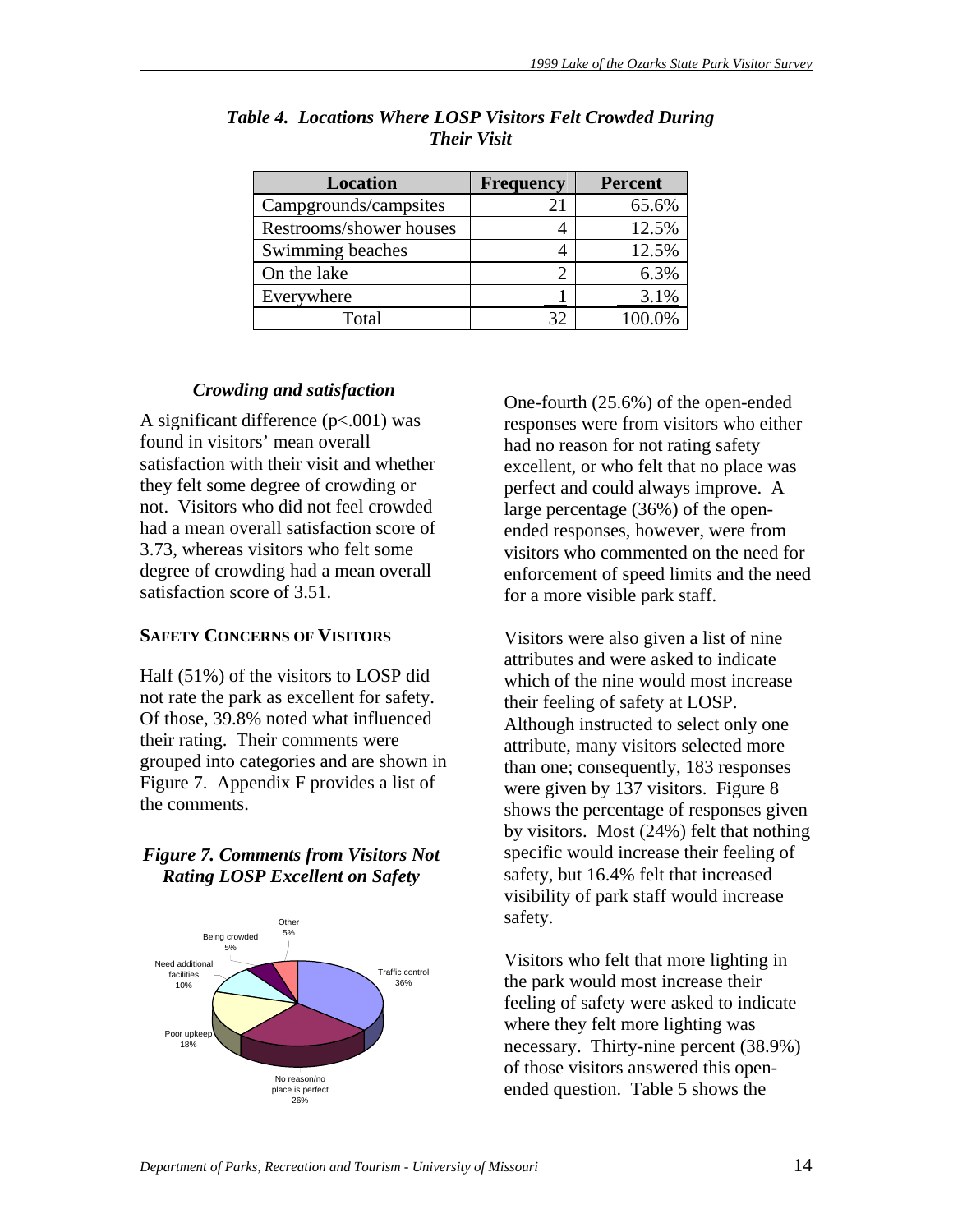frequency and percentages of their responses. Of those who indicated an "other" safety attribute would most increase safety, 50% suggested more enforcement of speed limits, 16.7% suggested better signage, and 33.4% suggested other solutions or commented on problems outside of management control.

# *Figure 8. Percentage of Safety Attributes Chosen by Visitors*



There were no significant differences in the rating of safety by first-time visitors versus repeat visitors, by campers versus non-campers, or by weekend versus weekday users. There were no differences in safety ratings by sociodemographic characteristics. To determine if there were differences in perceptions of crowding, satisfaction

with park features, and overall satisfaction, responses were divided into two groups based on how they rated LOSP on being safe. Group 1 included those who rated the park excellent, and Group 2 included those who rated the park as good, fair, or poor.

Group 1 was significantly  $(p<.001)$  more satisfied overall and significantly less crowded than Group 2. Group 1 had an overall satisfaction score of 3.81 and a mean crowded score of 2.0, whereas Group 2 had an overall satisfaction score of 3.46 and a mean crowded score of 3.0. Group 1 also had significantly (p<.05) higher satisfaction ratings of the 12 park features than Group 2, as well as significantly higher (p<.001) performance ratings of the eight park attributes.

# **LOSP VISITORS' FEELINGS REGARDING "PARTY COVE"**

Visitors to LOSP were asked if the area known as "Party Cove" had affected their visit. The vast majority (89.4%) of visitors responded that no, Party Cove had not affected their visit. Only 10.6% of visitors felt that Party Cove had affected their visit, and of these, 85% described why. The majority (88.2%) of those describing how Party Cove affected their visit expressed negative feelings regarding the area, many of whom said that they do not go near Party

| <b>Location</b>                | <b>Frequency</b> | <b>Percent</b> |
|--------------------------------|------------------|----------------|
| In the campgrounds             |                  | 28.6%          |
| By the restrooms/shower houses |                  | 28.6%          |
| <b>Boat launches</b>           |                  | 28.6%          |
| Along roads/parking lots       |                  |                |
| Total                          |                  |                |

*Table 5. Locations Where Visitors Felt More Lighting Would Increase Safety*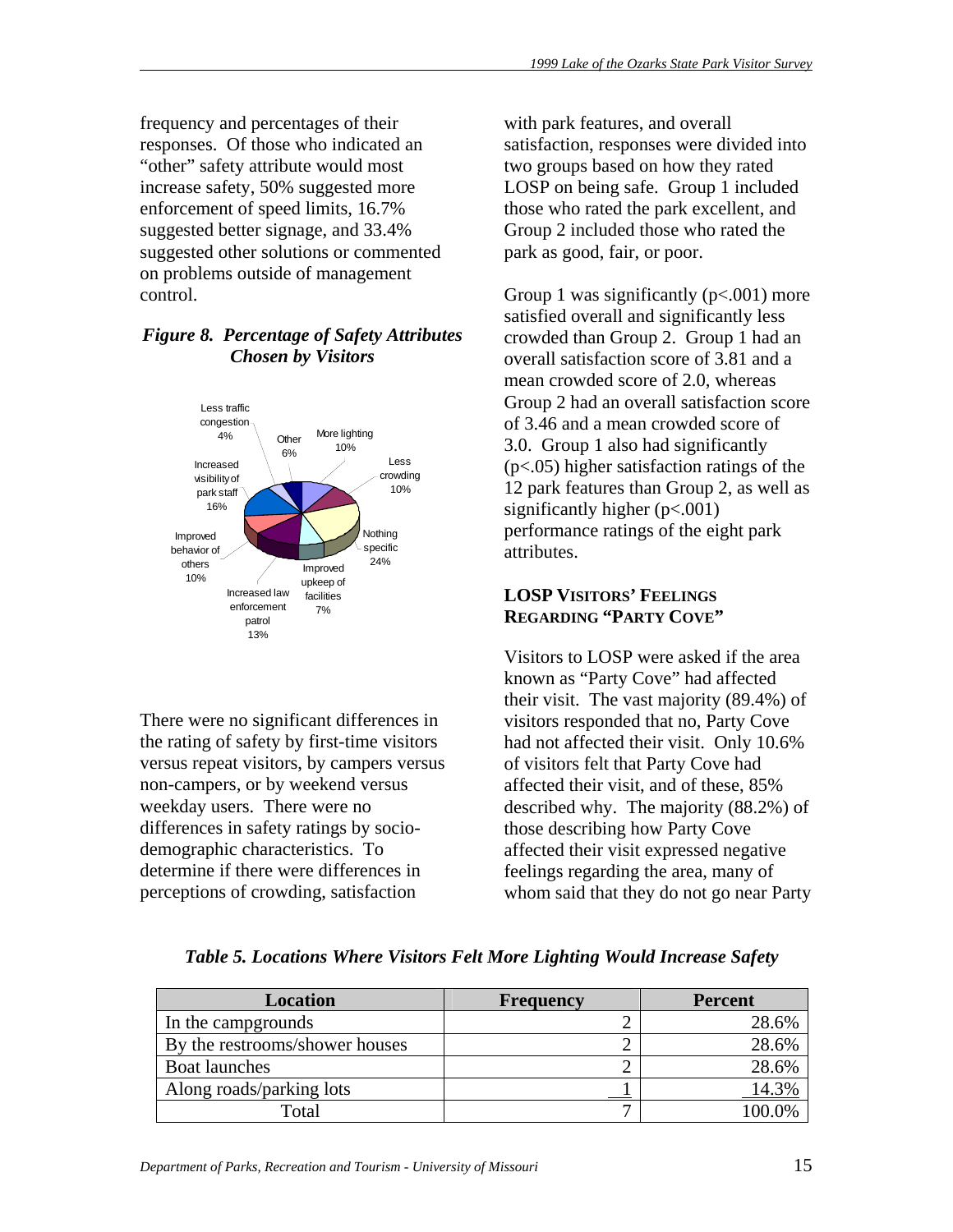Cove for various reasons, including excessive noise, trash, nudity and drunken behavior of others, and boat traffic congestion.

### **SUPPORT OF "CARRY IN/CARRY OUT" TRASH SYSTEM**

LOSP visitors were asked to indicate whether they would be willing for the park to establish a "carry in and carry out" trash removal system, thereby promoting recycling and reducing the burden of handling trash in the park. The majority (56.3%) of visitors would not support such a system, although 43.7% of visitors reported that they would support a "carry in and carry out" system.

There were no significant differences between first time and repeat visitors, and whether each group would support this type of trash system. First time visitors were almost equally in favor of  $(51.4\%)$  or opposed to  $(48.6\%)$  a carry in/carry out system, while repeat visitors were more likely to oppose (61%) this type of system.

There was a significant difference (p<.05), however, between weekend and weekday visitors and whether or not they would support the carry in/carry out system. Weekend visitors were more likely to oppose (60.9%) than support (39.5%) the system, whereas weekday visitors were exactly opposite with 60.5% supporting and 39.5% opposing the system. Campers were significantly (p<.001) more likely to oppose (72.3%) establishing this type of system, while non-campers were more likely to support it (69%). Figure 9 shows the percentage of support or opposition between each group.

# *Figure 9. Support for "Carry In/Carry Out" Trash System Between Groups*



## **ADDITIONAL VISITOR COMMENTS**

Respondents to the survey were also given the opportunity to write any additional comments or suggestions on how DNR could make their experience at LOSP a better one (question 25). One-third (36%) of the total survey participants responded to this question, with 99 responses given by 72 respondents. The comments and suggestions were listed and grouped by similarities into 13 categories for frequency and percentage calculations. The list of comments and suggestions is found in Appendix G. Table 6 lists the frequencies and percentages of the comments and suggestions by category.

The majority (23.2%) of comments were general positive comments, such as: "Had a wonderful time", "Excellent park", and "We always enjoy our stay". The rest of the comments were categorized based on similar suggestions or comments, such as suggestions about the reservation system, requests for better maintenance and upkeep, and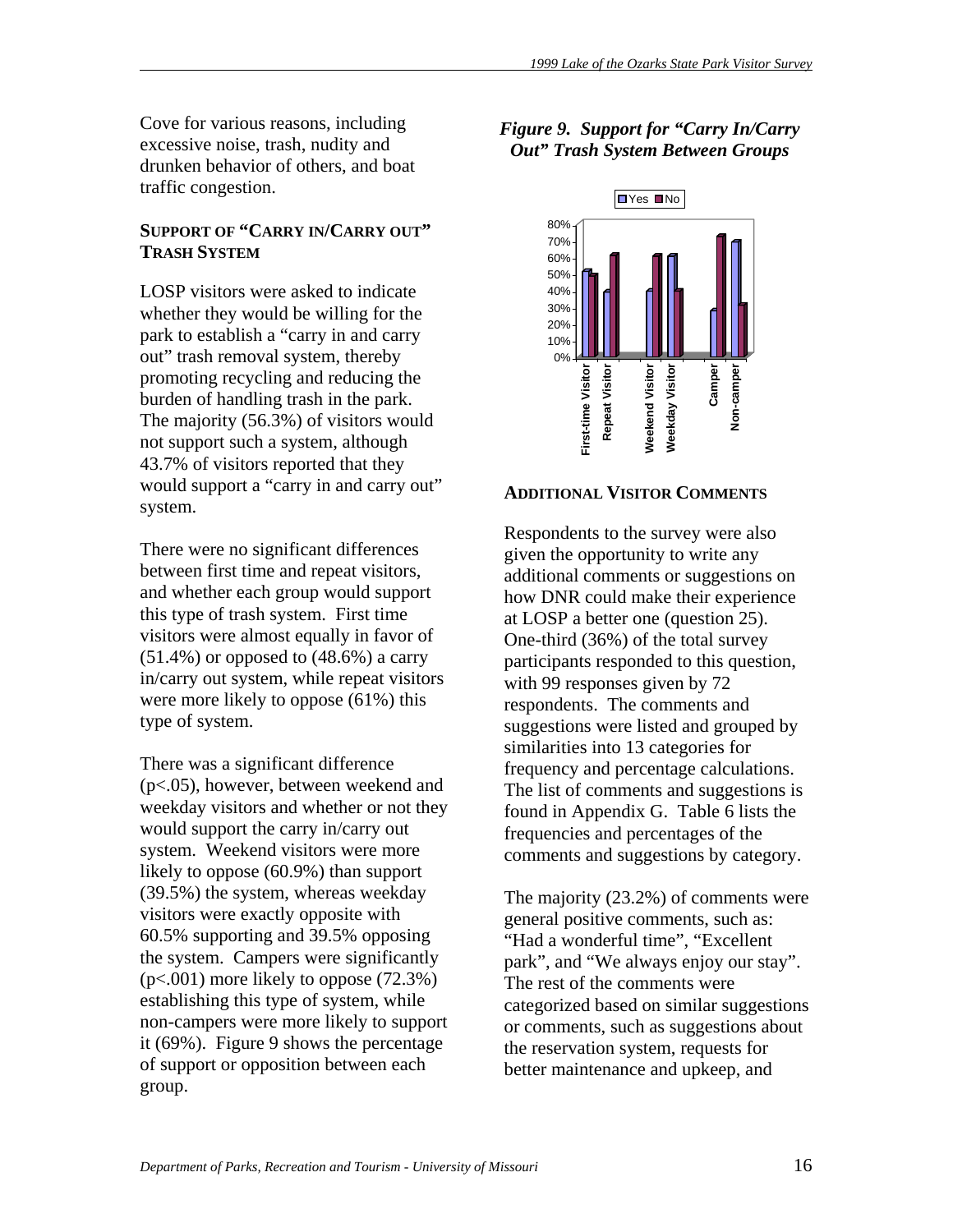comments or suggestions regarding the restrooms and shower houses.

# *Table 6. Frequency and Percentage of Comments and Suggestions from LOSP Visitors*

| Category                                                   | <b>Frequency</b> | <b>Percent</b> |
|------------------------------------------------------------|------------------|----------------|
| General positive comments                                  | 23               | 23.2%          |
| Comments/suggestions about campgrounds/camper cabins<br>2. | 10               | 10.1%          |
| Comments/suggestions about restrooms/shower houses<br>3.   | 10               | 10.1%          |
| Comments/suggestions about the reservation system<br>4.    | 9                | 9.1%           |
| More staff/rangers patrolling park & enforcing rules<br>5. | 8                | 8.1%           |
| Provide more trash cans & other comments regarding<br>6.   |                  |                |
| question 13 ("carry in/carry out" trash system)            | 8                | 8.1%           |
| Need newer/additional facilities                           | 6                | 6.1%           |
| Better maintenance/upkeep<br>8.                            | 4                | 4.0%           |
| Suggestions about interpretive programs/information<br>9.  | 3                | 3.0%           |
| 10. Problems with park staff                               | 2                | 2.0%           |
| 11. Comments/suggestions about park store                  | $\overline{2}$   | 2.0%           |
| 12. Complaints about lake traffic                          | $\overline{2}$   | 2.0%           |
| 13. Other.                                                 | 12               | 12.1%          |
| Total                                                      | 99               | 100.0%         |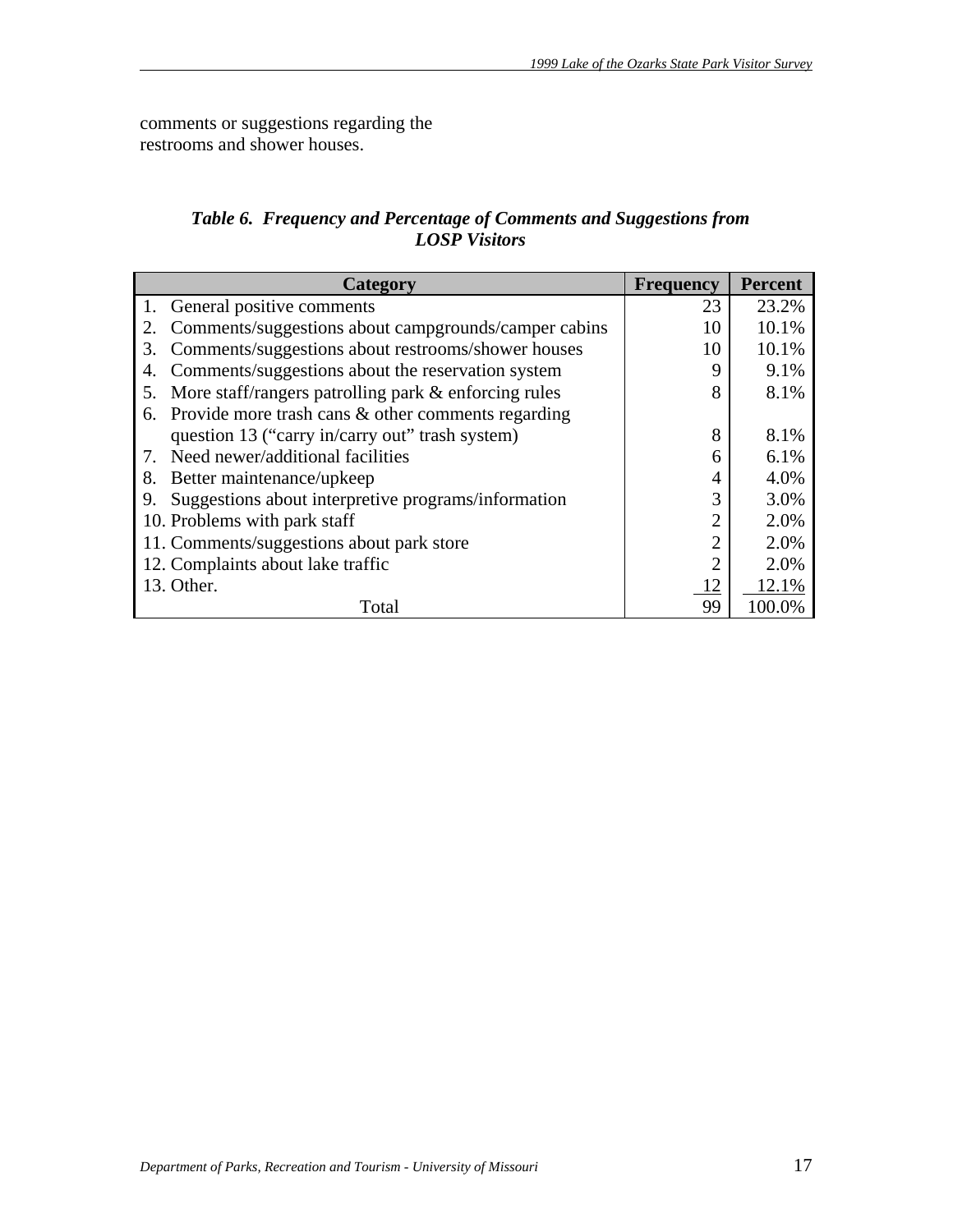# **Discussion**

### **MANAGEMENT IMPLICATIONS**

The results of this study provide relevant information concerning LOSP visitors. However, the results should be interpreted with caution. The surveys were collected only during the study period from June to October 1999; therefore, visitors who visit during other seasons of the year are not represented in the study's sample. The results, however, are still very useful to park managers and planners, because much of the annual visitation occurs during this period.

### *Satisfaction Implications*

Sixty-four percent (64%) of LOSP visitors reported that they were very satisfied with their visit to the park. Williams (1989) states that visitor satisfaction with previous visits is a key component of repeat visitation. The high percentage of repeat visitation (62%) combined with their positive comments provide evidence that LOSP visitors are indeed satisfied with their park experience.

Interestingly, first-time visitors were significantly more satisfied with their visit than repeat visitors, although satisfaction scores for both were high. Repeat visitors felt significantly more crowded than first-time visitors, which may have affected their overall satisfaction. Research has shown that repeat visitors often develop an identity to or a familiarity with an area, instilling a sense of ownership for that area (Armistead & Ramthun, 1995). This sense of ownership may lead the repeat

visitor to feel encroached upon, thus contributing to a decrease in overall satisfaction.

# *Safety Implications*

Visitors' perceptions of safety are a concern for LOSP managers. Safety was an attribute visitors identified as being of higher importance, but was given a lower performance rating. In fact, half (51%) of visitors did not give the park an excellent safety rating, although 88% did give the park a good or excellent rating (Figure 10). Visitors' safety concerns also influenced their overall satisfaction and perceptions of crowding, as overall satisfaction was lower and perceptions of crowding were higher for visitors with safety concerns (Figure 11).

## *Figure 10. Safety ratings of LOSP.*



Of particular concern to visitors is the visibility of park staff and rangers in the park, as well as enforcement of speed limits and other park rules. Thirty-six percent (36%) of visitors with safety concerns responded to an open-ended question with comments regarding what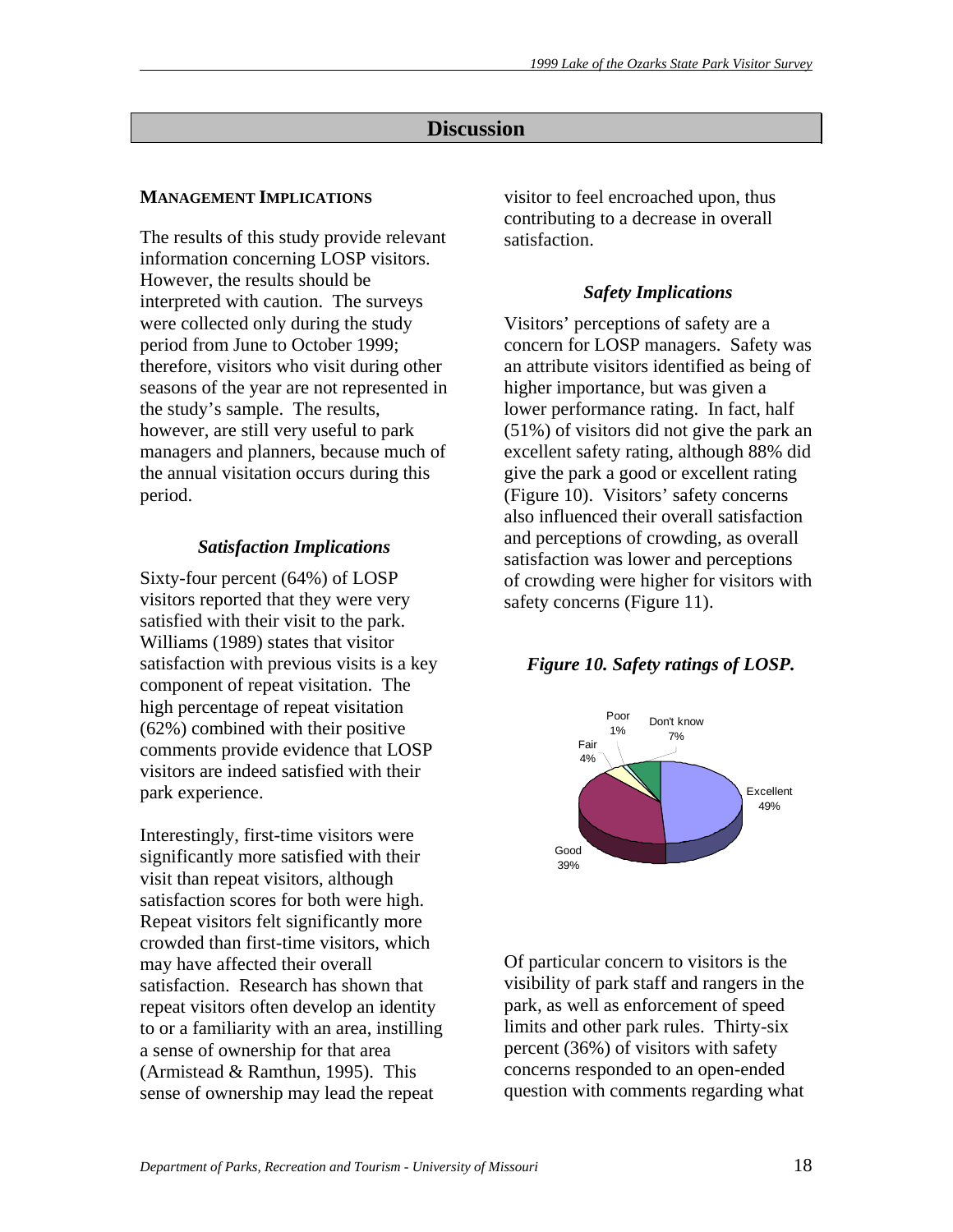# *Figure 11. Levels of Crowding and Satisfaction Ratings by Safety Concerns*



they perceived as a need for increased enforcement of speed limits. Out of a list of nine safety attributes, 29% of visitors selected either an increased visibility of park staff or increased law enforcement patrol as the two attributes that would most increase their feeling of safety at LOSP.

# *Crowding Implications*

Another concern for managers is visitors' perception of crowding, particularly in light of LOSP's location. Crowding is a perceptual construct not always explained by the number or density of other visitors. Expectations of visitor numbers, the behavior of other visitors, and visitors' perception of resource degradation all play a significant role in crowding perceptions (Peine et al., 1999). Campers had significantly higher perceptions of crowding than non-campers; weekend visitors also were more crowded than weekday visitors; and as mentioned earlier, repeat visitors also expressed a higher perception of crowding than firsttime visitors.

Visitors' perceptions of crowding also influenced their overall satisfaction at LOSP. Visitors who felt crowded had a significantly lower overall satisfaction than visitors who did not feel crowded (Figure 12). In addressing the issue of crowding, one option is to review comments relating to crowding and consider options that would reduce crowding perceptions. For example, most comments listed the campgrounds as where visitors felt crowded. Further study could determine if crowding perceptions here are due to the number of people or perhaps the behavior of those in the campgrounds.

# *Figure 12. Overall Satisfaction is Lower for Those Who Felt Crowded*



# *Performance Implications*

Visitors felt that clean restrooms were very important but rated LOSP's as needing attention. Visitors also felt that upkeep of the park's facilities was very important, but did not rate LOSP very high in this area.

Restroom cleanliness is often given a lower rating by visitors to state parks (Fredrickson & Moisey, 1998), and in this case could be a result of the large number of daily visitors LOSP experiences during peak season. Non-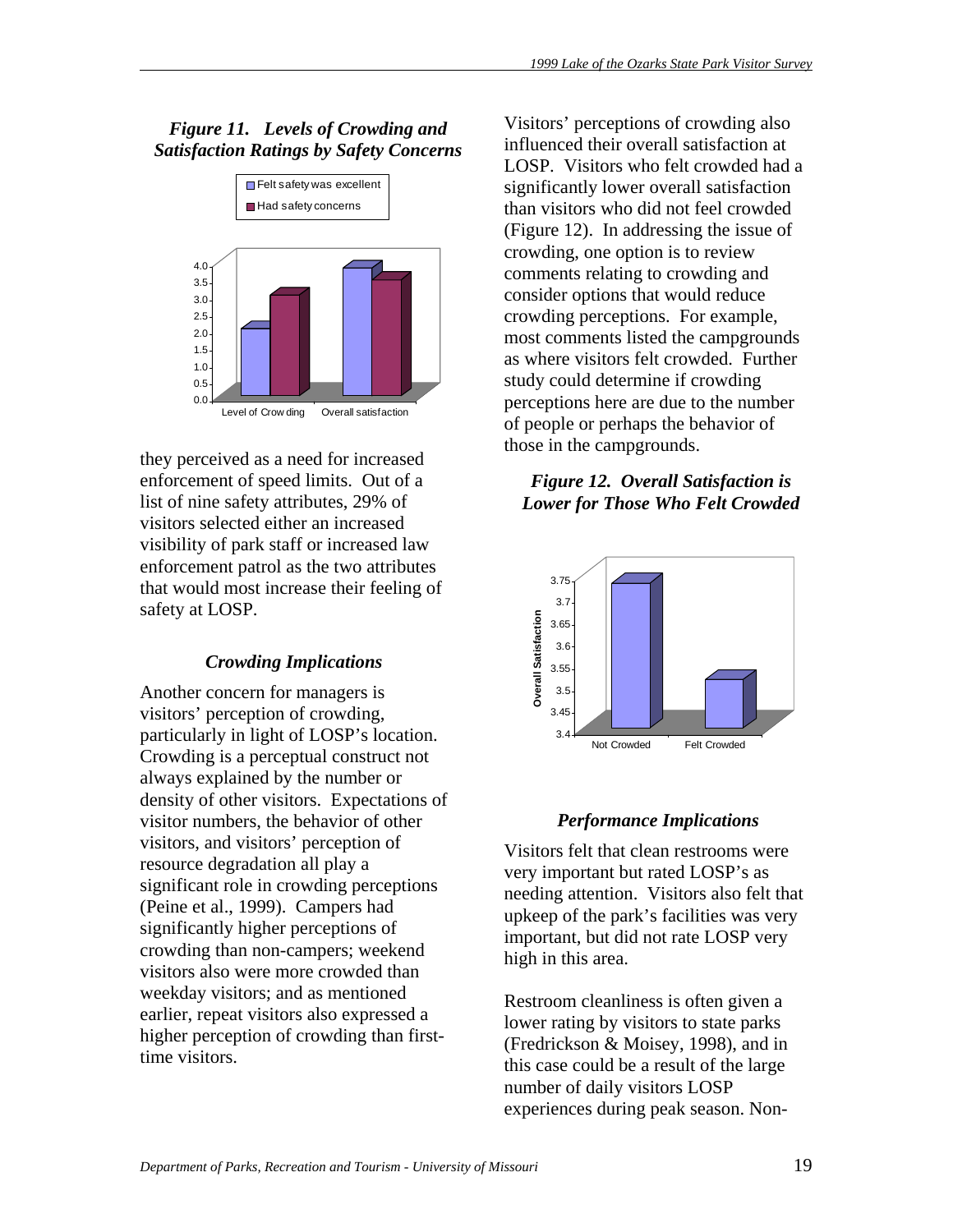campers gave restroom cleanliness a significantly lower rating than campers, suggesting that restrooms in the day use areas may require different management considerations.

# *Implications for LOSP's Interpretive Programs*

Another area of concern for managers at LOSP is the low performance and importance ratings given by visitors regarding LOSP's interpretive programs. Less than ten percent (8.5%) of visitors indicated attending an interpretive program. The majority (69%) of visitors, when asked how satisfied they were with interpretive programs, reported that they didn't know how satisfied they were. When asked to rate LOSP's performance in providing interpretive programs, again the majority (55%) of visitors didn't know how to rate this attribute. These results suggest that visitors may not be aware of the interpretive programs, and thus do not attend them.

# *Implementation of "Carry In and Carry Out" Trash System*

Visitors were almost equally divided on this issue, with 56% of visitors opposed to and 44% of visitors in support of a "carry in/carry out" system of trash removal. However, anecdotal observations from the surveyor suggest that many visitors fear non-compliance by other visitors if this type of trash removal system is implemented. Eight percent (8%) of additional comments and suggestions from visitors also express this fear or the feeling that more trash receptacles and recycling centers are needed. This is an important concern for visitors, as evidenced by the high performance and importance ratings

given to the park for being free of litter and trash.

# *Conclusion*

LOSP visitors are very satisfied with LOSP, as evidenced by the high percentage of visitors who were repeat visitors, and also by their high satisfaction ratings. LOSP visitors also gave high performance ratings to the park being free of litter and trash, providing disabled access, caring for its natural resources, and having helpful and friendly staff. The majority of LOSP visitors also felt relatively safe at the park, in that 88% of visitors gave either good or excellent ratings to park safety.

The results of the present study suggest some important management and planning considerations for LOSP. Even though LOSP visitors rated their visits and the park features relatively high, attention to safety, crowding, and facility maintenance can positively effect these ratings. Consideration might also be given as to whether implementation of a "carry in/carry out" system of trash removal is necessary.

Just as important, on-going monitoring of the effects of management changes will provide immediate feedback into the effectiveness of these changes. On-site surveys provide a cost effective and timely vehicle with which to measure management effectiveness and uncover potential problems.

## **RESEARCH RECOMMENDATIONS**

The results of the present study serve as baseline visitor information of LOSP. The frequency and percentage calculations of survey responses provide useful information concerning socio-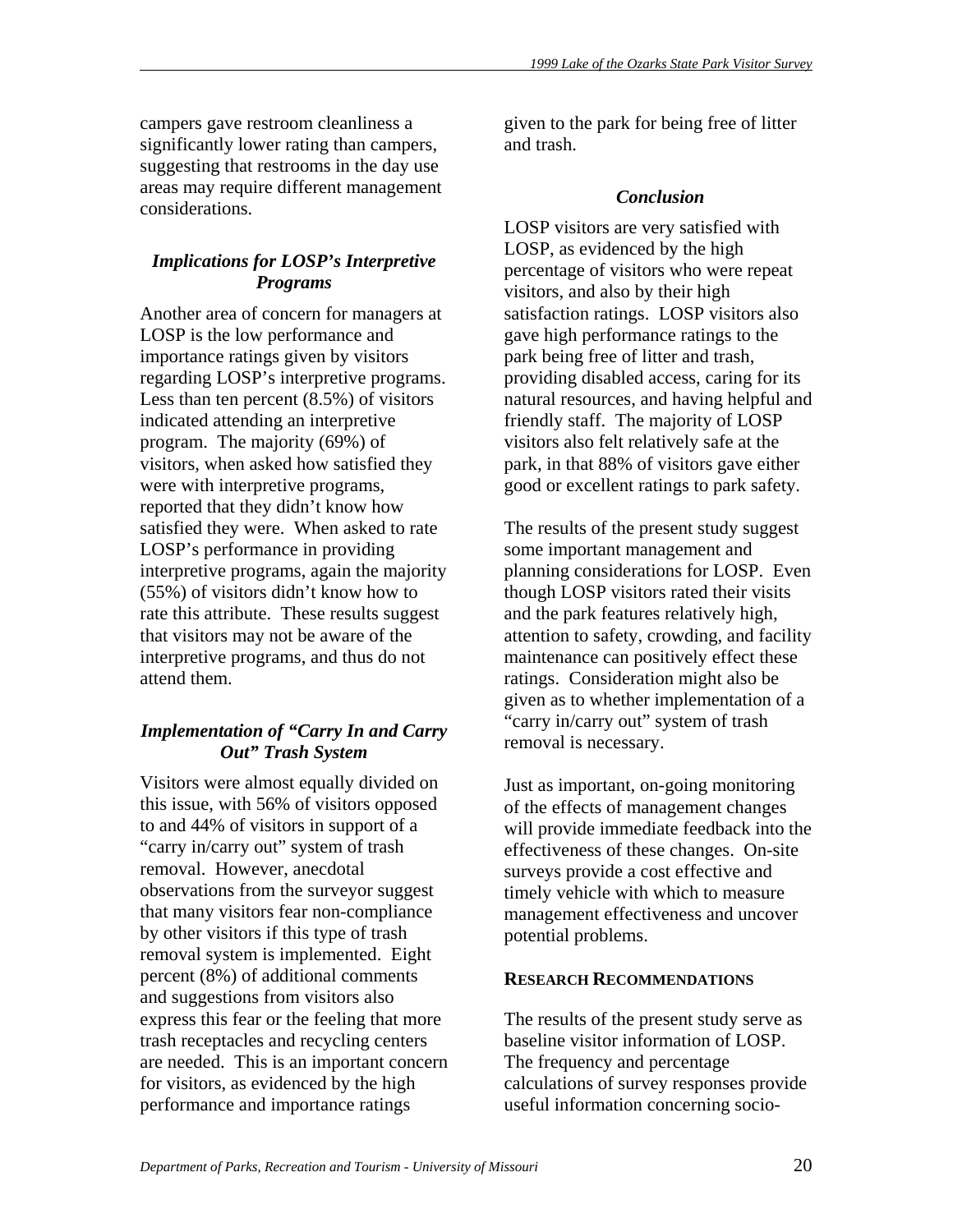demographic characteristics, use patterns, and satisfaction of LOSP visitors. In addition, the "sub-analysis" of data is important in identifying implications for management of LOSP. (The sub-analysis in the present study included comparisons using Chi-square and ANOVA between selected groups, multiple linear regression, and the Importance-Performance analysis.) Additional relevant information may be determined from further sub-analysis of existing data. Therefore, it is recommended additional sub-analysis be conducted to provide even greater insight to management of the park.

Data collection should be on a continuum (Peine et al., 1999), which is why additional visitor surveys at LOSP should also be conducted on a regular basis (e.g., every three, four, or five years). Future LOSP studies can identify changes and trends in sociodemographic characteristics, use patterns, and visitors' satisfaction at LOSP.

The methodology used in this study serves as a standard survey procedure that the DSP can use in the future. Because consistency should be built into the design of the survey instrument, sampling strategy and analysis (Peine et al., 1999), other Missouri state parks and historic sites should be surveyed similarly to provide valid results for comparisons of visitor information between parks, or to measure change over time in other parks.

The present study was conducted only during the study period between June and October 1999. Therefore, user studies at LOSP and other parks and historic sites might be conducted during other seasons for comparison between seasonal visitors.

### **METHODOLOGY RECOMMENDATIONS AND CONSIDERATIONS FOR LOSP AND OTHER PARKS**

The on-site questionnaire and the methodology of this study were designed to be applicable to other Missouri state parks. Exit surveys provide the most robust sampling strategy to precisely define the visitor population (Peine et al., 1999); therefore, it is recommended that exit surveys be conducted at other state parks and historic sites if at all possible.

# *Survey Administration*

The prize package drawing and the onepage questionnaire undoubtedly helped attain the high response rate in the present study. Continued use of the onepage questionnaire and the prize package drawing is suggested. Also, the fact that the surveyor approached visitors on foot while they were in the various recreation areas greatly contributed to the high response rate. Many visitors expressed appreciation that they were being asked their opinion, and would often engage the surveyor in further conversation about the park. For this reason, and because the surveyor was required to walk a roving route in the various recreation areas, an assistant to help administer the surveys would be helpful.

Achieving the highest possible response rate (within the financial constraints) should be a goal of any study. To achieve higher response rates, the following comments are provided. The most frequent reason that visitors declined to fill out a survey was because they did not have enough time.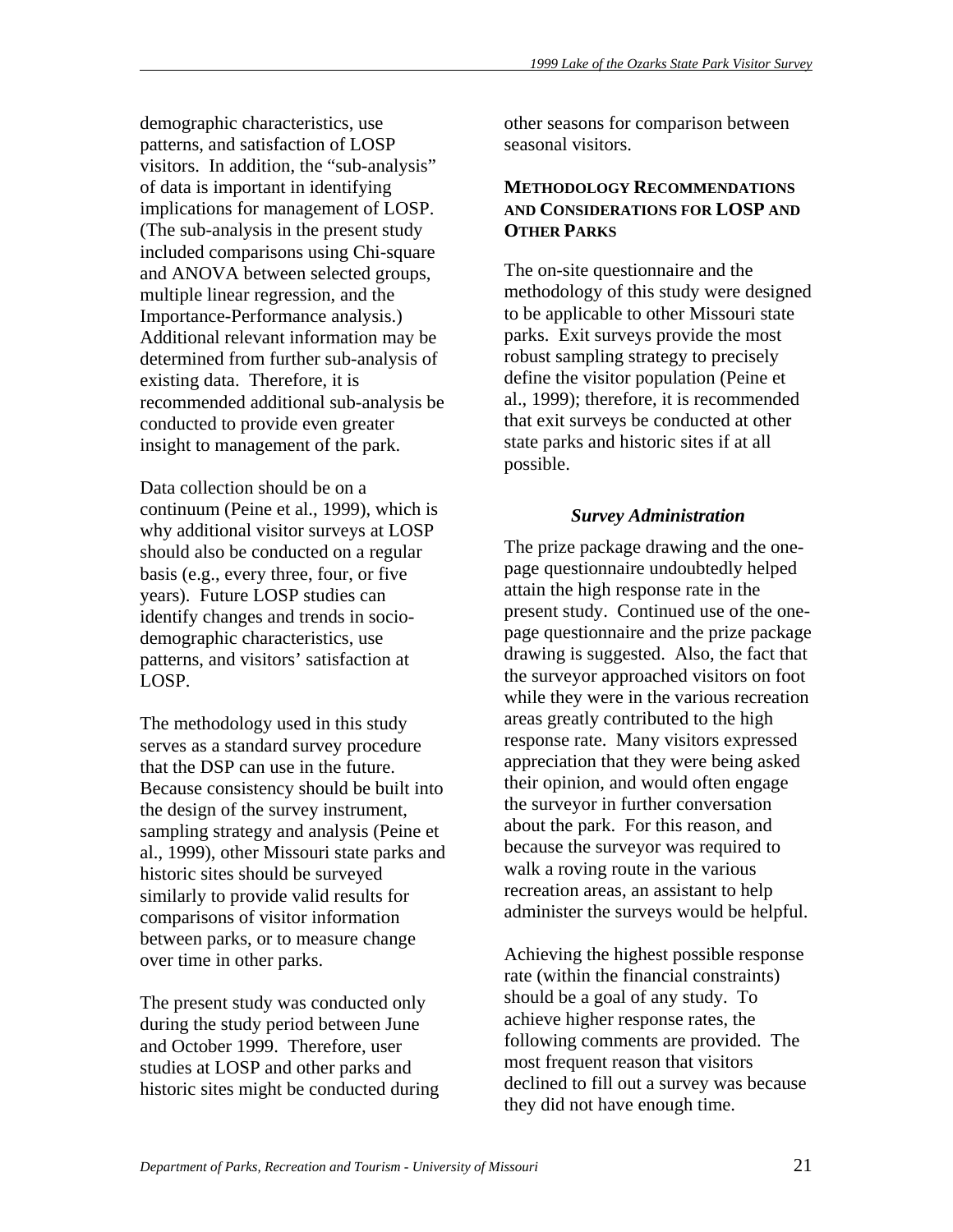Most non-respondents were very pleasant and provided positive comments about the park. Some even asked if they could take a survey and mail it back. One recommendation would be to have self-addressed, stamped envelopes available in future surveys to offer to visitors only after they do not volunteer to fill out the

survey on-site. This technique may provide higher response rates, with minimal additional expense. One caution, however, is to always attempt to have visitors complete the survey onsite, and to only use the mail-back approach when it is certain visitors would otherwise be non-respondents.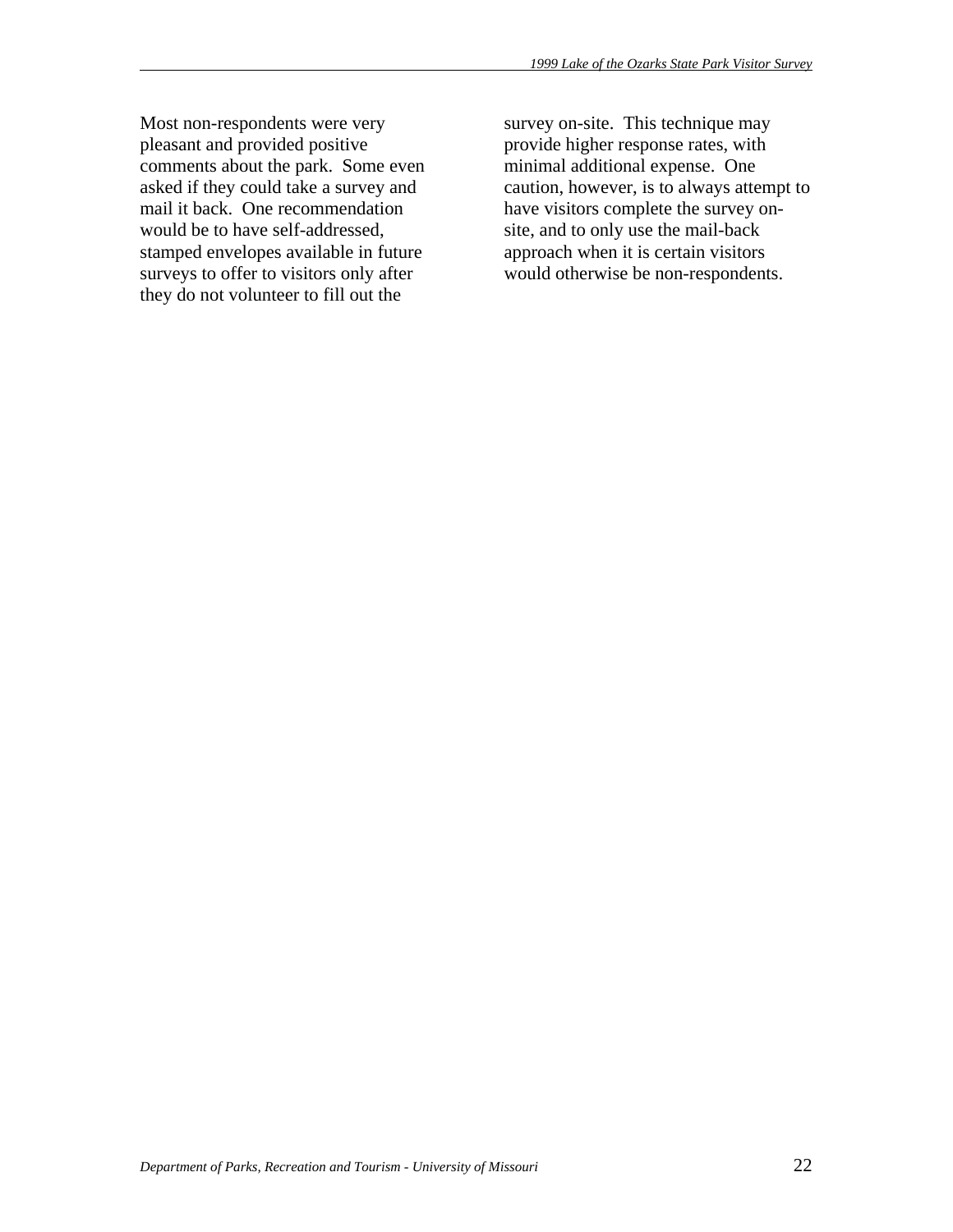# **References**

Armistead, J., & Ramthun, R. (1995). Influences on perceived crowding and satisfaction on the Blue Ridge Parkway. In Proceedings of the 1995 Northeastern Recreation Research Symposium (Forest Service General Technical Report NE-128, pp. 93-95). Saratoga Springs, NY: Department of Agriculture, Forest Service, Northeastern Forest Experiment Station.

Driver, B.L., Dustin, D., Baltic, T., Elsner, G., & Peterson, G. (1996). Nature and the human spirit: Overview. In B.L. Driver, D. Dustin, T. Baltic, G. Elsner, & G. Peterson (Eds.), Nature and the human spirit: Toward an expanded land management ethic (pp. 3-8). State College, PA: Venture Publishing, Inc.

Fink, D. A. (1997). Meramec State Park user survey. Unpublished master's research project, University of Missouri, Columbia.

Fredrickson, D. K. & Moisey, R. N. (1998). 1998 Missouri State Parks Visitors Survey. Report submitted to the Missouri Department of Natural Resources.

Folz, D. H. (1996). Survey research for public administration. Thousand Oaks, CA: Sage Publications.

Holst, S., & Simms, L. (1996). Park & soils: A decade of success for camps and crops. Missouri Resources, 13(2), 8-15.

Manning, R. E. (1986). Studies in outdoor recreation. Corvallis, OR: Oregon State University Press.

Masek, M. L. R. (1974). A park user fee survey for the Missouri state parks. Unpublished master's thesis, University of Missouri, Columbia.

McLellan, G., & Siehl, G. (1988). Trends in leisure and recreation: How we got where we are. Trends, 25 (4), 4-7.

Missouri Department of Natural Resources (DNR) (1998). [Missouri state park attendance]. Unpublished raw data.

Peine, J. D., Jones, R. E., English, M. R., & Wallace, S. E. (1999). Contributions of sociology to ecosystem management. In H. K. Cordell & J. C. Bergstrom (Eds.), Integrating social sciences with ecosystem management: Human dimensions in assessment, policy, and management (pp. 74-99). Champaign, IL: Sagamore Publishing.

Statistical Package for the Social Sciences (SPSS) (1996). Version 6.1 [Computer software]. Chicago: SPSS.

Tarrant, M. A., Bright, A. D., Smith, E., & Cordell, H. K. (1999). Motivations, attributes, preferences, and satisfactions among outdoor recreationists. In H. K. Cordell (Ed.), Outdoor recreation in American life: A national assessment of demand and supply trends (pp. 403-431). Champaign, IL: Sagamore Publishing.

Williams, D. R. (1989). Great expectations and the limits to satisfaction: a review of recreation and consumer satisfaction research. Outdoor Recreation Benchmark 1988: Proceedings of the National Outdoor Recreation Forum, Tampa, Florida, 422-438.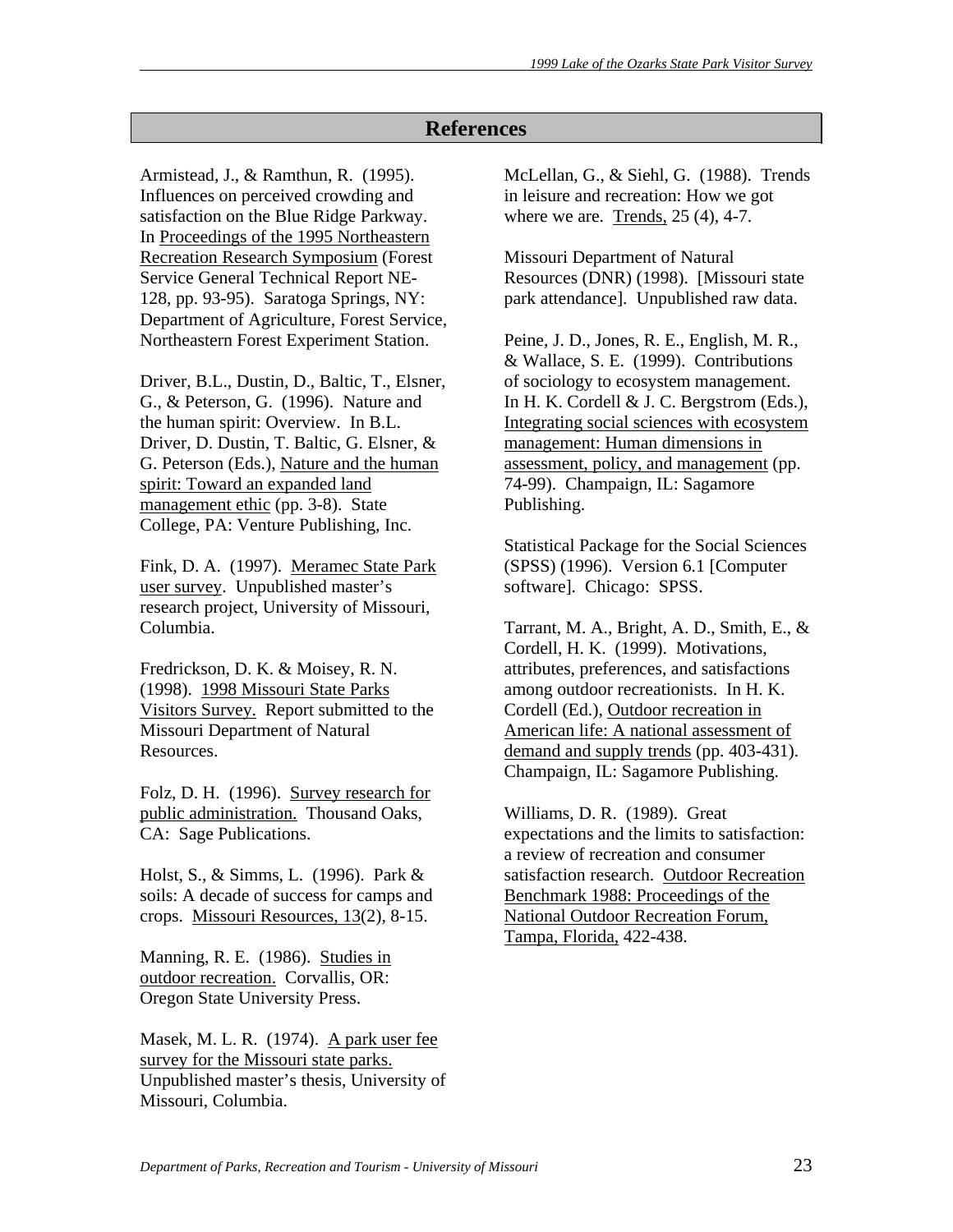# **Appendix A. Lake of the Ozarks State Park Visitor Survey**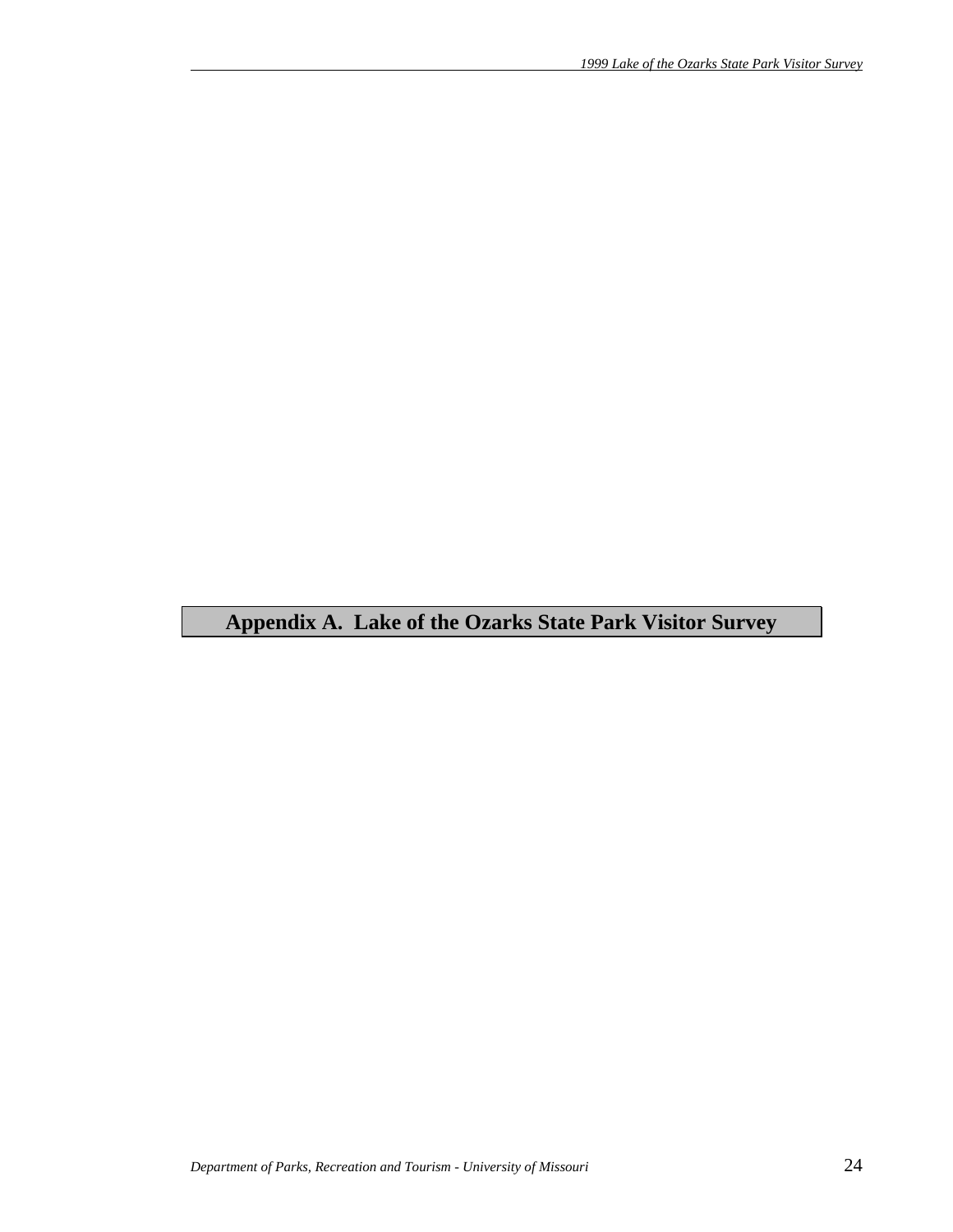

# Lake of the Ozarks State Park



The Missouri Department of Natural Resources and the University of Missouri are seeking your evaluation of Lake of the Ozarks State Park. This survey is voluntary and completely anonymous. Your cooperation is important in helping us make decisions about managing this park. Thank you for your time.

- 1. Is this your first visit to Lake of the Ozarks State Park? (Check only one box.) If no, how many times have you visited this park in the  $\square$  yes  $\square$  no past year?
- 2. During this visit to the park, are you staying overnight? (Check only one  $box)$ 
	- If yes, how many nights are you staying at or near the park during  $\square$  yes this visit?
	- (If no, skip to question 6.)  $\square$  no
- 3. If staying overnight, where are you staying? (Check only one box.) □ campground in Lake of the Ozarks State Park
	- □ RV/trailer/camper  $\Box$  tent
	- C camper cabin in Lake of the Ozarks State Park
	- □ nearby lodging facilities
	- □ nearby campground
	- □ friends/relatives
	- $\Box$  other (Please specify.)
- If camping at Lake of the Ozarks State Park, were you aware of the 4. reservation system? (Check only one box.) □ yes □ no
- If camping at Lake of the Ozarks State Park, did you use the reservation system? (Check only one box.)
	- $\square$  no If no, why not?
	- If yes, were you satisfied with the system?  $\square$  yes  $\square$  yes
		- Why were you dissatisfied?  $\Box$ no
- 6. With whom are you visiting the park? (Check only one box.)
	- $\square$  alone  $\square$  family and friends  $\square$  family  $\Box$  friends
- $\Box$  club or organized group □ other (Please specify.)
- 7. Which recreational activities have you engaged in during this park visit? (Check all that apply.)
	- $\square$  picnicking  $\square$  walking  $\square$  viewing wildlife  $\Box$  fishing  $\Box$  boating  $\square$  studying nature  $\square$  attending interpretive program  $\square$  boating rental  $\Box$  camping □ horseback riding  $\square$  attending special event  $\square$  swimming □ other (Please specify.) □ horseback riding rental  $\Box$  hiking □ tour of Ozark Caverns  $\square$  bicycling
- 8. How satisfied are you with each of the following in Lake of the Ozarks State Park? (Check one box for each feature.)

|    |                         | Very<br>Satisfied | Satisfied | Dissatisfied | Very<br>Dissatisfied | Don't<br>Know |
|----|-------------------------|-------------------|-----------|--------------|----------------------|---------------|
|    | campgrounds             |                   | ш         | ▣            | ш                    | Ξ             |
| D. | park signs              |                   |           |              |                      | □             |
|    | picnic areas            | ш                 | в         | α            | □                    | ◻             |
|    | swim beaches            |                   |           | ◻            |                      | □             |
|    | boat launches           | ы                 | ш         | o            | Ð                    | ▣             |
|    | trails                  | п                 | п         | □            | □                    | □             |
|    | marina                  | n                 | ■         | о            | □                    | □             |
| n. | camp store              | u                 |           |              |                      | □             |
|    | horseback riding rental | o                 | п         | п            | ▣                    | О             |
|    | camper cabins           | ⊔                 |           | ப            | ப                    | □             |
|    | cave tours              | G                 | ▣         | Е            | О                    | ο             |
|    | interpretive programs   | o                 |           |              |                      | □             |

- 9. Within Lake of the Ozarks State Park, there is an area designated for a large group boat mooring (Party Cove). Has this feature affected your visit to Lake of the Ozarks State Park? (Check only one box.)  $\Box$  yes If yes, how?  $\square$  no
- 10. How do you rate Lake of the Ozarks State Park on each of the following? (Check one box for each feature.) Don't

|    |                                      | Excellent | Good | Fair | Poor | Know |  |
|----|--------------------------------------|-----------|------|------|------|------|--|
|    | being free of litter/trash           | ■         |      |      | ■    | ▣    |  |
| b. | having clean restrooms               | □         |      | □    | □    | □    |  |
|    | upkeep of park facilities            | п         |      |      | □    | ఆ    |  |
| đ. | having a helpful & friendly staff    | П         |      |      | □    | □    |  |
|    | access for persons with disabilities | п         |      | в    | в    | o    |  |
|    | care of natural resources            | U         |      |      | п    | □    |  |
|    | interpretive programs                | п         |      |      | п    | ▣    |  |
|    | being safe                           |           |      |      |      | п    |  |



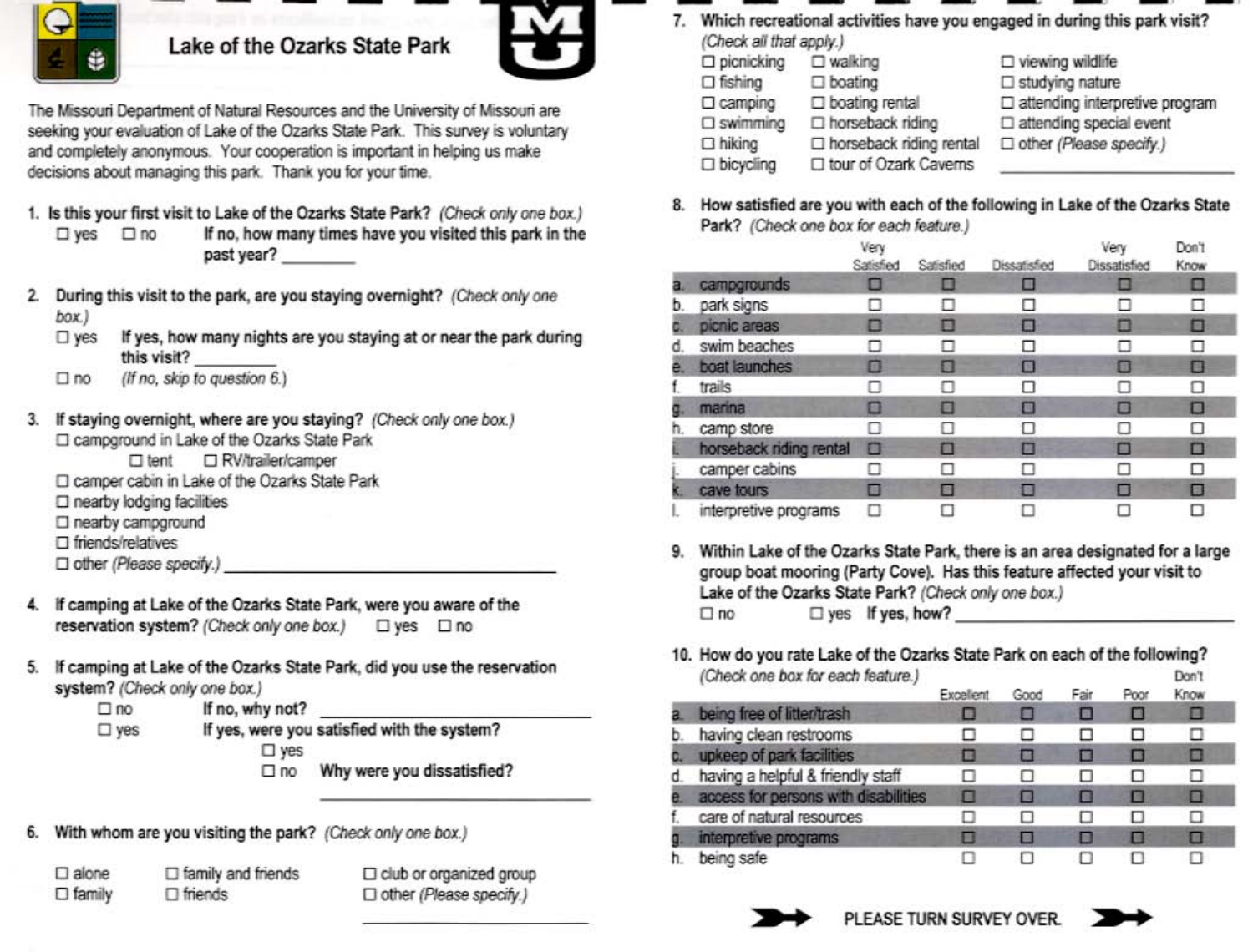11. If you did not rate this park as excellent on being safe, what influenced your rating?

| $\square$ more lighting                 | $\square$ improved behavior of others        |
|-----------------------------------------|----------------------------------------------|
| where?                                  | $\square$ increased visibility of park staff |
| $\square$ less crowding                 | $\square$ less traffic congestion            |
| $\square$ nothing specific              | □ other (Please specify.)                    |
| $\square$ improved upkeep of facilities |                                              |
| □ increased law enforcement patrol      |                                              |

- park? (Check only one box.)  $\square$  yes  $\square$  no
- 14. When visiting any state park, how important are each of these items to you? (Check one box for each feature.)

|    |                                         | Very<br><b>Important</b> | Important       | Unimportant | Verv<br><b>Unimportant</b> | Don't<br>Know |
|----|-----------------------------------------|--------------------------|-----------------|-------------|----------------------------|---------------|
|    | being free of litter/trash              | 国                        | <b>CONTRACT</b> |             |                            |               |
| b. | having clean restrooms                  | п                        | ш               |             |                            | О             |
|    | upkeep of park facilities               | п                        | п               | о           |                            | ▣             |
| đ. | having a helpful &<br>friendly staff    |                          |                 |             |                            |               |
|    | access for persons with<br>disabilities | в                        | п               | ш           | ш                          |               |
|    | care of natural resources               | □                        | ◻               |             |                            | □             |
| Œ  | interpretive programs                   | п                        | Ω               | п           | п                          | о             |
|    | being safe                              |                          | п               |             |                            |               |

15. Overall, how satisfied are you with this visit to Lake of the Ozarks State Park? (Check only one box.)

| Very      |           |              | Very         |
|-----------|-----------|--------------|--------------|
| Satisfied | Satisfied | Dissatisfied | Dissatisfied |
| □         | □         |              |              |

16. During this visit, how crowded did you feel? (Circle one number.)

|                        |  |  |            | э       |           |         | 8 |  |
|------------------------|--|--|------------|---------|-----------|---------|---|--|
| Not at all<br>Slightly |  |  | Moderately |         | Extremely |         |   |  |
| Crowded<br>Crowded     |  |  |            | Crowded |           | Crowded |   |  |

- 17. If you felt crowded on this visit, where did you feel crowded?
- 18. What is your age? 19. Gender? □ female  $\Box$  male
- 20. What is the highest level of education you have completed? (Check only one box.)  $\square$  grade school □ vocational school  $\Box$  graduate of 4-year college  $\Box$  high school □ post-graduate education  $\square$  some college
- 21. What is your ethnic origin? (Check only one box.) □ African American □ Native American/American Indian  $\Box$  Asian □ Caucasian/White Other (Please specify.) □ Hispanic
- 22. Do you have a disability that substantially limits one or more life activities or might require special accommodations? (Check only one box.)
	- $\square$  yes If yes, what disability or disabilities do you have?  $\square$  no
- 23. What is your 5-digit zip code (or country of residence, if you live outside the  $U.S.J?$
- 24. What is your annual household income?

| $\Box$ less than \$25,000     | $\Box$ \$50,001 - \$75,000 |
|-------------------------------|----------------------------|
| $\square$ \$25,000 - \$50,000 | □ over \$75,000            |

25. Please write any additional comments about your park visit or suggestions on how the Missouri Department of Natural Resources can make your experience in Lake of the Ozarks State Park a better one.

> THANK YOU FOR YOUR HELP. YOU ARE ALWAYS WELCOME IN MISSOURI STATE PARKS.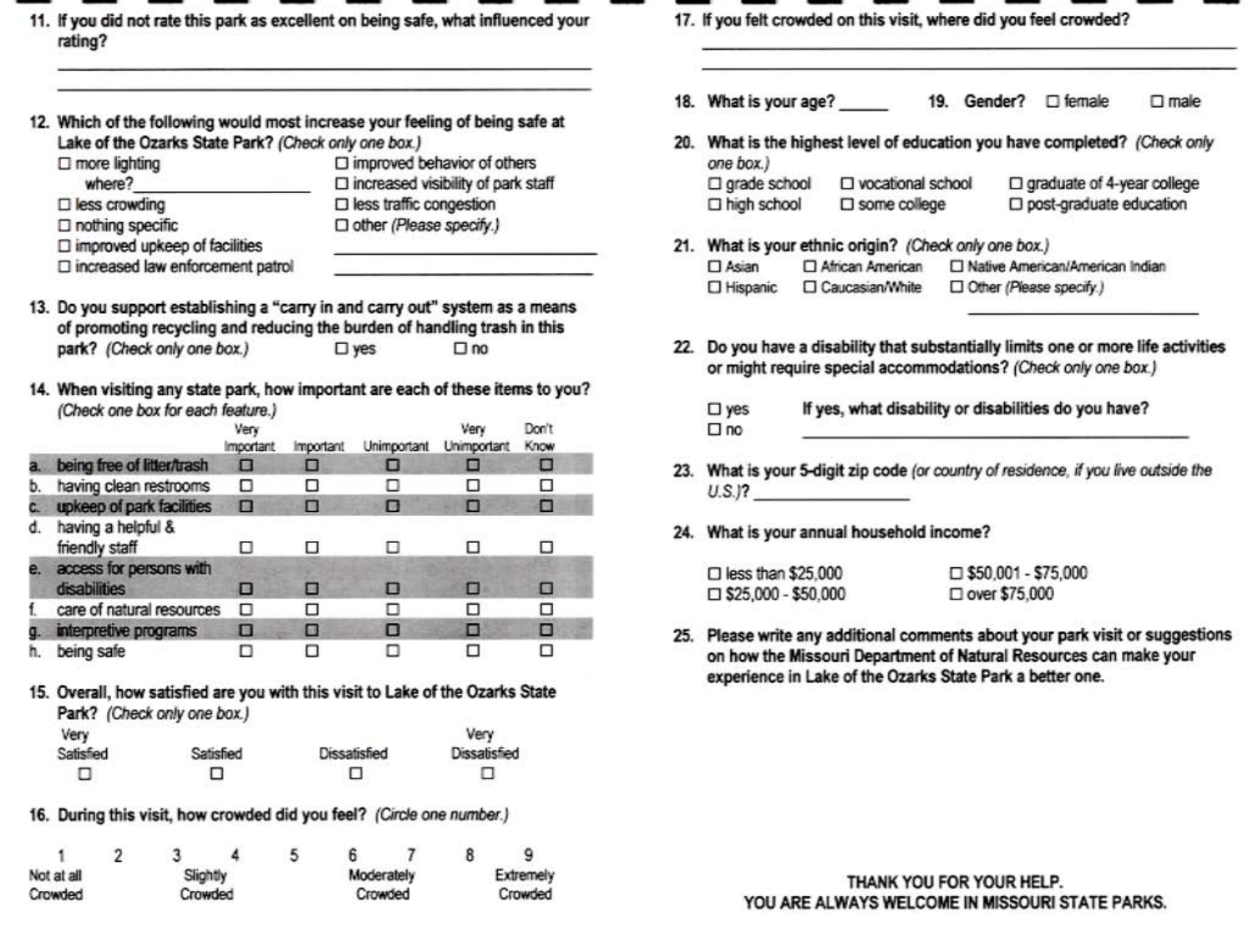**Appendix B. Survey Protocol**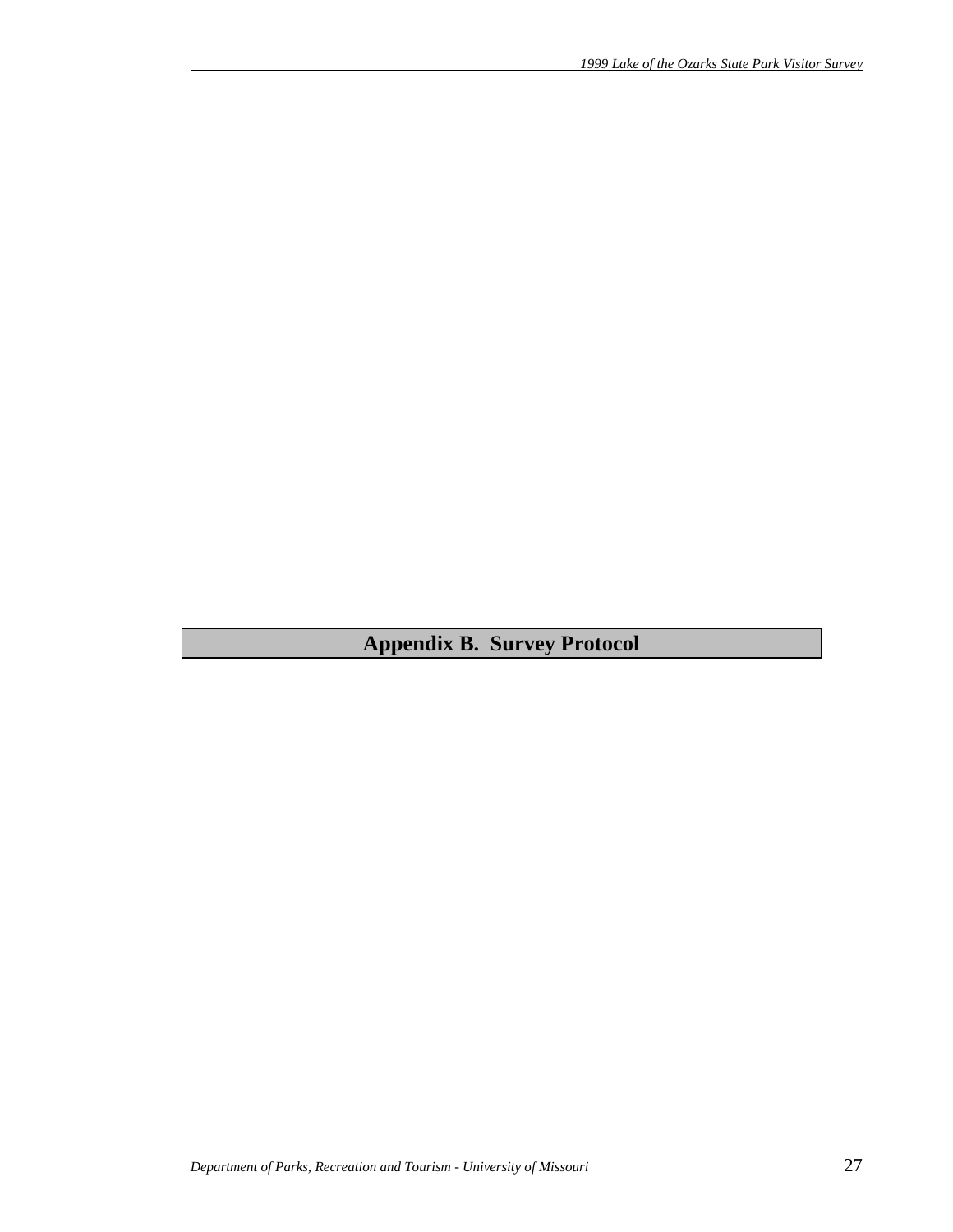# **Protocol for Lake of the Ozarks State Park Visitor Survey**

 Hi, my name is \_\_\_\_\_, and I am conducting a survey of park visitors for Missouri state parks. The information that I am collecting will be useful for future management of Lake of the Ozarks State Park.

 The survey is one page, front and back side, and only takes about 3-5 minutes to complete. Anyone who is 18 or older may complete the survey, and by completing the survey, you have the opportunity to enter your name in a drawing for a prize package of \$100 worth of concession coupons. Your participation is voluntary, and your responses will be completely anonymous.

 Your input is very important to the management of Lake of the Ozarks State Park. Would you be willing to help by participating in the survey?

[If no,] Thank you for your time. Have a nice day.

[If yes,]

 Here is a pencil and clipboard with the survey attached (for each respondent). Please complete the survey on both sides. When finished, return the survey(s), clipboard(s), pencils, and prize entry form(s) to me.

 Thank you for taking time to complete the survey. Your help is greatly appreciated. Have a nice day.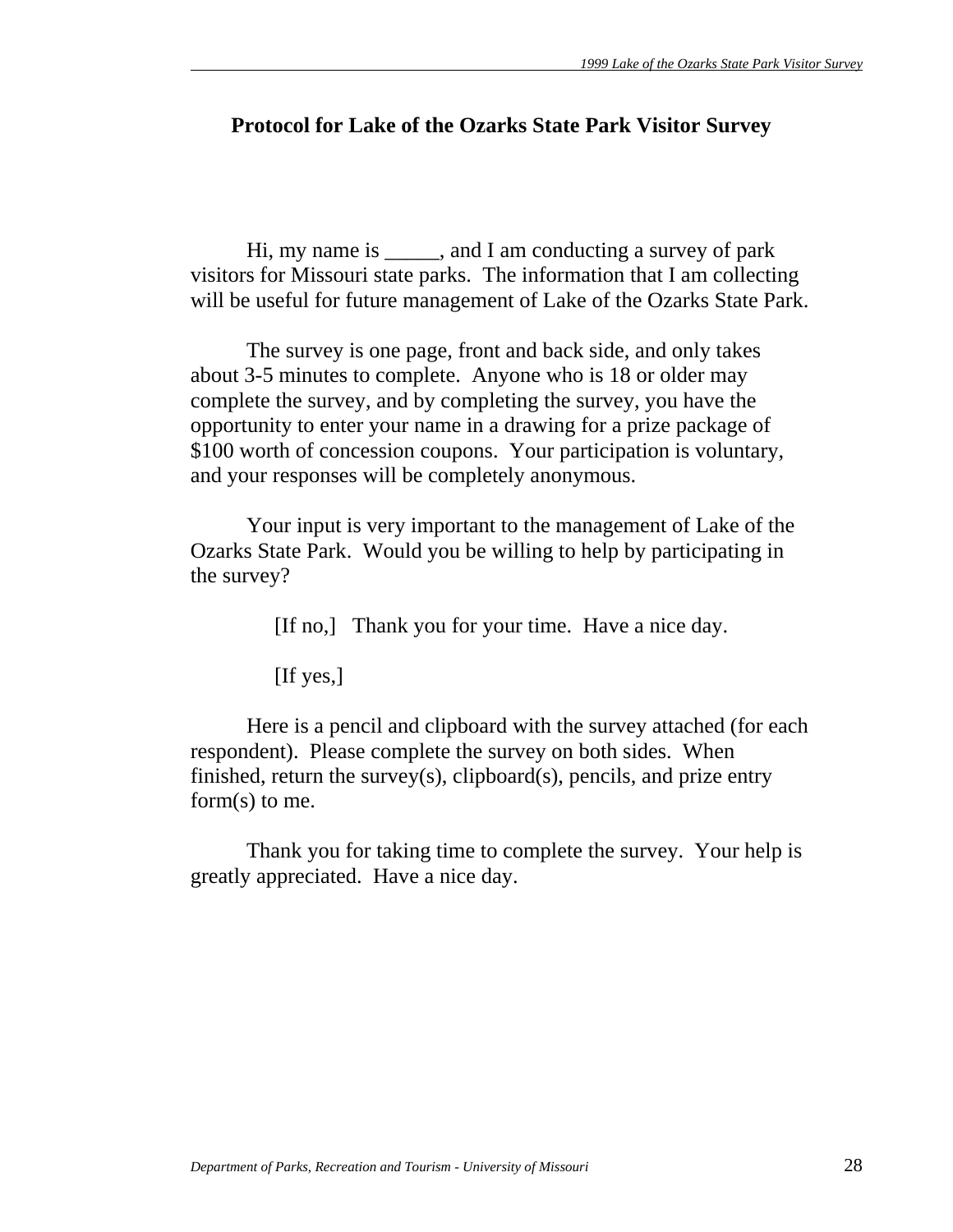# **Appendix C. Prize Entry Form**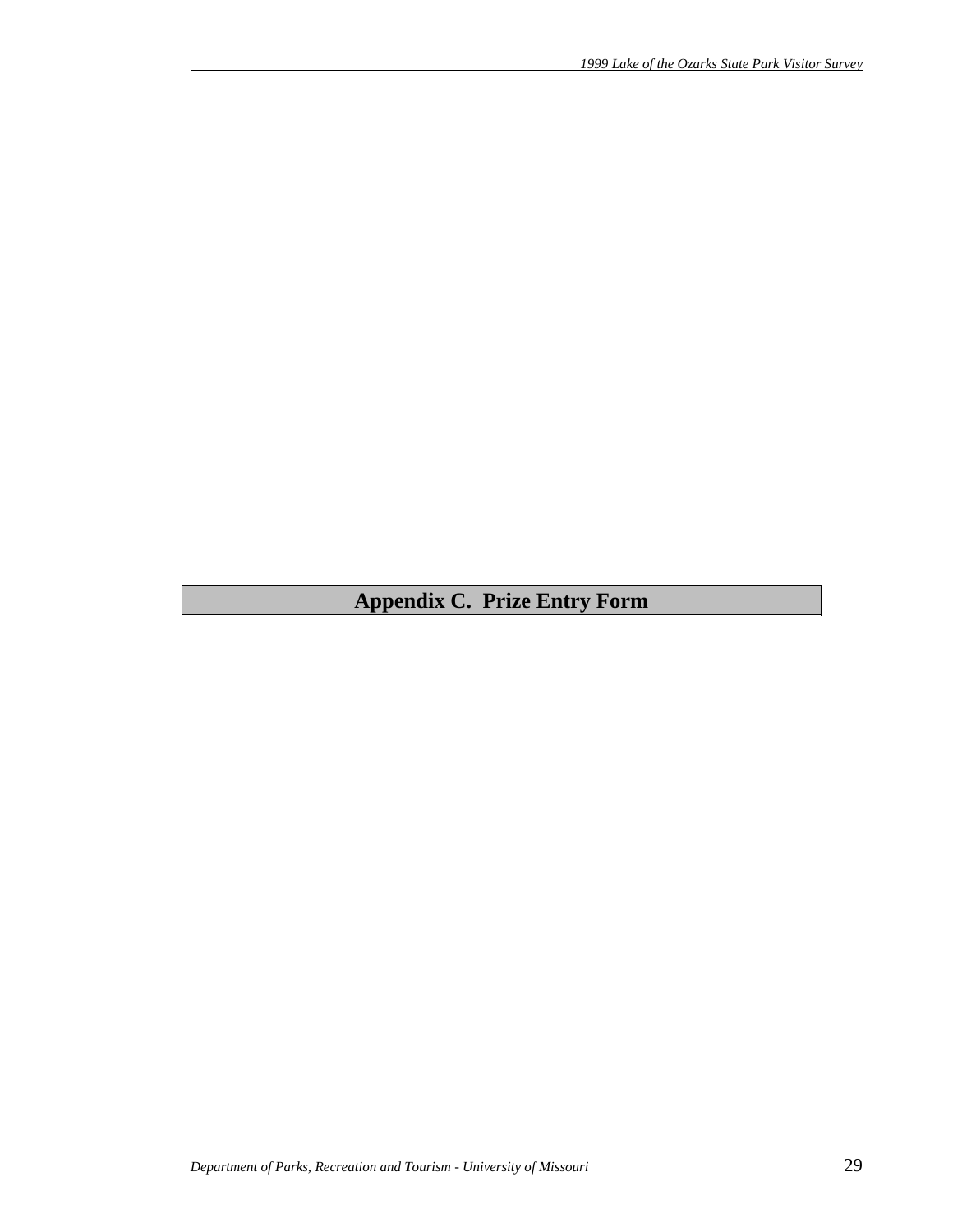### **WIN A PRIZE PACKAGE OF CONESSION COUPONS WORTH \$100**

 **Enter a drawing to win \$100 worth of gift certificates! These certificates are good for any concessions at any state park or historic site. Concessions include cabin rentals, canoe rentals, boat rentals, restaurant dining, horseback riding, etc.** 

 **You many enter the drawing by simply filling out the back of this entry form and returning it to the surveyor. Your name, address, and telephone number will be used only for this drawing; thus, your survey responses will be anonymous. The drawing will be held November 1, 1999. Winners will be notified by telephone or mail. Redemption of gift certificates is based on dates of availability through August 31, 2000.** 

|  | $\sim$ 0.000 $\sim$ |  |  |
|--|---------------------|--|--|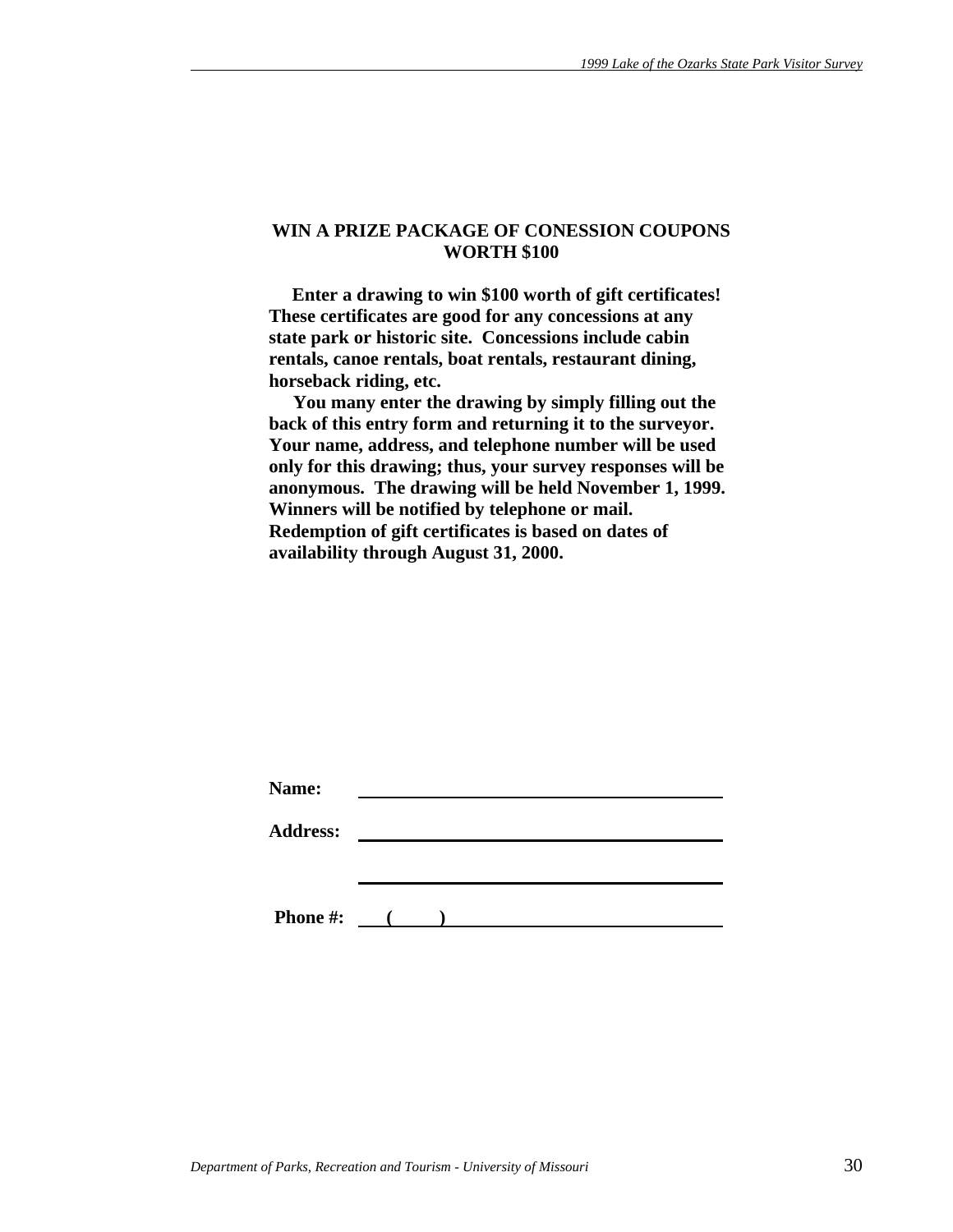# **Appendix D. Observation Survey**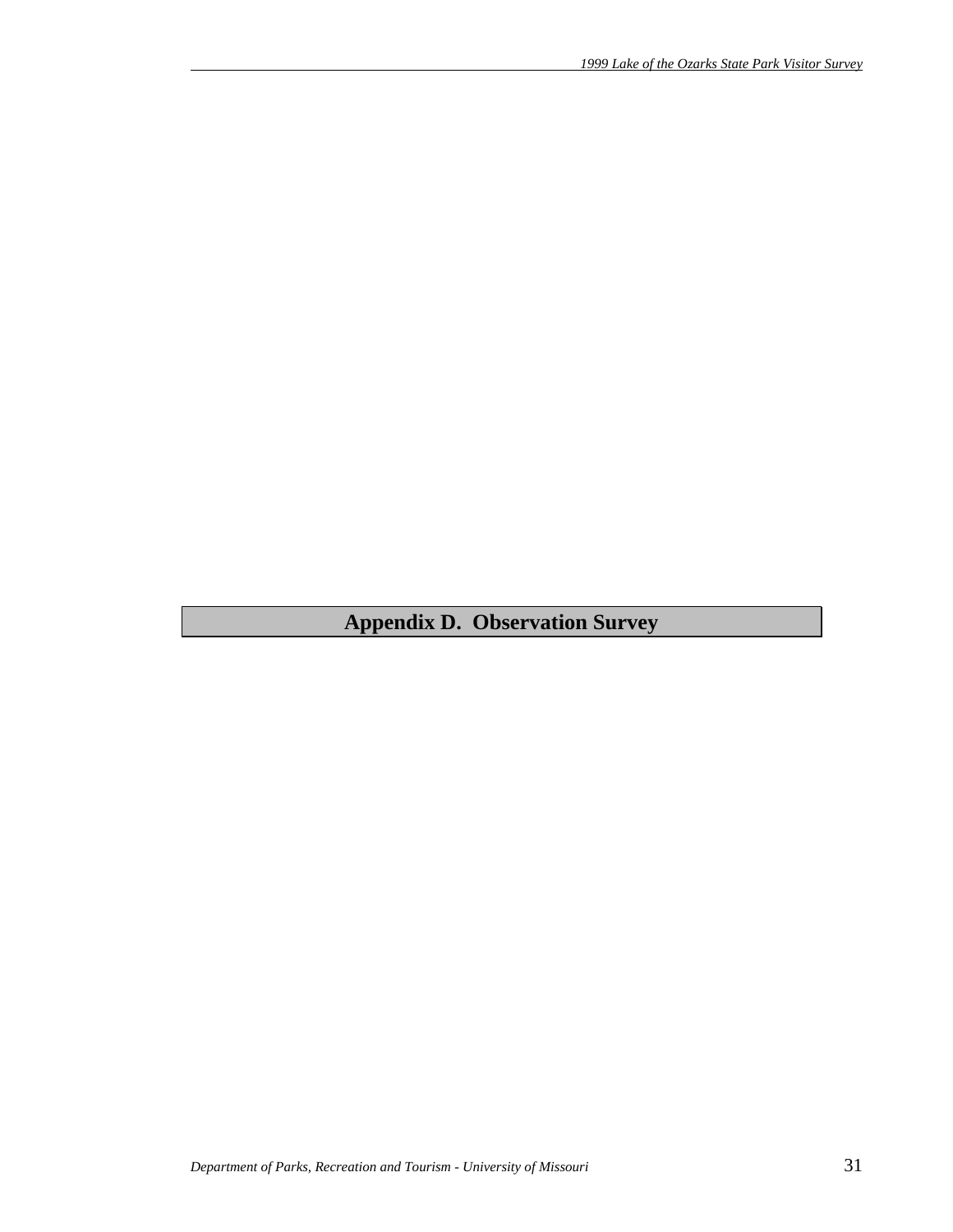| <b>Date</b> | Day of Week | Time Slot |
|-------------|-------------|-----------|
| Weather     | Temperature | Park/Site |

|                         | Survey #'s | # of<br><b>Adults</b> | # of<br><b>Children</b> | Area |
|-------------------------|------------|-----------------------|-------------------------|------|
| $\,1$                   |            |                       |                         |      |
| $\sqrt{2}$              |            |                       |                         |      |
| $\overline{\mathbf{3}}$ |            |                       |                         |      |
| $\overline{4}$          |            |                       |                         |      |
| $\overline{5}$          |            |                       |                         |      |
| $\overline{6}$          |            |                       |                         |      |
| $\overline{7}$          |            |                       |                         |      |
| $\overline{8}$          |            |                       |                         |      |
| $\mathbf{9}$            |            |                       |                         |      |
| $\overline{10}$         |            |                       |                         |      |
| 11                      |            |                       |                         |      |
| $\overline{12}$         |            |                       |                         |      |
| $\overline{13}$         |            |                       |                         |      |
| $\overline{14}$         |            |                       |                         |      |
| $\overline{15}$         |            |                       |                         |      |
| 16                      |            |                       |                         |      |
| $\overline{17}$         |            |                       |                         |      |
| 18                      |            |                       |                         |      |
| $\overline{19}$         |            |                       |                         |      |
| $\overline{20}$         |            |                       |                         |      |
| 21                      |            |                       |                         |      |
| $\overline{22}$         |            |                       |                         |      |
| $\overline{23}$         |            |                       |                         |      |
| 24                      |            |                       |                         |      |
| $\overline{25}$         |            |                       |                         |      |
| $26\,$                  |            |                       |                         |      |
| 27                      |            |                       |                         |      |
| 28                      |            |                       |                         |      |
| 29                      |            |                       |                         |      |
| $30\,$                  |            |                       |                         |      |
| 31                      |            |                       |                         |      |
| $\overline{32}$         |            |                       |                         |      |
| 33                      |            |                       |                         |      |
| 34                      |            |                       |                         |      |
| $\overline{35}$         |            |                       |                         |      |

# **Time Slot Codes: Weather Codes (examples):**

| Time Slot $1 = 8:00 - 12:00$ p.m. | Hot & Sunny  | Windy |
|-----------------------------------|--------------|-------|
| Time Slot $2 = 12:00 - 4:00$ p.m. | Cold & Rainy | Sunny |
| Time Slot $3 = 4:00 - 8:00$ p.m.  | Cloudy       | Humid |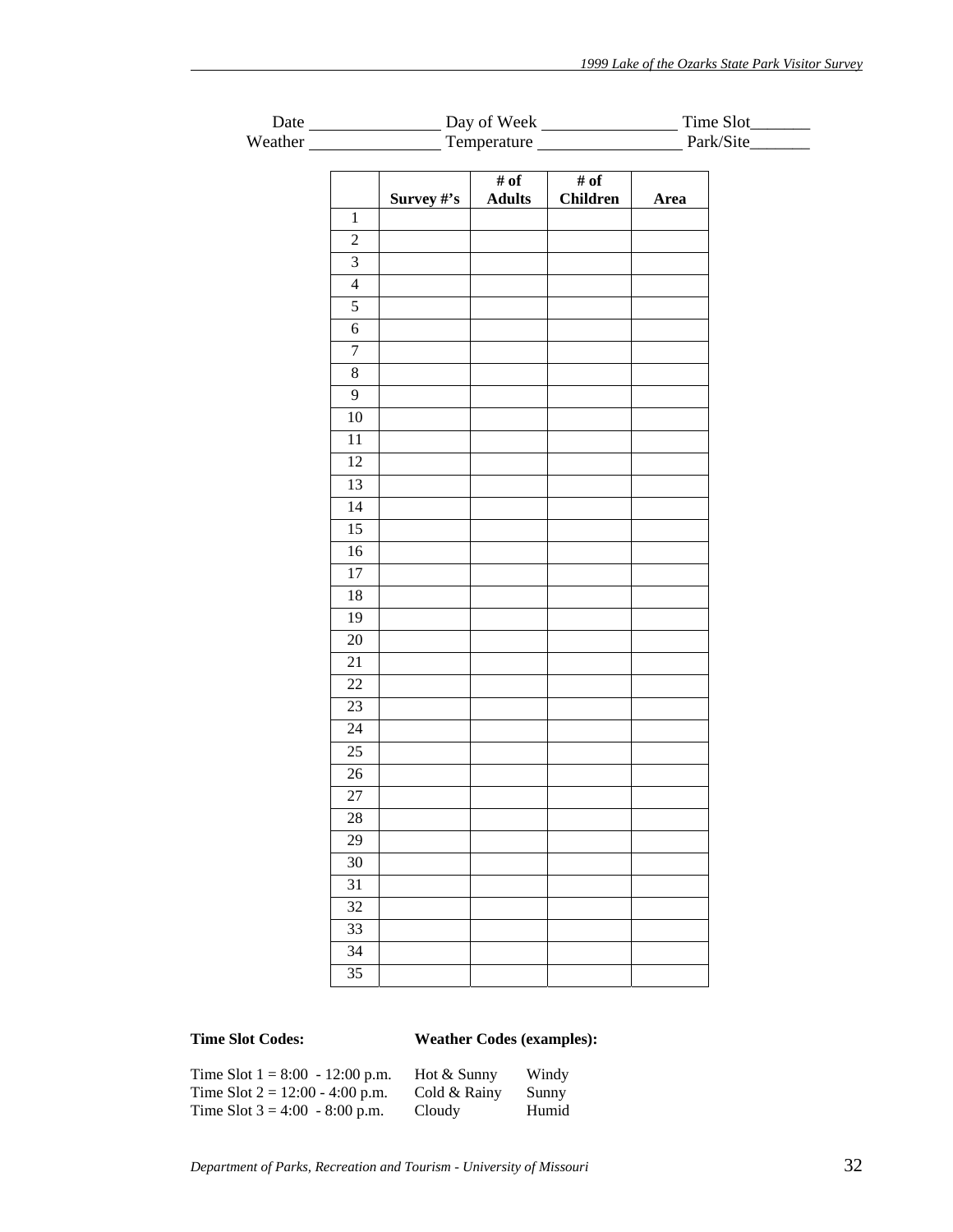# **Appendix E. Responses to Survey Questions**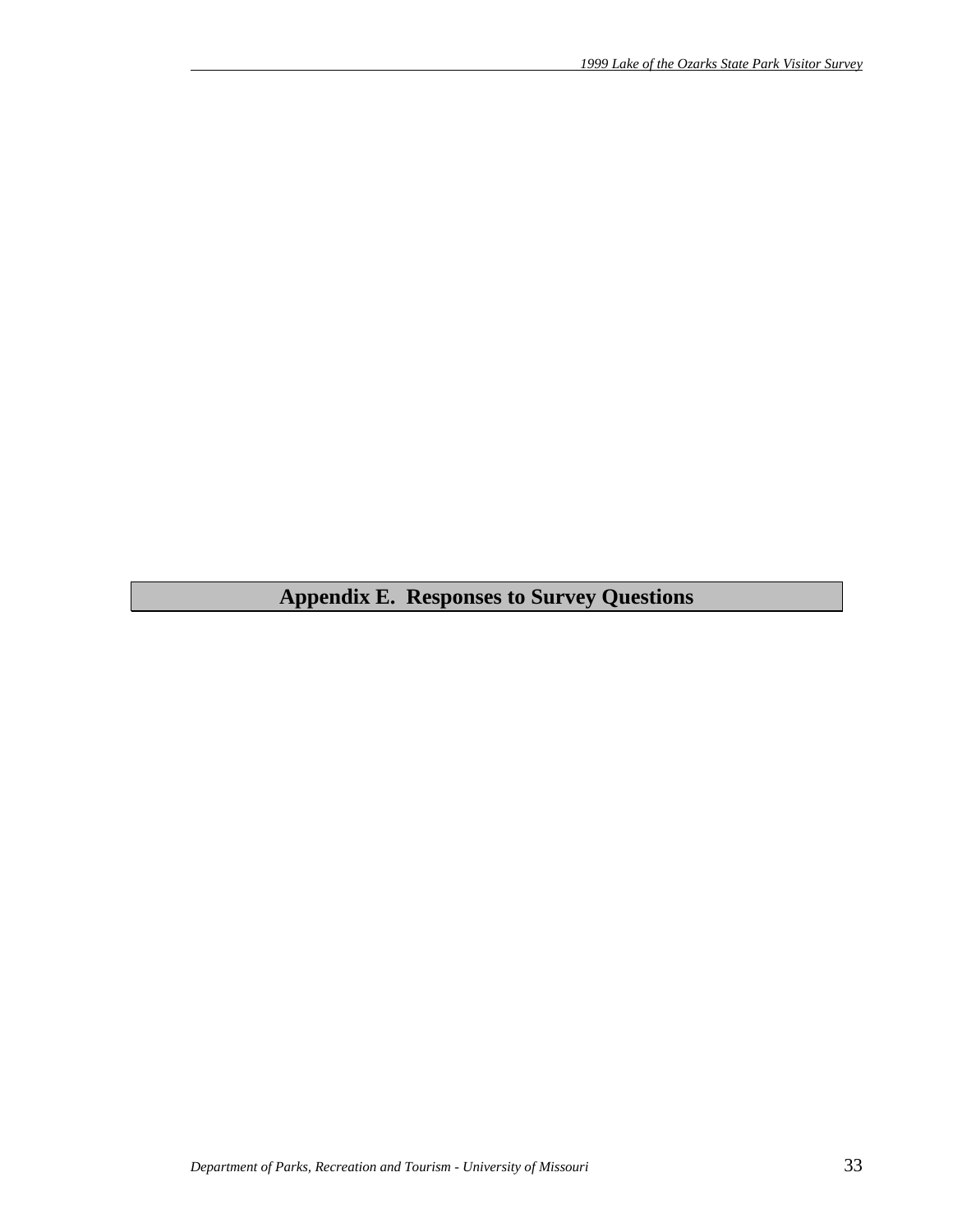# **Lake of the Ozarks State Park Visitor Survey**

- **1. Is this your first visit to Lake of the Ozarks State Park?** (n=200)
	- yes 38.0% no 62.0%

**If no, how many times have you visited this park in the past year?** (n=121)

*The responses from this open-ended question were grouped into the following 7 categories:*

| $\mathbf{0}$ | 11.8% |
|--------------|-------|
| 1            | 29.1% |
| 2            | 23.6% |
| 3            | 13.6% |
| $4 - 10$     | 14.5% |
| 11-20        | 4.5%  |
| $21+$        | 2.7%  |

The average # of times repeat visitors visited the park in the past year was 3.6 times.

### **2. During this visit to the park, are you staying overnight?** (n=198)

| yes | 78.3% |
|-----|-------|
| no  | 21.7% |

### **If yes, how many nights are you staying overnight at or near the park during this visit?** (n=126)

*The responses from this open-ended question were grouped into the following 6 categories:*

| 1        | 13.5% |
|----------|-------|
| 2        | 31.7% |
| 3        | 19.8% |
| $4 - 5$  | 17.5% |
| $6 - 10$ | 14.4% |
| $11+$    | 3.2%  |

The average # of nights respondents visiting the park for more than one day stayed was 3.7.

### **3. If staying overnight, where are you staying?** (n=155)

|                                               |                   | campground in Lake of the Ozarks State Park 78.7% |      |  |
|-----------------------------------------------|-------------------|---------------------------------------------------|------|--|
|                                               | tent              | 20.4%                                             |      |  |
|                                               | <b>RV</b>         | 79.6%                                             |      |  |
| camper cabin in Lake of the Ozarks State Park |                   |                                                   |      |  |
| nearby lodging facilities                     |                   |                                                   |      |  |
|                                               |                   | nearby campground                                 | 1.9% |  |
|                                               | friends/relatives |                                                   | 1.3% |  |
|                                               |                   |                                                   |      |  |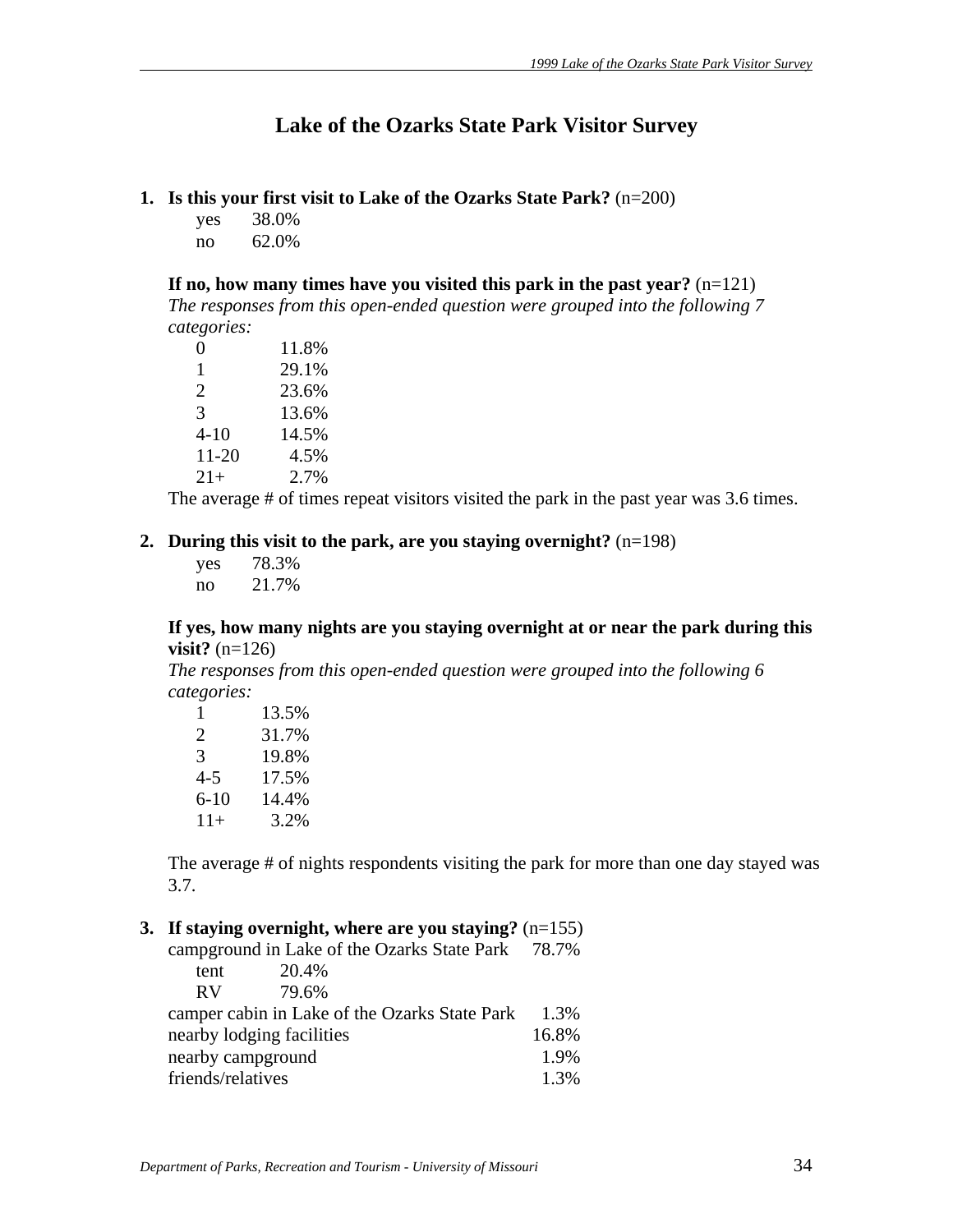**4. If camping in the Lake of the Ozarks State Park, were you aware of the reservation system?** (n=128)

 yes 71.1% no 28.9%

**5. If camping at Lake of the Ozarks State Park, did you use the reservation system?**  $(n=122)$ 

 no 58.2% yes 41.8%

> **If no, why not?** *There were 43 responses to this open-ended question, and they are as follows:*

### **Didn't think it was necessary**

| Advised not necessary this time of year.          | Didn't think we needed to.      |
|---------------------------------------------------|---------------------------------|
| After summer season.                              | Felt campsite available.        |
| Called but they said we didn't need reservations. | Never had to before.            |
| Cheaper to get sites on day of outing.            | Never had to in the past.       |
| Confident.                                        | Off season vacationing.         |
| Did not think we needed to.                       | Too many open sites.            |
| Didn't believe we needed to.                      | Too much trouble to call ahead. |
| Didn't feel it was necessary.                     | We get a place anyway.          |
| Didn't think about it.                            | We will next time.              |
|                                                   |                                 |

### **Last minute decision**

| Husband forgot to call. | Spur of the moment.                                                 |
|-------------------------|---------------------------------------------------------------------|
| Last minute decision.   | Was not sure we were staying here.                                  |
| Last minute.            | We usually decide at the last minute.                               |
| Not enough time plan.   | We were out driving and discovered it and decided to try to get in. |
| Poor planning.          |                                                                     |

### **Didn't like reservation system or fee**

Because of the extra charge. I don't like how it is set up. Not enough first-come first-served. I feel the park should be first come, first served. Not fair. There were open sites in the reservation area this summer but I couldn't use them. We don't like it...think it is unfair.

### **Couldn't get specific site**

The spot we wanted was not reservable. Wanted other specific sites -- not reservable.

### **Other**

Called but lady at front office was not helpful. Didn't know which to reserve and when to do so. Friends reserved. Had conflicting info from park people on use of reservation system. Was told when called ahead I would not need reservation but when came found out different. No reason. Too much trouble. Tried to but didn't know about the 48 hours prior. Was done by family members for us. We came with friends.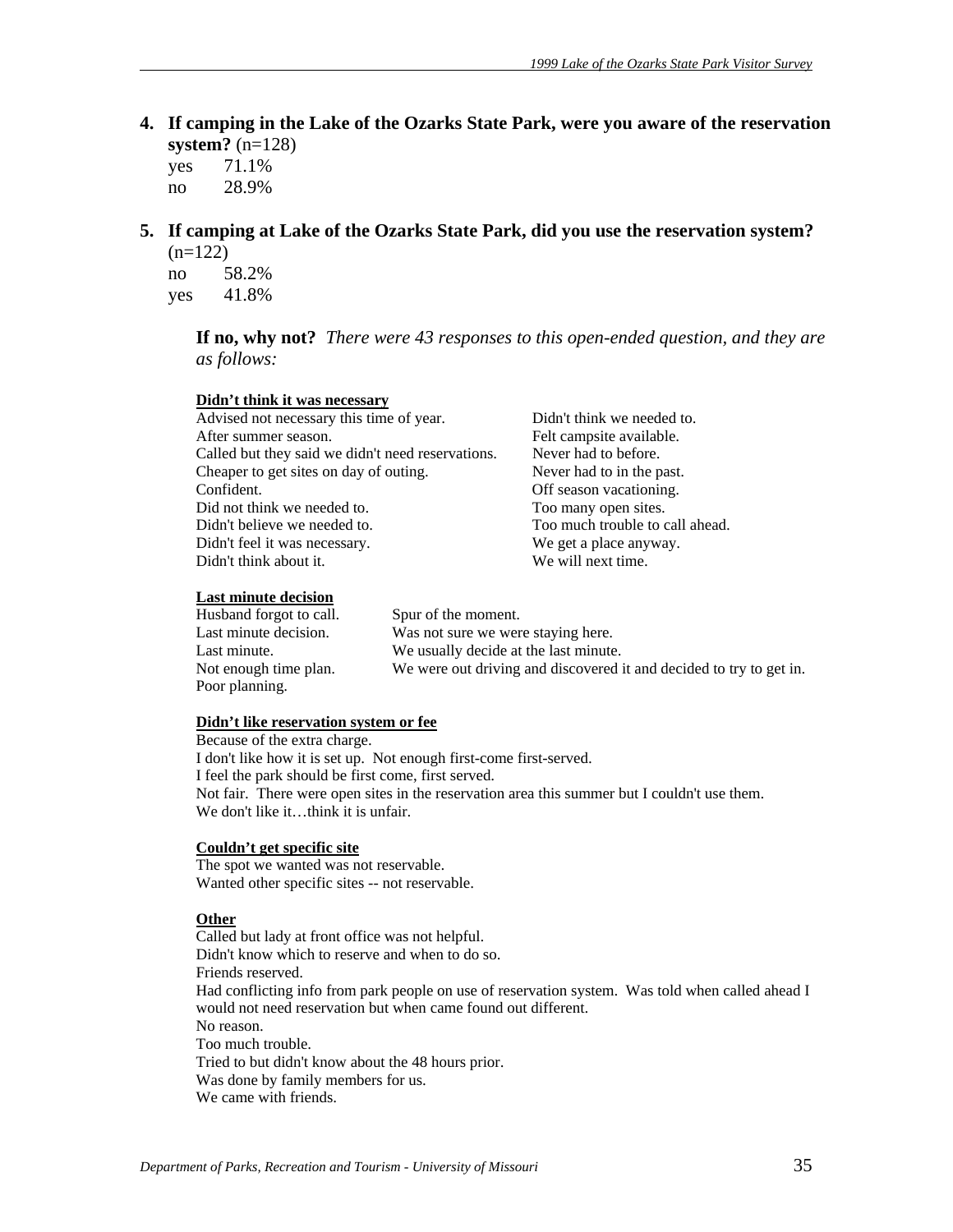### **If yes, were you satisfied with the system?** (n=42)

 yes 81% no 19%

## **Why were you dissatisfied?** *Nine visitors responded to this open-ended*

*question and their comments are as follows:*

\$5 fee too high. Caters to out of state people. Could not get the sites wanted. Was very inconvenient. It was inconvenient. Lots of vacant sites during the week causes MO Parks lots of lost revenue. Takes away from weekend camping. First come, first served is best! Too expensive. Too much for the reservation fee…other places is only \$2. We are used to coming every chance we get and we don't always know ahead of time. We camped with family and sites we wanted were reserved for 1 night and we could not camp together.

### **6. With whom are you visiting the park?** (n=194)

| alone $8.2\%$ | family $&$ friends 24.2% |                | club or organized group $2.1\%$ |         |
|---------------|--------------------------|----------------|---------------------------------|---------|
| family 54.6%  | friends                  | $10.8\%$ other |                                 | $0.0\%$ |

### **7. Which recreational activities have you engaged in during this park visit?**

| picnicking | 37.6% | walking                 | 59.2% | viewing wildlife                    | 44.1% |
|------------|-------|-------------------------|-------|-------------------------------------|-------|
| fishing    | 37.1% | boating                 | 23.9% | studying nature                     | 14.6% |
| camping    | 54.0% | boat rental             |       | 6.1% attending interpretive program | 8.5%  |
| swimming   | 32.4% | horseback riding        | 10.3% | attending special event             | 5.6%  |
| hiking     | 41.3% | horseback riding rental | 6.6%  | other                               | 5.6%  |
| bicycling  | 17.4% | tour of Ozark Caverns   | 5.2%  |                                     |       |

*12 visitors participated in an "other" activity. Their responses are as follows:*

| Bass tournament.       | Hay ride.       |
|------------------------|-----------------|
| Checking it out.       | Osage Caverns.  |
| Children's playground. | Picking nuts.   |
| Duck hunting.          | Playground      |
| Family research.       | Roller blading. |
| Hay ride.              | Shopping.       |

In addition to percentages of responses, a mean score was calculated for each feature in *questions 8, 10, 14, and 15. The score is based on a 4.0 scale with 4 = very satisfied, 3 = satisfied,*  $2 =$  *dissatisfied, and*  $1 =$  *very dissatisfied (Q. 8 & 15);*  $4 =$  *excellent,*  $3 =$  *good,* 2  $=$  fair, and  $1 =$  poor (Q. 10); and  $4 =$  very important,  $3 =$  important,  $2 =$  unimportant, and *1 = very unimportant (Q. 14). The mean score is listed in parenthesis following each feature.*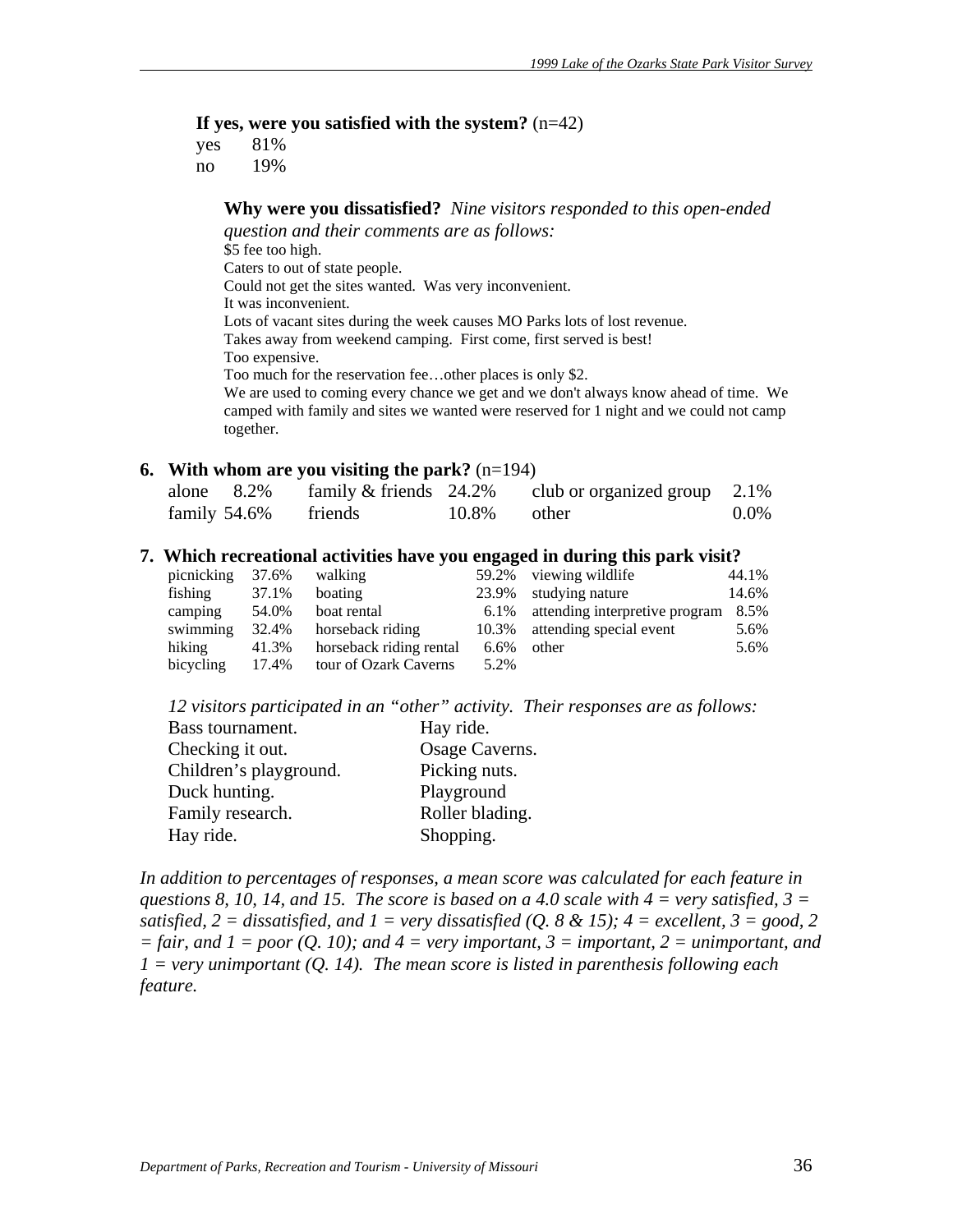|                |                                | Very      |           |              | Verv         | Don't |           |
|----------------|--------------------------------|-----------|-----------|--------------|--------------|-------|-----------|
|                |                                | Satisfied | Satisfied | Dissatisfied | Dissatisfied | Know  |           |
| a.             | campgrounds $(3.61)$           | 51.6%     | 28.0%     | $0.0\%$      | 1.1%         | 19.2% | $n=182$   |
| b.             | park signs $(3.41)$            | 42.0%     | 54.3%     | 1.1%         | 0.5%         | 2.1%  | $n=188$   |
| c.             | picnic areas $(3.51)$          | 43.1%     | 41.4%     | $0.0\%$      | $0.0\%$      | 15.5% | $n=174$   |
| d.             | swimming beaches (3.42)        | 33.9%     | 42.4%     | 1.2%         | $0.0\%$      | 22.4% | $n=165$   |
| e.             | boat launches (3.53)           | 30.4%     | 23.4%     | 1.3%         | $0.0\%$      | 44.9% | $n=158$   |
| f.             | trails $(3.46)$                | 33.5%     | 37.8%     | 0.6%         | $0.0\%$      | 28.0% | $n = 164$ |
| g.             | marina $(3.30)$                | 14.8%     | 22.8%     | 2.7%         | $0.0\%$      | 59.7% | $n=149$   |
| h.             | camp store $(2.91)$            | 14.6%     | 30.4%     | 10.1%        | 5.1%         | 39.9% | $n=158$   |
| $\mathbf{1}$ . | horseback riding rental (3.29) | 11.0%     | 15.8%     | 1.4%         | $0.7\%$      | 71.2% | $n = 146$ |
| $\mathbf{1}$   | camper cabins (3.39)           | 5.0%      | 7.9%      | $0.0\%$      | $0.0\%$      | 87.1% | $n=139$   |
| k.             | cave tours $(3.35)$            | 6.6%      | 12.5%     | $0.0\%$      | $0.0\%$      | 80.9% | $n=136$   |
| 1.             | interpretive programs (3.29)   | 11.1%     | 18.1%     | 2.1%         | $0.0\%$      | 68.8% | $n = 144$ |

# 8. How satisfied are you with each of the following in Lake of the Ozarks State Park?

**9. Within Lake of the Ozarks State Park, there is an area designated for a large group boat mooring (Party Cove). Has this feature affected your visit to Lake of the Ozarks State Park?** (n=188)

no 89.4% yes 10.6%

**If yes, how?** *The following is a list of responses to this open-ended question.*

| Came after season.                            | Too close to children and Girl Scout Pin Oak Campground! |
|-----------------------------------------------|----------------------------------------------------------|
| Convenient.                                   | Too loud!!                                               |
| Could not believe the nudity.                 | Too many boats are running crazy.                        |
| Do not go in this area.                       | Too many boats in one spot.                              |
| Don't come.                                   | Too much drinking.                                       |
| Don't go near it.                             | We can't fish there now.                                 |
| I think it's ridiculous.                      | We fished there (trash).                                 |
| Makes boat traffic terrible around park area. |                                                          |
| Not a family areashould be banned.            |                                                          |
| The area should be for families, not nudity.  |                                                          |

### **10. How do you rate Lake of the Ozarks State Park on each of the following?**

|                |                                                | Excellent | Good  | Fair | Poor    | Don't Know |         |
|----------------|------------------------------------------------|-----------|-------|------|---------|------------|---------|
| a.             | being free of litter/trash (3.59)              | 64.6%     | 30.8% | 3.5% | 1.0%    | $0.0\%$    | $n=198$ |
|                | b. having clean restrooms $(3.43)$             | 51.5%     | 33.7% | 7.1% | 2.0%    | 5.6%       | $n=196$ |
|                | c. upkeep of park facilities $(3.46)$          | 52.0%     | 41.8% | 5.1% | $0.5\%$ | $0.5\%$    | $n=196$ |
|                | d. having a helpful/friendly staff $(3.49)$    | 53.5%     | 33.3% | 5.6% | 1.0%    | $6.6\%$    | $n=198$ |
|                | e. access for persons with disabilities (3.48) | 33.7%     | 29.8% | 2.2% | $0.0\%$ | 34.3%      | $n=178$ |
| f.             | care of natural resources (3.51)               | 47.9%     | 43.3% | 1.0% | $0.0\%$ | 7.7%       | $n=194$ |
| $\mathbf{g}$ . | interpretive programs $(3.27)$                 | 19.2%     | 19.8% | 4.7% | 1.2%    | 55.2%      | $n=172$ |
| h.             | being safe $(3.46)$                            | 49.0%     | 39.1% | 4.2% | 1.0%    | 6.8%       | $n=192$ |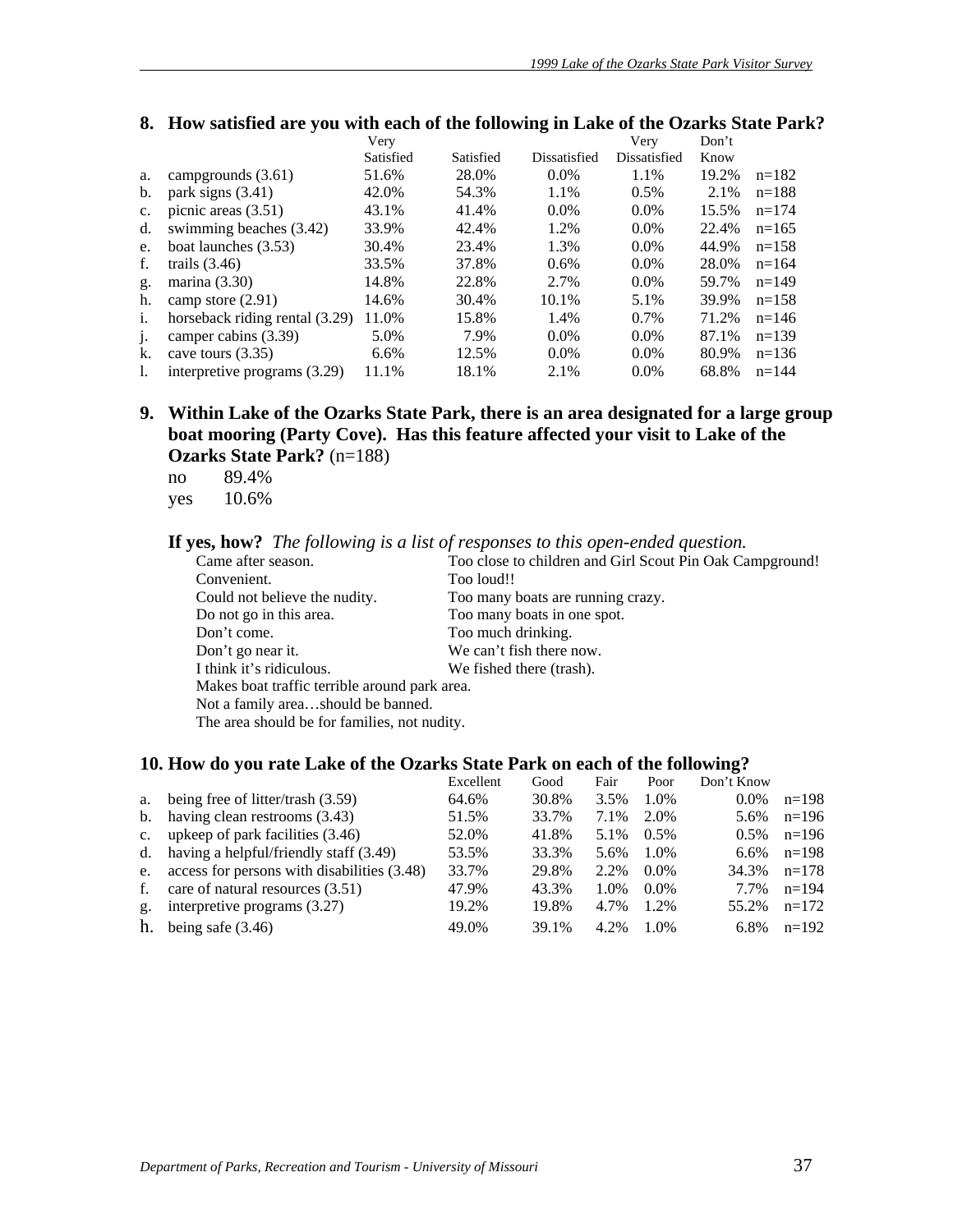### **11. If you did not rate this park as excellent on being safe, what influenced your rating?**

*39 visitors (38% of those who did not rate the park as excellent on being safe) responded to this question with 39 responses. The 39 responses were divided into 6 categories. Frequencies and percentages of responses in each category are listed.* 

|                                  |       | Frequency                   | Percent |
|----------------------------------|-------|-----------------------------|---------|
| 1. Lack of law enforcement       |       | 14                          | 35.9%   |
| 2. No reason/no place is perfect |       | 10                          | 25.6%   |
| 3. Poor upkeep                   |       |                             | 18.0%   |
| 4. Need additional facilities    |       |                             | 10.3%   |
| 5. Being crowded                 |       | $\mathcal{D}_{\mathcal{A}}$ | 5.1%    |
| 6. Other                         |       |                             | 5.1%    |
|                                  | Total | 39                          | 100.0%  |

### **12. Which of the following would most increase your feeling of being safe at Lake of the Ozarks State Park?**

*183 responses were given by 137 visitors.*

|                                       | Frequency | Percent |
|---------------------------------------|-----------|---------|
| 1. More lighting                      | 18        | 9.8%    |
| 2. Less crowding                      | 18        | 9.8%    |
| 3. Nothing specific                   | 44        | 24.0%   |
| 4. Improved upkeep of facilities      | 13        | 7.1%    |
| 5. Increased law enforcement patrol   | 24        | 13.1%   |
| 6. Improved behavior of others        | 18        | 9.8%    |
| 7. Increased visibility of park staff | 30        | 16.4%   |
| 8. Less traffic congestion            | 8         | 4.4%    |
| Other                                 | 10        | 5.5%    |
| Total                                 | 183       | 100.0%  |

*7 visitors (38.9% of those who indicated more lighting would most increase their feeling of safety) reported where they felt more lighting was necessary. Their answers were grouped into the following 4 categories. Frequencies and percentages of each category are listed.*

|                             | Frequency | Percent |
|-----------------------------|-----------|---------|
| 1. Campgrounds/campsites    |           | 28.6%   |
| 2. Restrooms/shower houses  |           | 28.6%   |
| 3. Boat launches            |           | 28.6%   |
| 4. Along roads/parking lots |           | 14.3%   |
| Total                       |           | 100.0%  |

### **13. Do you support a "carry in and carry" out system as a means of promoting recycling and reducing the burden of handling trash in this park?** (n=203)

yes 43.7%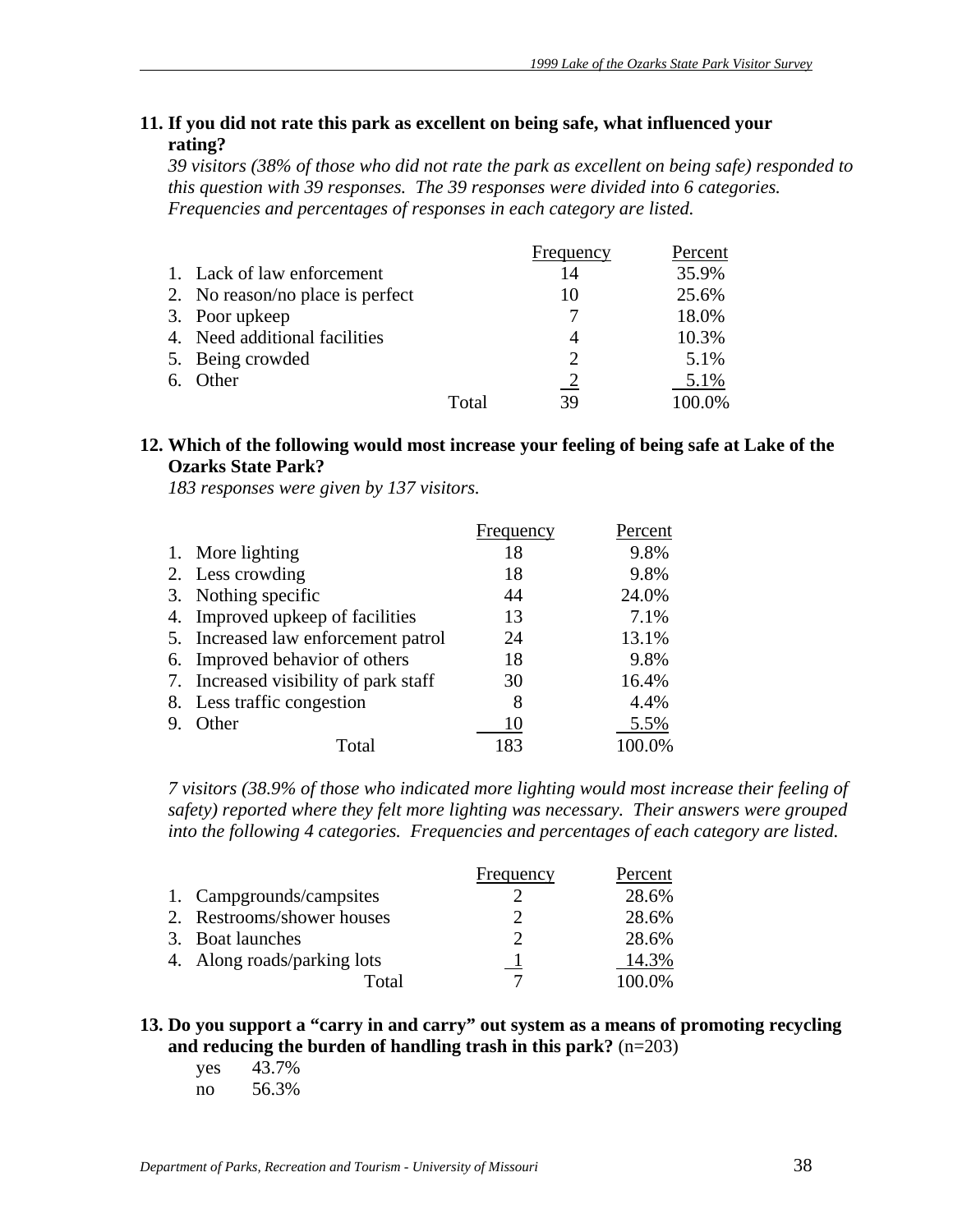|                | . .<br>$\overline{\phantom{a}}$        |           |           |             |             |         |         |
|----------------|----------------------------------------|-----------|-----------|-------------|-------------|---------|---------|
|                |                                        | Verv      |           |             | Verv        | Don't   |         |
|                |                                        | Important | Important | Unimportant | Unimportant | Know    |         |
| a.             | being free of litter/trash $(3.82)$    | 82.3%     | 17.7%     | $0.0\%$     | $0.0\%$     | $0.0\%$ | $n=198$ |
| b.             | having clean restrooms (3.84)          | 84.7%     | 14.8%     | 0.5%        | $0.0\%$     | $0.0\%$ | $n=196$ |
| $\mathbf{c}$ . | upkeep of park facilities (3.80)       | 79.6%     | 20.4%     | $0.0\%$     | $0.0\%$     | $0.0\%$ | $n=196$ |
| d.             | having a helpful/friendly staff (3.69) | 69.6%     | 29.4%     | 0.5%        | $0.0\%$     | $0.5\%$ | $n=194$ |
| e.             | access for disabled persons (3.51)     | 48.1%     | 35.7%     | 2.7%        | 0.5%        | 13.0%   | $n=185$ |
| f.             | care of natural resources (3.77)       | 77.0%     | 22.5%     | $0.0\%$     | $0.0\%$     | $0.5\%$ | $n=191$ |
| g.             | interpretive programs $(3.38)$         | 34.4%     | 35.0%     | 5.0%        | 0.6%        | 25.0%   | $n=180$ |
|                | being safe $(3.84)$                    | 82.4%     | 16.1%     | $0.0\%$     | $0.0\%$     | 1.6%    | $n=193$ |
|                |                                        |           |           |             |             |         |         |

### **14. When visiting any state park, how important are each of these items to you?**

### 15. Overall, how satisfied are you with this visit to Lake of the Ozarks State Park?

|                           | Verv             |       |                        |                     |         |
|---------------------------|------------------|-------|------------------------|---------------------|---------|
|                           | <b>Satisfied</b> |       | Satisfied Dissatisfied | <b>Dissatisfied</b> |         |
| (Mean score = 3.62) 63.6% |                  | 35.4% | $0.5\%$                | $0.5\%$             | $n=198$ |

### **16. During this visit, how crowded did you feel?** (n=198)

On a scale of 1-9, with  $1 = Not$  at all crowded and  $9 = Extremely$  crowded, the mean response was 2.5.

### **17. If you felt crowded on this visit, where did you feel crowded?**

*A total of 32 open-ended responses were given by 32 visitors. The 32 responses were divided into 5 categories. Frequencies and percentages of responses in each category are listed.* 

|                         | Frequency   | Percent |
|-------------------------|-------------|---------|
| campgrounds/campsites   | 21          | 65.6%   |
| restrooms/shower houses |             | 12.5%   |
| swimming beaches        |             | 12.5%   |
| on the lake             | ∍           | 6.3%    |
| everywhere              |             | 3.1%    |
|                         | Total<br>60 | 100.0%  |

### **18. What is your age?** (n=192)

*Responses were divided into the following 4 categories:*

| 18-34 | 22.4%                   |
|-------|-------------------------|
| 35-54 | 53.1%                   |
| 55-64 | 14.1%                   |
| 65-85 | 10.4%                   |
|       | (Average age $= 45.2$ ) |

### **19. Gender?** (n=194)

| Female | 40.2% |
|--------|-------|
| Male   | 59.8% |

# **20. What is the highest level of education you have completed?** (n=197)

| grade school | 3.0%  | vocational school 10.2% |       | graduate of 4-year college | 14.2% |
|--------------|-------|-------------------------|-------|----------------------------|-------|
| high school  | 26.9% | some college            | 33.5% | post-graduate education    | 12.2% |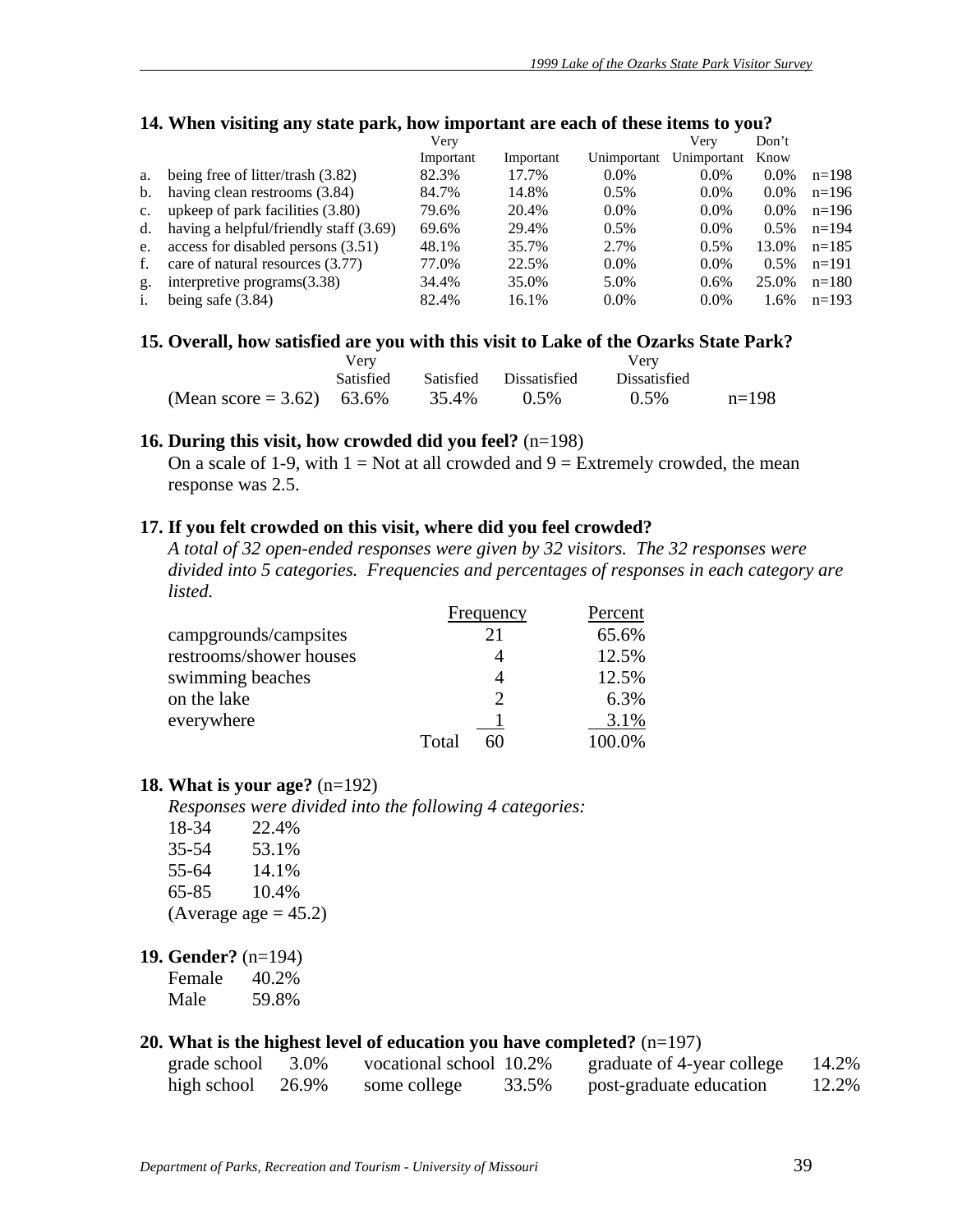### **21. What is your ethnic origin?** (n=195)

| Asian | 2.1% African American 0.0%          | Native American/American Indian 1.0% |         |
|-------|-------------------------------------|--------------------------------------|---------|
|       | Hispanic 0.5% Caucasian/White 95.9% | <b>Other</b>                         | $0.5\%$ |

### **22. Do you have a disability that substantially limits one or more life activities or might require special accommodations?** (n=191)

 yes 6.8% no 93.2%

### **If yes, what disability or disabilities do you have?** (n=9)

*The following is a list of all responses to this open-ended question.* 

 Bad back. Bad leg. Child in stroller. Heart and lung. Heart disability. Orthopedic. Orthopedic. Son has mobility, vision and hearing disabilities. Visually impaired.

### **23. What is your 5-digit zip code** *(or country of residence, if you live outside the U.S.)***?** (n=193)

*The states with the highest percentages of respondents were:*  Missouri (66.8%) Illinois (12.4%) Iowa (6.7%)

### **24. What is your annual household income?** (n=180)

| less than $$25,000$ | 16.1% | $$50,001 - $75,000$ | 32.2% |
|---------------------|-------|---------------------|-------|
| $$25,000 - $50,000$ | 33.9% | over \$75,000       | 17.8% |

**25. Please write any additional comments about your park visit or suggestions on how the Missouri Department of Natural Resources can make your experience in Lake of the Ozarks State Park a better one.** 

*72 of the 200 visitors (36%) responded to this question. A total of 99 responses were given, and were divided into 13 categories. Frequencies and percentages of responses in each category are listed.*

|                                                         | Frequency | Percent |
|---------------------------------------------------------|-----------|---------|
| 1. General positive comments                            | 23        | 23.2%   |
| 2. Comments/suggestions about campgrounds/camper cabins | 10        | 10.1%   |
| 3. Comments/suggestions about restrooms/shower houses   | 10        | 10.1%   |
| 4. Comments/suggestions about reservation system        |           | 9.1%    |
| 5. More staff/rangers patrolling park & enforcing rules | 8         | 8.1%    |
| 6. Provide more trash cans $&$ other comments regarding |           |         |
| question 13 ("carry in/carry out" trash system)         | 8         | 8.1%    |
| 7. Need newer/additional facilities                     | 6         | 6.1%    |
| 8. Better maintenance/upkeep                            |           | 4.0%    |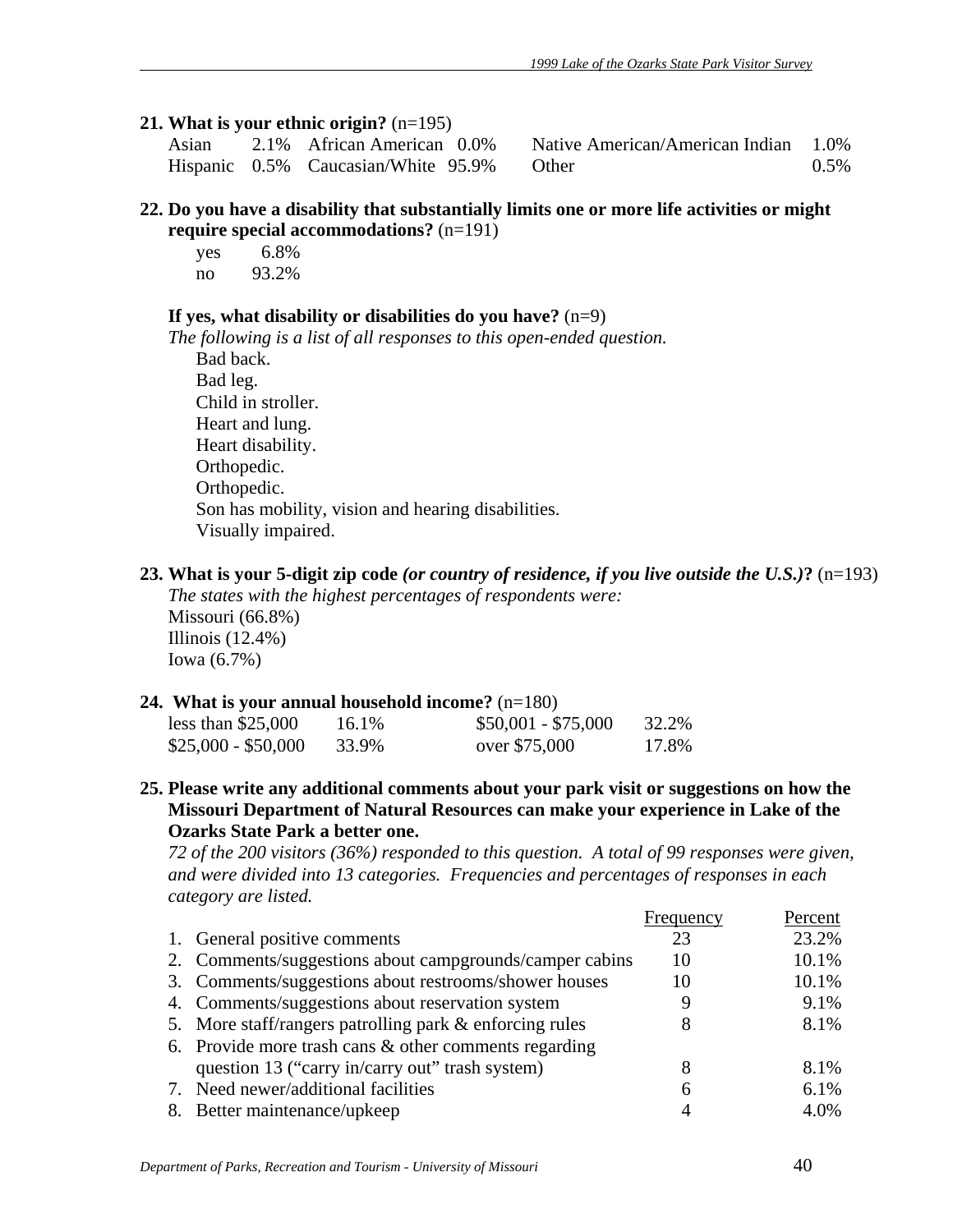| 9. Suggestions about interpretive programs/information |           | 3.0%   |
|--------------------------------------------------------|-----------|--------|
| 10. Problems with park staff                           |           | 2.0%   |
| 11. Comments/suggestions about park store              |           | 2.0%   |
| 12. Complaints about lake traffic                      |           | 2.0%   |
| 13. Other                                              | <u>12</u> | 12.1%  |
| Total                                                  | 99        | 100.0% |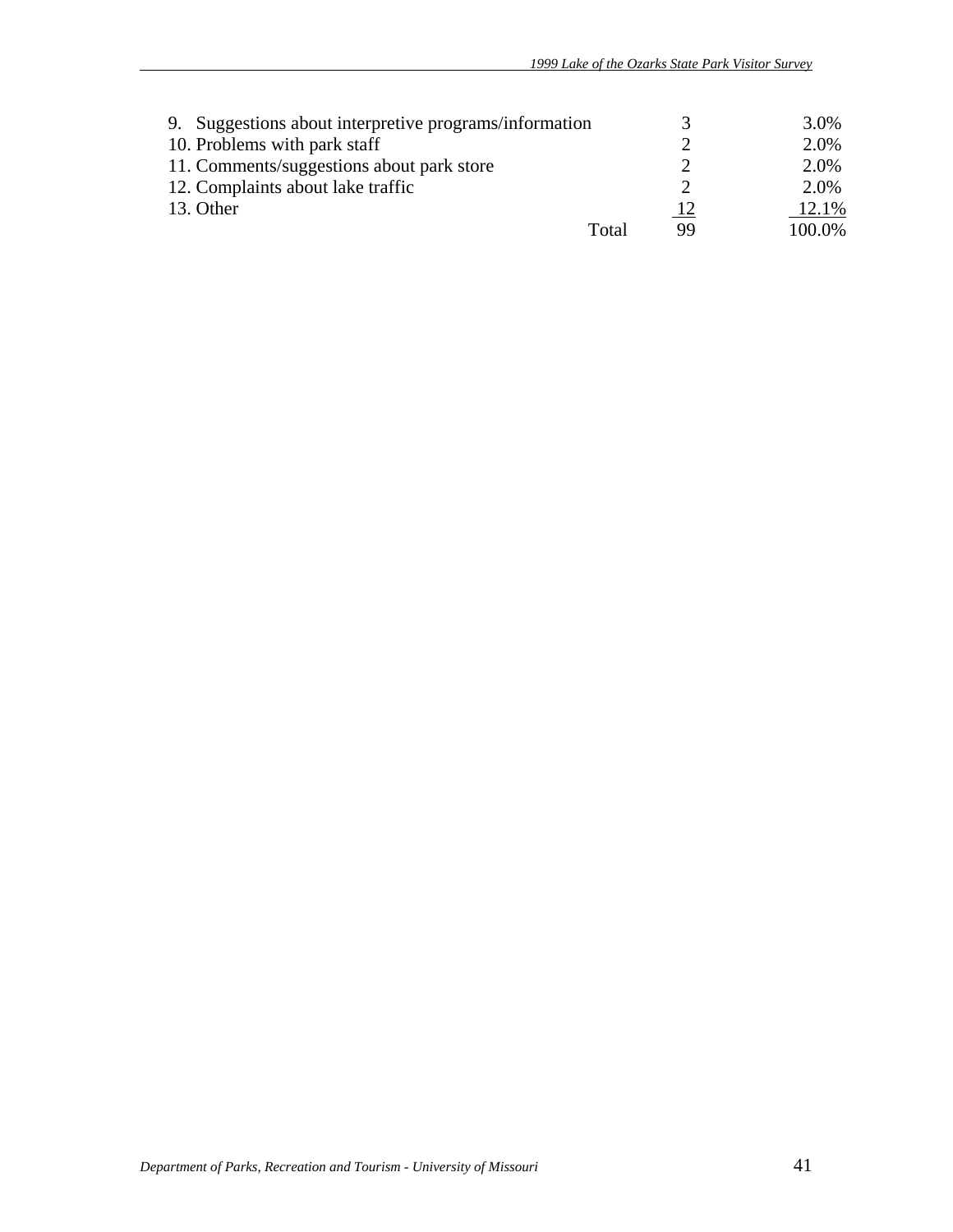# **Appendix F. List of Responses for Safety Concerns (Q 11)**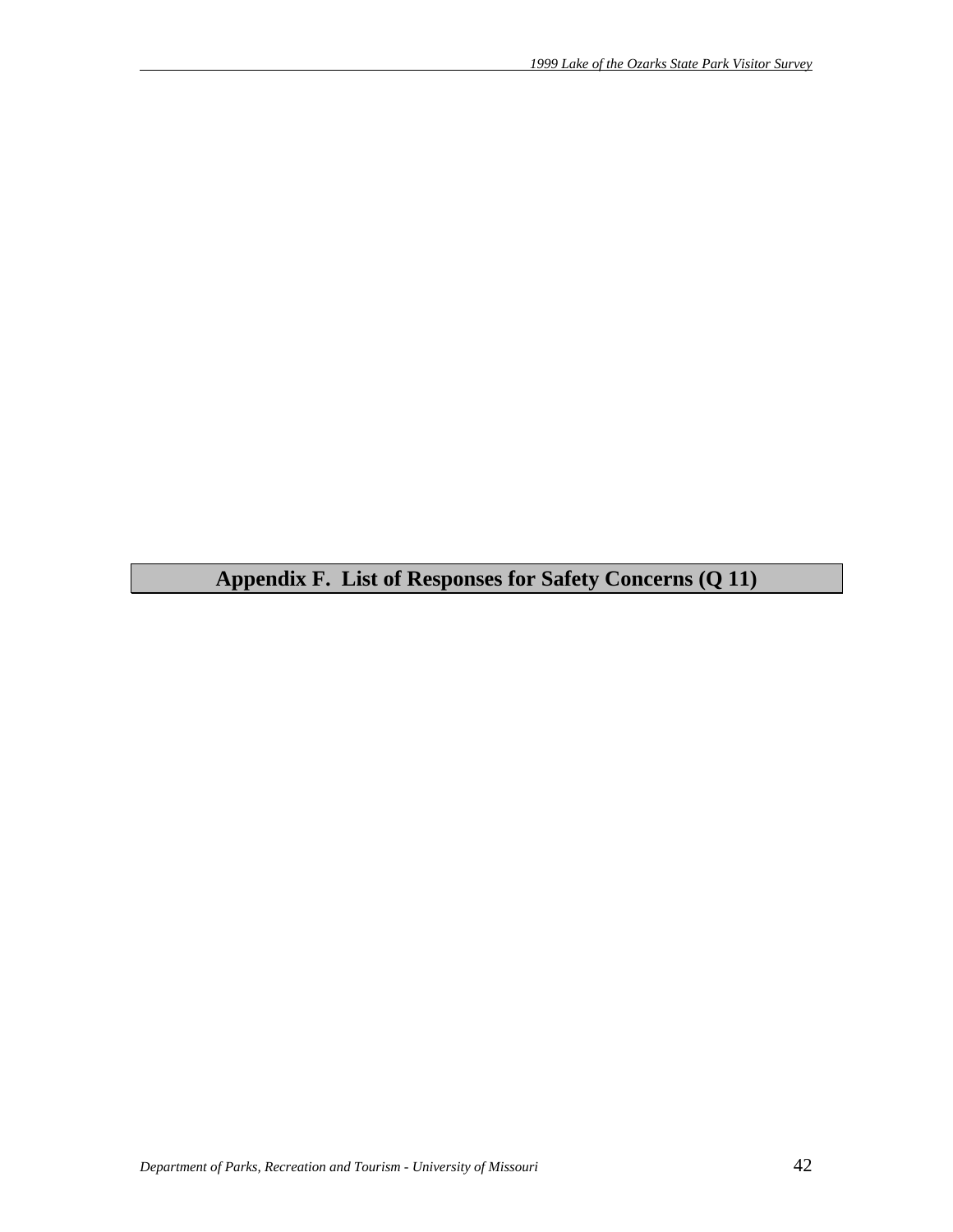# **Responses to Question # 8**

# **If you did not rate this park as excellent on being safe** *(Question 10, letter h.),* **what influenced your rating?**

# **Enforcement of speed limits and increased visibility of park staff**

- Drivers too fast on roads. Please monitor, warn and ticket speeders to keep kids safe.
- Enforce slower speed limit.
- Enforcement of speed and ONE WAY.
- Enforcement of speed limits in campground.
- Enforcement of traffic flow. Continuous abuse of ONE WAY by vehicles.
- I am at a loss for words, did not view any park attendants.
- I don't know what the park does to be safe. We had items stolen from our camp.
- No lifeguard on beach.
- Not many people when we visited---didn't see any park staff.
- People drive too fast through the camping area. Children are at risk.
- People drive too fast.
- People speeding through the camping area.
- People with vehicles sticking out in the roadway.
- Traffic drives a little fast coming down the big hill from 1-2.

# **No reason/no place is perfect**

- Appears quite safe.
- Don't know enough for excellent.
- Have not spent enough within the park.
- Haven't seen enough of it.
- I have only been in the park 1 1/2 hours.
- It's a park.
- Just arrived.
- Nothing is perfectly safe.
- Safety is personal responsibility...shouldn't require state legislation.
- There is always room for improvement, especially in the "safety area".

# **Poor upkeep**

- Bad docks.
- Bathrooms did not look like they were repainted. Rusted stalls were too small.
- Don't cut weeds around campsite.
- Picnic tables are falling apart.
- Rotten ties.
- The boat docks should be replaced. Too many ants in beach area.
- The broken glass along the shoreline.

# **Need additional facilities**

- Bathroom needed.
- Bike trail specifically for kids.
- No water hook-ups.
- There was no lighting between campgrounds and bathhouse.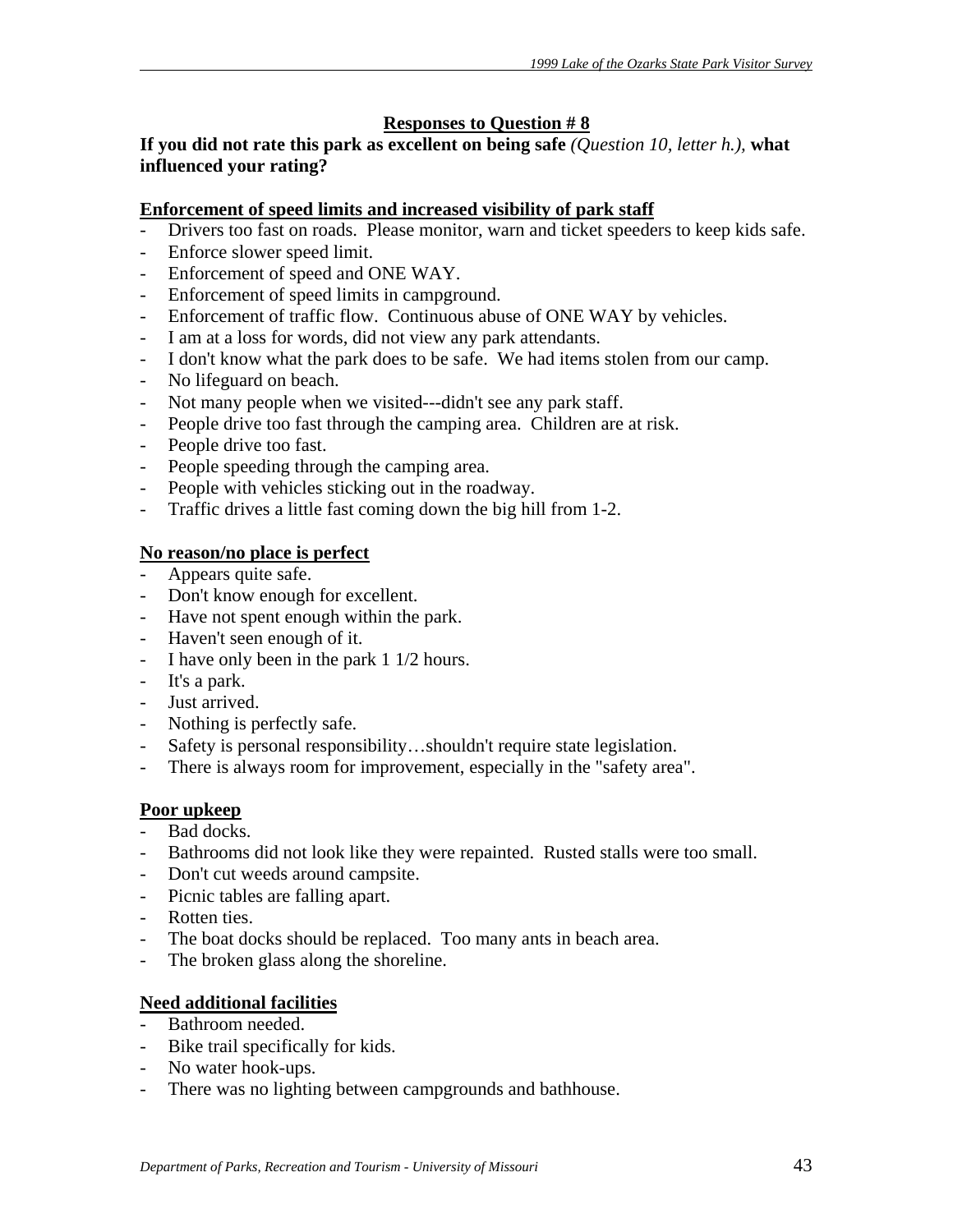# **Being crowded**

- Close to development-a lot of people.
- Really, because it is so crowded, I feel that influences safety. More people, more different types of people.

# **Other**

- The skunk in campground #4.
- Trails are rocky in places, but it is acceptable.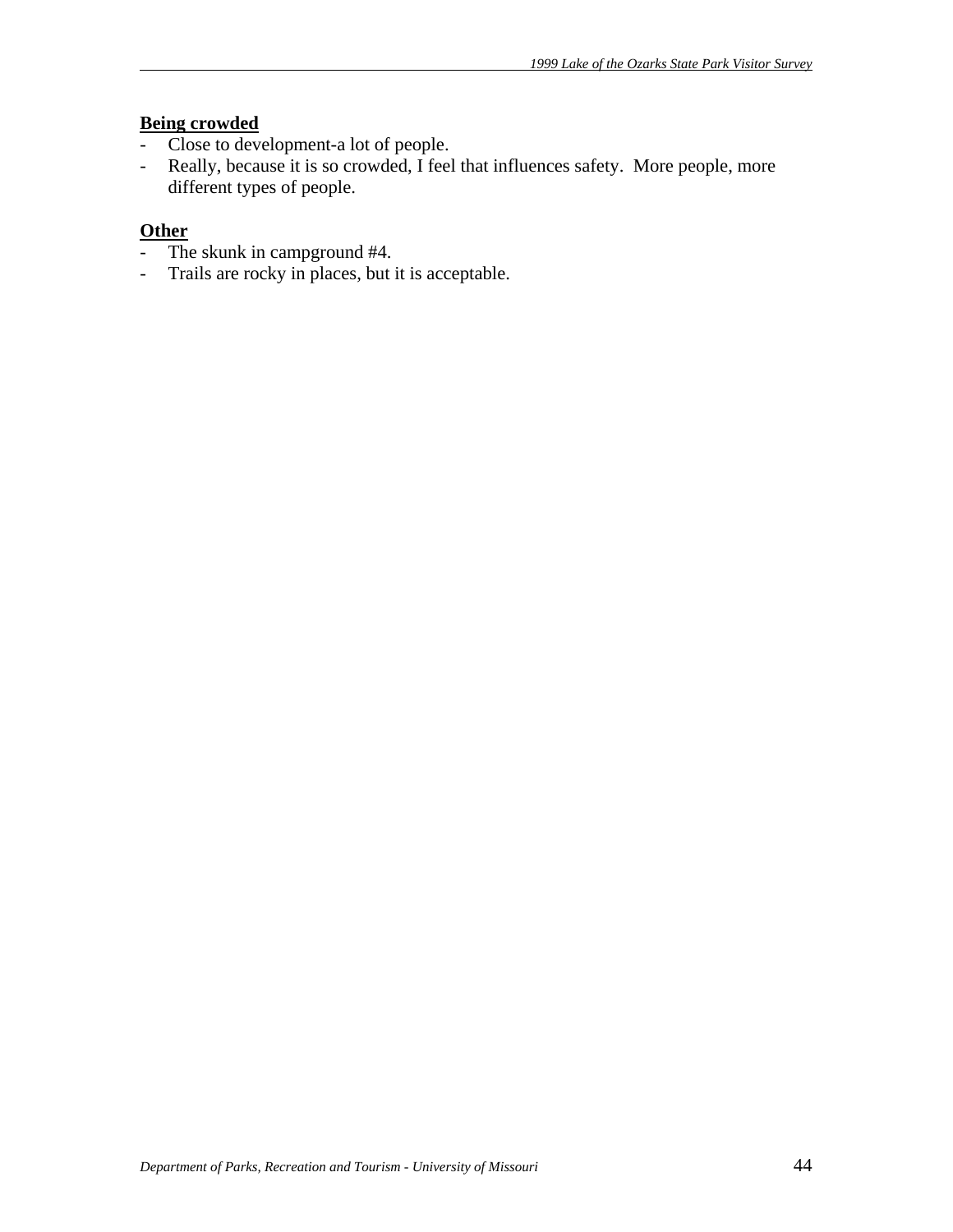**Appendix G. List of Responses for Additional Comments (Q 25)**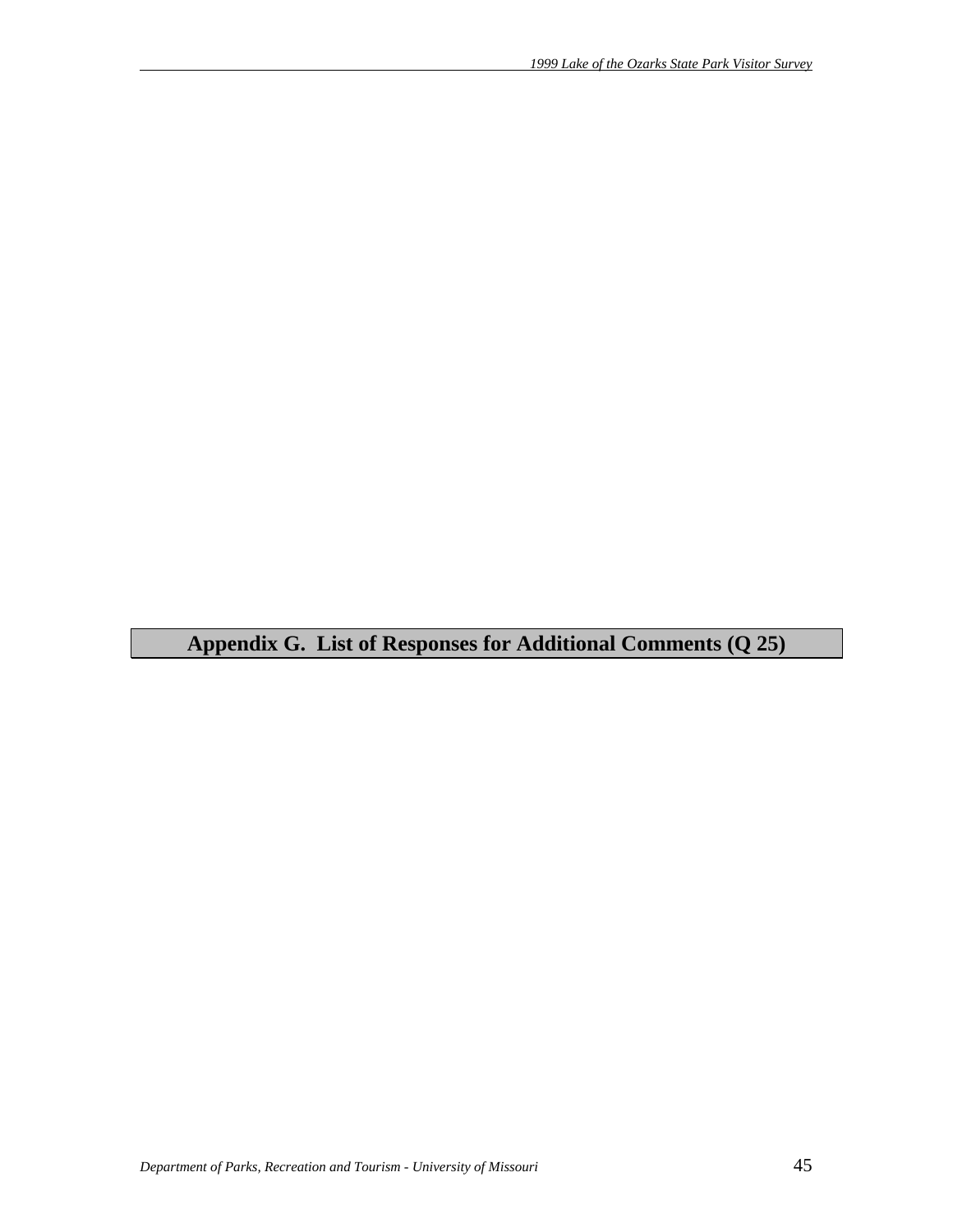# **Responses to Question #25**

**Please write any additional comments about your park visit or suggestions on how the Missouri Department of Natural Resources can make your experience in Lake of the Ozarks State Park a better one.** 

# **General positive comments**

- Excellent park.
- Glad to see new boat ramp and parking going in.
- Had a good stay.
- Had a wonderful time.
- I rated excellent because the naked guy with a hatchet was thrown out in a timely manner. I would like amphitheater programs after Labor Day. We do most of our camping before Memorial Day and after Labor Day. Handicap site is alone. I would like to see more sites around it so we can camp with the handicap people in our group.
- I think the "carry-in carry-out" limits your freedom to enjoy. This is the best park we have been in. Please don't charge a thing.
- I'm glad the lake has some banks without boat docks.
- It was great! Frequent visibility of park staff was wonderful.
- Keep up the good work!
- Love it!
- Loved the hay ride and horse ride.
- Outpost cabins are nice, poor drinking water, brown unsafe to drink.
- Pretty area.
- See you next time.
- So far, so good.
- Staff was very friendly.
- The park was nice and we enjoyed our stay. Maybe you could attract more fish for bank fisherman.
- Very beautiful. Lots of tables and barbeque pits. Very clean.
- Very friendly staff and host. Thank you.
- Very nice park…always enjoy being here.
- Very open and easy to know where you are.
- We always enjoy our stay. We come yearly.
- We really like the MO State Parks System compared to other state parks in different states. Facilities are much more modern and plentiful!! That's a big plus!!

## **Comments/suggestions about campgrounds/camper cabins**

- Do not change reservation system. Pull tent campers from RV pads and provide more with electric hook-ups. Do not go with carry-out trash program, it is hard for young families and may force them to leave early. Need more full hook-up sites for RVs.
- Electricity, water, campsites.
- I rated excellent because the naked guy with a hatchet was thrown out in a timely manner. I would like ampitheater programs after Labor Day. We do most of our camping before Memorial Day and after Labor Day. Handicap site is alone. I would like to see more sites around it so we can camp with the handicap people in our group.
- I think that you need new/more showers in the first campground area and more swings at the playground. Thanks.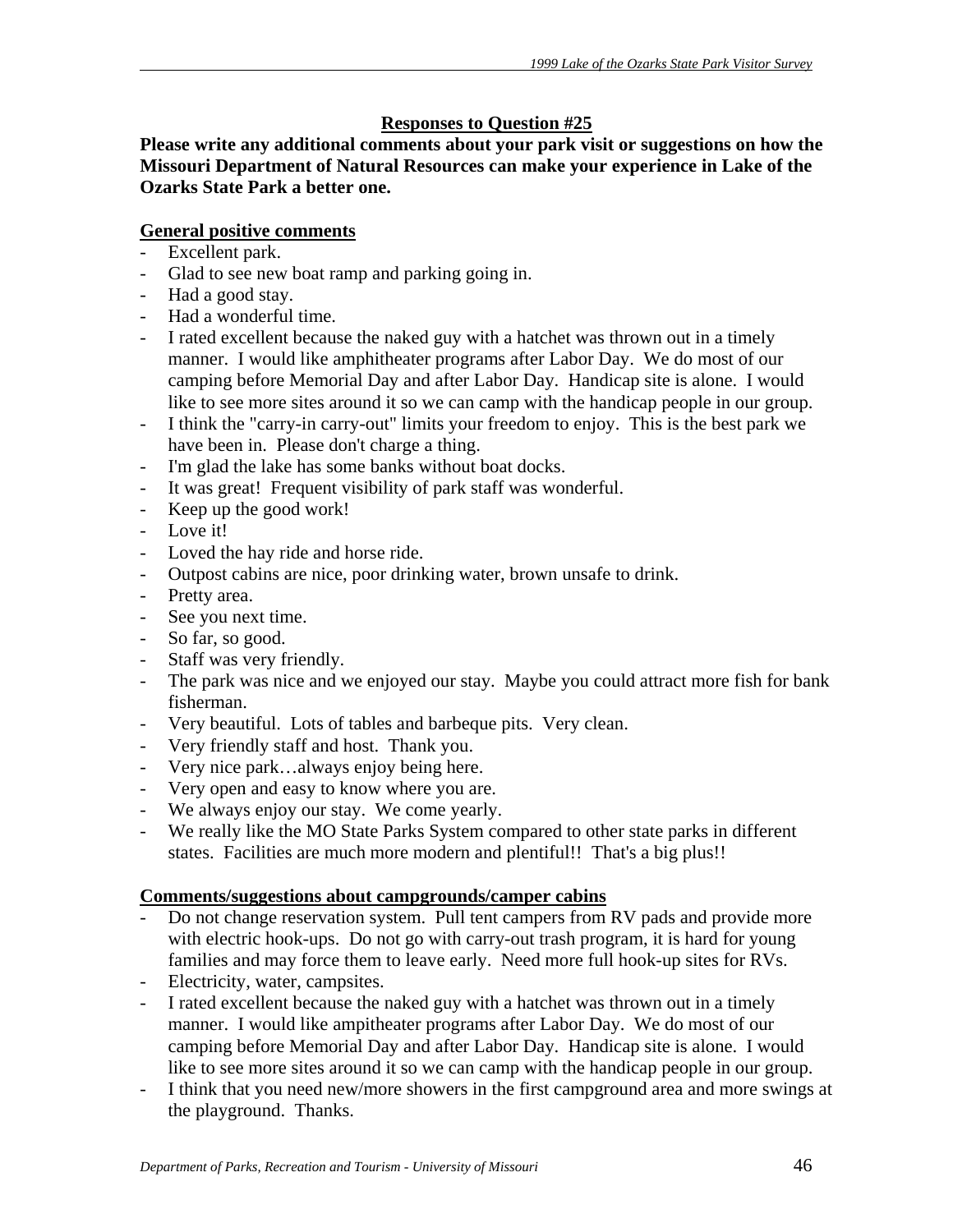- I think the park should have more water spickets and more electric sites by the water.
- It would be real nice to start a senior discount program for camping.
- Larger capacity hot water heater for showers.
- Make more trails from campsites to waters' edge for easier access for fishing, more and easier access to water spickets. More electric sites near water.
- More hot water in showers.

### **Comments/suggestions about restrooms/shower houses**

- Additional playground for the kids. Hot water for showers. Kill every bug in the park.
- Bathrooms are made for skinny people. Re-do for normal size. Doors swing in and make it hard to close or open door!
- Hot water in shower.
- Hot water in showers would be good.
- I would like soap in bathrooms.
- Keep campground store open through week. Keep at least one shower house open year round. Keep water available at freeze proof hydrant year round.
- Low water pressure for flushing toilets in ladies' restroom.
- More hot water in shower. Soap dispensers in restroom.
- No smoking in bathrooms!

### **Comments/suggestions about reservation system**

- Do away with advanced registration. Have first come, first served.
- Do not change reservation system. Pull tent campers from RV pads and provide more with electric hook-ups. Do not go with carry-out trash program, it is hard for young families and may force them to leave early. Need more full hook-up sites for RVs.
- Go back to having only some campsites reservable.
- Hate the reservation system. Too many were reserved. We saw people driving around for an hour and a half.
- I don't like the reservation system.
- I think the new reservation system stinks!
- No reservations!
- The reservation policy is bad.
- This survey needs to be taken at 2 or 3 different times throughout the year because at times, the park is extremely full and has a lot of the big boats on the lake which affects smaller fishing boats. I think you have too many campsites that are reservation only.

## **More staff/rangers patrolling park & enforcing rules**

- Need park rangers to slow traffic down between sites 32 and 41.
- Better speed control. No 3am airplanes low-flying center area (green areas behind 64- 65). More dumpsters and recycle.
- I would like to see more recycle cans. Maybe they would be used rather than thrown out. Slower traffic around children. I don't think most people will carry out.
- Keep the glass off the shore line. Hold people responsible for cleaning up their campsites.
- Need park rangers to slow traffic down between sites 32 and 41.
- Park personnel do more "playing around" at the bathrooms instead of cleaning. Camp hosts allow their "friends and relatives" to disobey the rules. Enforce "quiet hour."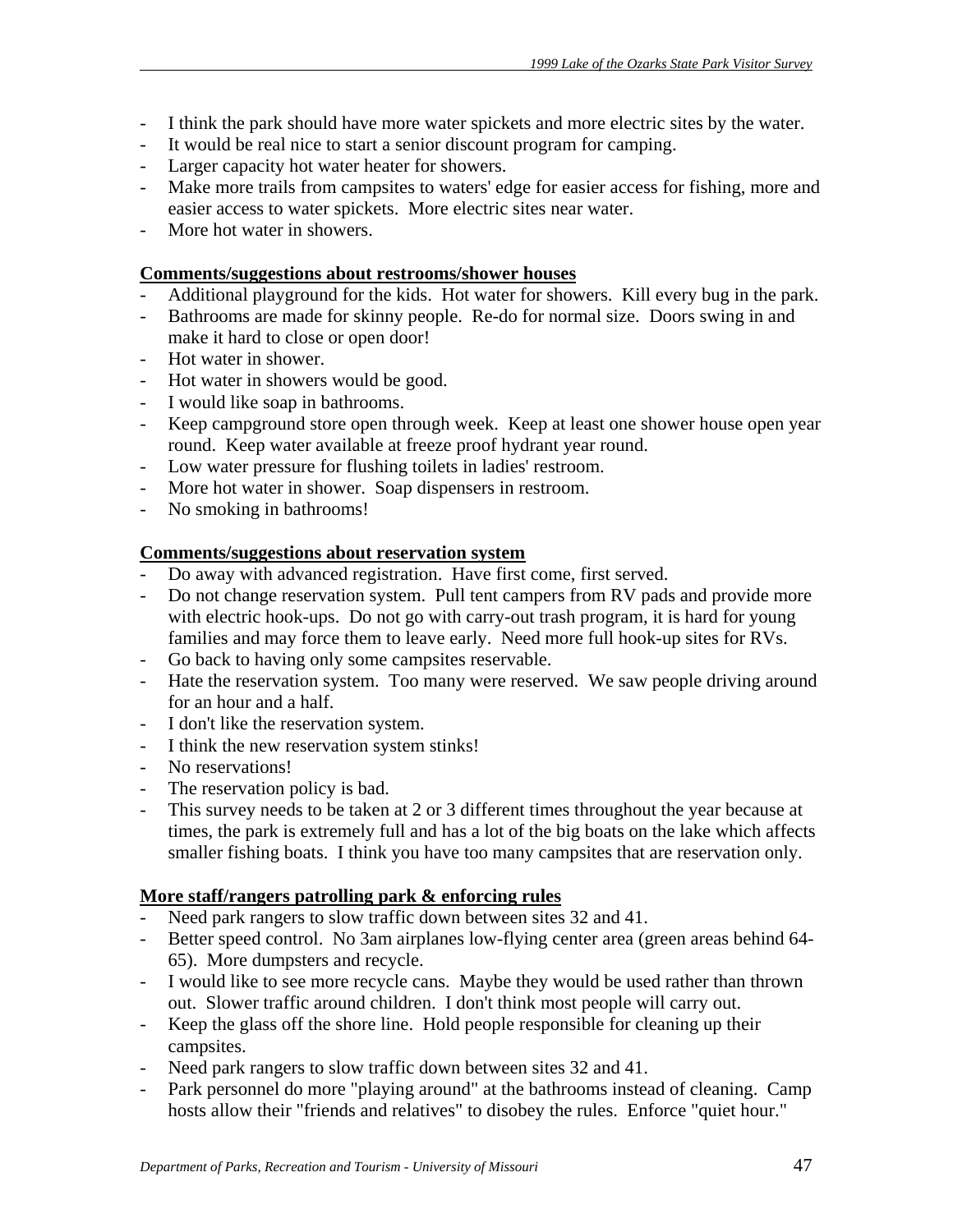Don't allow people to "clean fish" at the water fountains. Keep grass cut and cut weeds with weed-eater.

- People parking overnight on empty campground lots and people who park vehicles by shower houses all night and block the handicap parking. Didn't see anyone make them move it either.

# **Provide more trash cans & other comments regarding question 13 ("carry in/carry out" trash system)**

- Better speed control. No 3am airplanes low-flying center area (green areas behind 64-65). More dumpsters and recycle.
- Could have recycling facilities. I don't think it would be respected if there was a "carry in and carry out" system. The hiking trails were MOST important. Second is a clean restroom.
- Do not change reservation system. Pull tent campers from RV pads and provide more with electric hook-ups. Do not go with carry-out trash program, it is hard for young families and may force them to leave early. Need more full hook-up sites for RVs.
- I think the "carry-in carry-out" limits your freedom to enjoy. This is the best park we have been in. Please don't charge a thing.
- I would like to see more recycle cans. Maybe they would be used rather than thrown out. Slower traffic around children. I don't think most people will carry out.
- Keep dumpsters.
- Need more dumpsters around campground.
- Please consider limiting air traffic after 10pm. We were buzzed twice on Friday, 6/18 at 3am and 4:30am by very large planes. Unacceptable! Need more dumpsters and recycle bins for cans, glass, etc.

# **Need newer/additional facilities**

- Additional playground for the kids. Hot water for showers. Kill every bug in the park.
- Better docks, access or deck on opposite side for boaters to picnic, but not swim. Keep swimming area as is. Too many "excessively" fast and large boats.
- I think that you need new/more showers in the first campground area and more swings at the playground. Thanks.
- More bathrooms, food stands or shops in the park.
- Picnic tables closer to the beach area. Better boat docks.
- Swimming pool. More playgrounds.

# **Better maintenance/upkeep**

- Better docks, access or deck on opposite side for boaters to picnic, but not swim. Keep swimming area as is. Too many "excessively" fast and large boats.
- Keep the glass off the shore line. Hold people responsible for cleaning up their campsites.
- Outpost cabins are nice, poor drinking water, brown unsafe to drink.
- Park personnel do more "playing around" at the bathrooms instead of cleaning. Camp hosts allow their "friends and relatives" to disobey the rules. Enforce "quiet hour." Don't allow people to "clean fish" at the water fountains. Keep grass cut and cut weeds with weed-eater.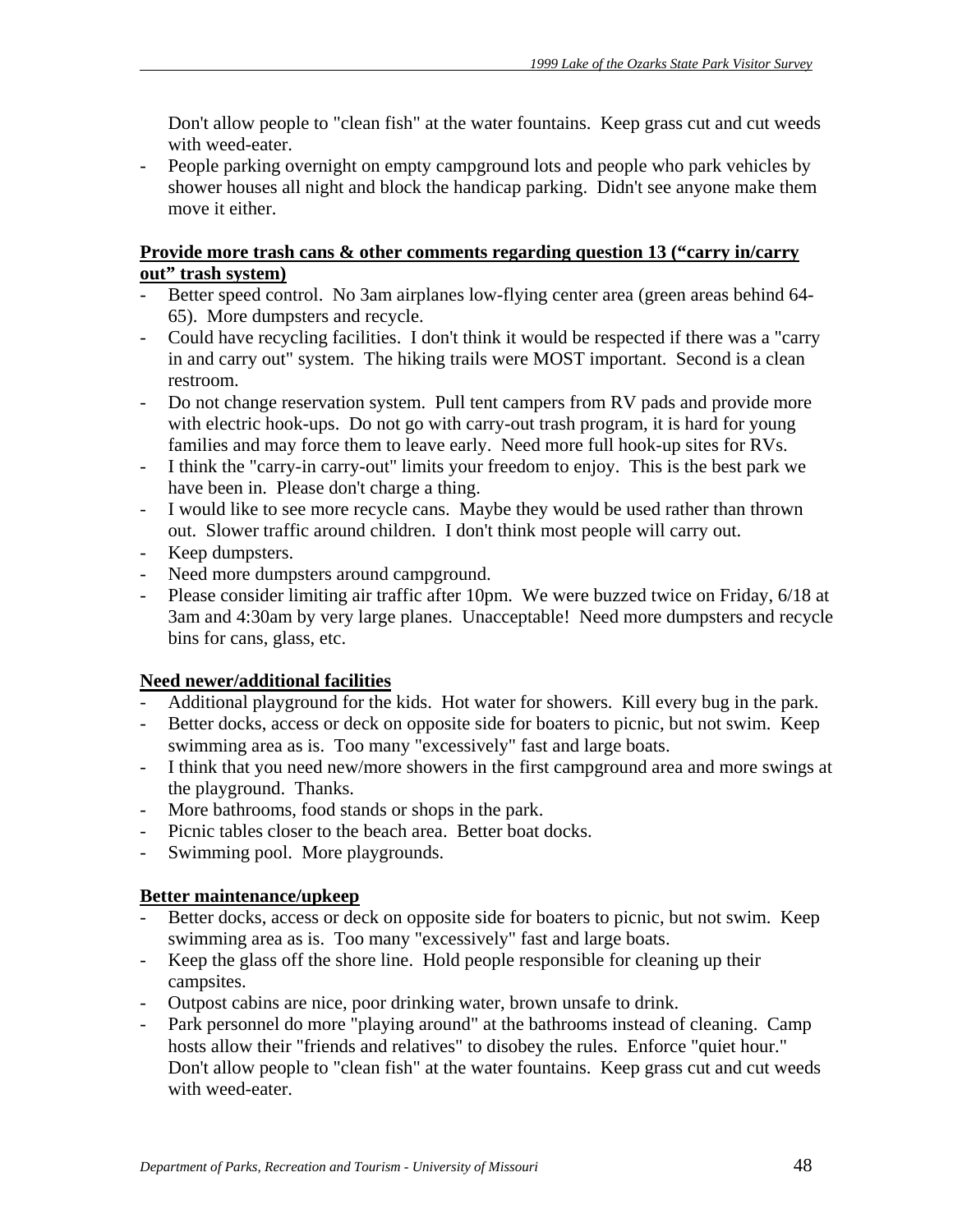# **Suggestions about interpretive programs/information**

- I rated excellent because the naked guy with a hatchet was thrown out in a timely manner. I would like amphitheater programs after Labor Day. We do most of our camping before Memorial Day and after Labor Day. Handicap site is alone. I would like to see more sites around it so we can camp with the handicap people in our group.
- Maps of the park would be useful. It was Saturday so the park office was closed.
- Would like to see interpretive program be better planned and executed.

# **Problems with park staff**

- Park personnel do more "playing around" at the bathrooms instead of cleaning. Camp hosts allow their "friends and relatives" to disobey the rules. Enforce "quiet hour." Don't allow people to "clean fish" at the water fountains. Keep grass cut and cut weeds with weed-eater.
- Please ask the park personnel to keep their radio volume lower in the early hours. The maintenance crew on Saturday morning had their 2-way radios blaring.

# **Comments/suggestions about park store**

- Keep campground store open through week. Keep at least one shower house open year round. Keep water available at freeze proof hydrant year round.
- The store closed earlier than the sign stated. A note was later put on the door. It caused inconvenience to us.

## **Complaints about lake traffic**

- Better docks, access or deck on opposite side for boaters to picnic, but not swim. Keep swimming area as is. Too many "excessively" fast and large boats.
- I have noticed more noise from the lake in the last two years, such as wave runners.

# **Other**

- Additional playground for the kids. Hot water for showers. Kill every bug in the park.
- Better speed control. No 3am airplanes low-flying center area (green areas behind 64-65). More dumpsters and recycle.
- Could have recycling facilities. I don't think it would be respected if there was a "carry in and carry out" system. The hiking trails were MOST important. Second is a clean restroom.
- Drunk in big boat.
- Firewood is high.
- I sure didn't expect a survey!
- I would like to see more recycle cans. Maybe they would be used rather than thrown out. Slower traffic around children. I don't think most people will carry out.
- I'll know better how to answer some of the questions later in the week.
- Keep campground store open through week. Keep at least one shower house open year round. Keep water available at freeze proof hydrant year round.
- Please consider limiting air traffic after 10pm. We were buzzed twice on Friday, 6/18 at 3am and 4:30am by very large planes. Unacceptable! Need more dumpsters and recycle bins for cans, glass, etc.
- The park was nice and we enjoyed our stay. Maybe you could attract more fish for bank fisherman.